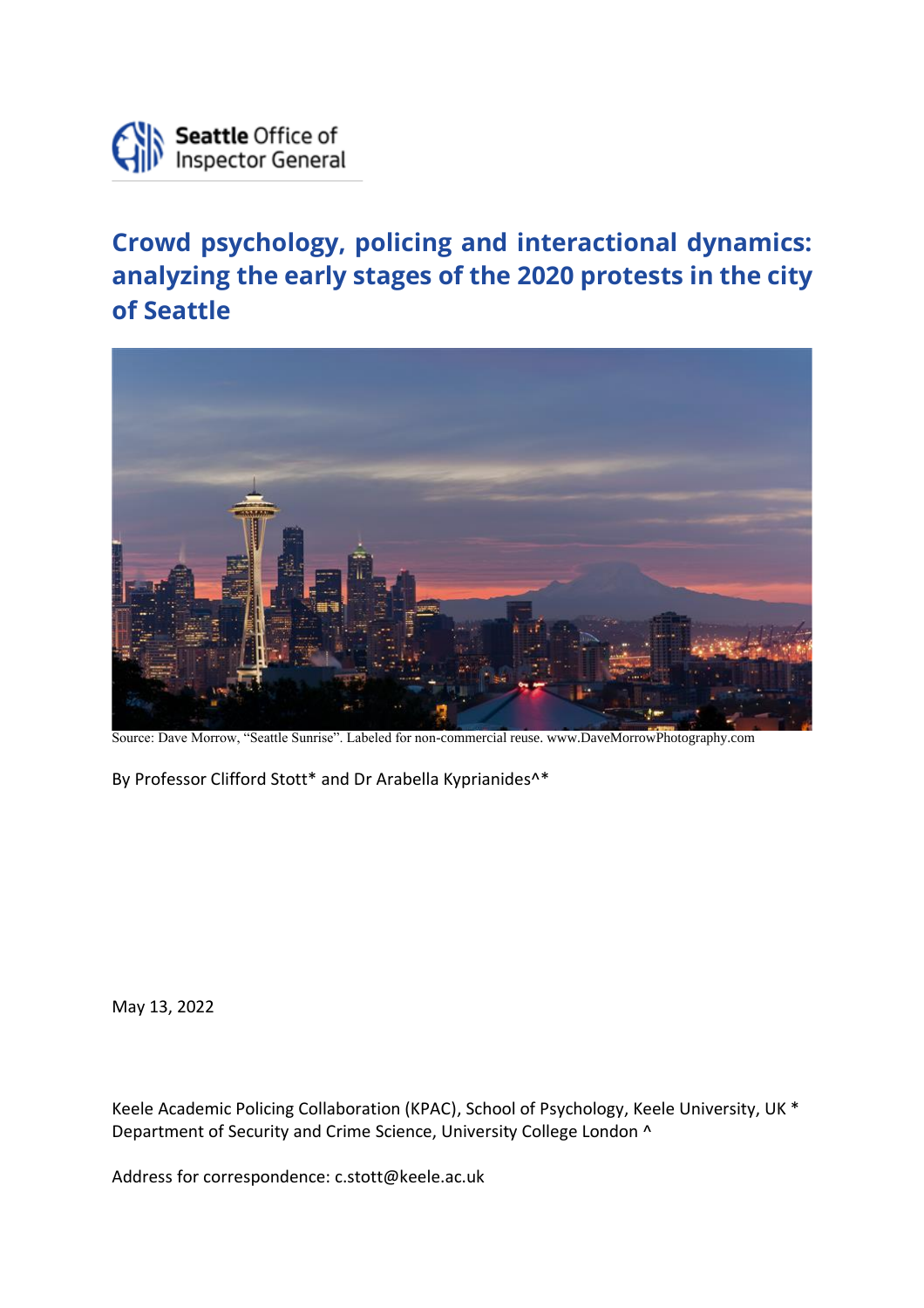# Foreword from the Inspector General

In the summer of 2020, the Office of Inspector General (OIG) engaged Professor Clifford Stott, a leading world expert on crowd psychology and policing, based in the United Kingdom, to provide technical assistance in creating the Sentinel Event Review process.<sup>1</sup> Prof. Stott was subsequently commissioned to conduct a scientific analysis of the early stages of the 2020 protest events in Seattle, the findings from which are laid out in this report. The document provides a detailed academic study of Seattle Police Department (SPD) crowd policing policy and SPD actions during the first four pivotal days of the protests in the city, interpreted within the framework of leading-edge scientific method and theory from crowd psychology.

The evidence-based conclusions and resulting recommendations in this report provide the SPD with further scientific foundation for ongoing policy change and development. Throughout this project, SPD has engaged both jointly with OIG and separately with Prof. Stott to develop strategies and programs responsive to these recommendations, including:

- Creation of a community-oriented dialogue unit to facilitate communication during protests (P.O.E.T.);
- Commitment to training SPD officers in international emerging practices on crowd management; and
- Development of a "pre-academy" community service program to foster better connection with community and provide a focus on service.

The report is also likely to have wide-ranging impacts on the perspectives of police departments across the country, and indeed the world. In this study, new thinking about the social psychology of escalatory violence in Seattle highlights the critically important role of police/community interactions, and the legitimacy of police conduct. The work is especially valuable in helping to understand how police departments can use an understanding of crowd psychology to de-escalate tensions in otherwise dynamic and uncertain environments. In these ways, the report will hopefully lead to new research led strategies and tactics by police, both in and beyond Seattle, that increase their capacity to maintain the safety of the public and police during crowd events while ensuring constitutionally protected rights and freedoms.

Some of the main takeaways for SPD in this report include:

- Staying informed and applying current crowd management theory and practices;
- Creating an environment for communication and dialogue with community during demonstrations; and

<sup>1</sup> Sentinel events can occur as result of Seattle Police Department (SPD) interactions with the public. Examples of SPD sentinel events include officer-involved shootings, mass use of chemical weapons during protests, fatal vehicle pursuits, and other incidents that negatively impact individual safety, community well-being, and public trust in SPD. For more information please visit our website: [Sentinel Event Review -](https://www.seattle.gov/oig/sentinel-event-review) OIG | seattle.gov.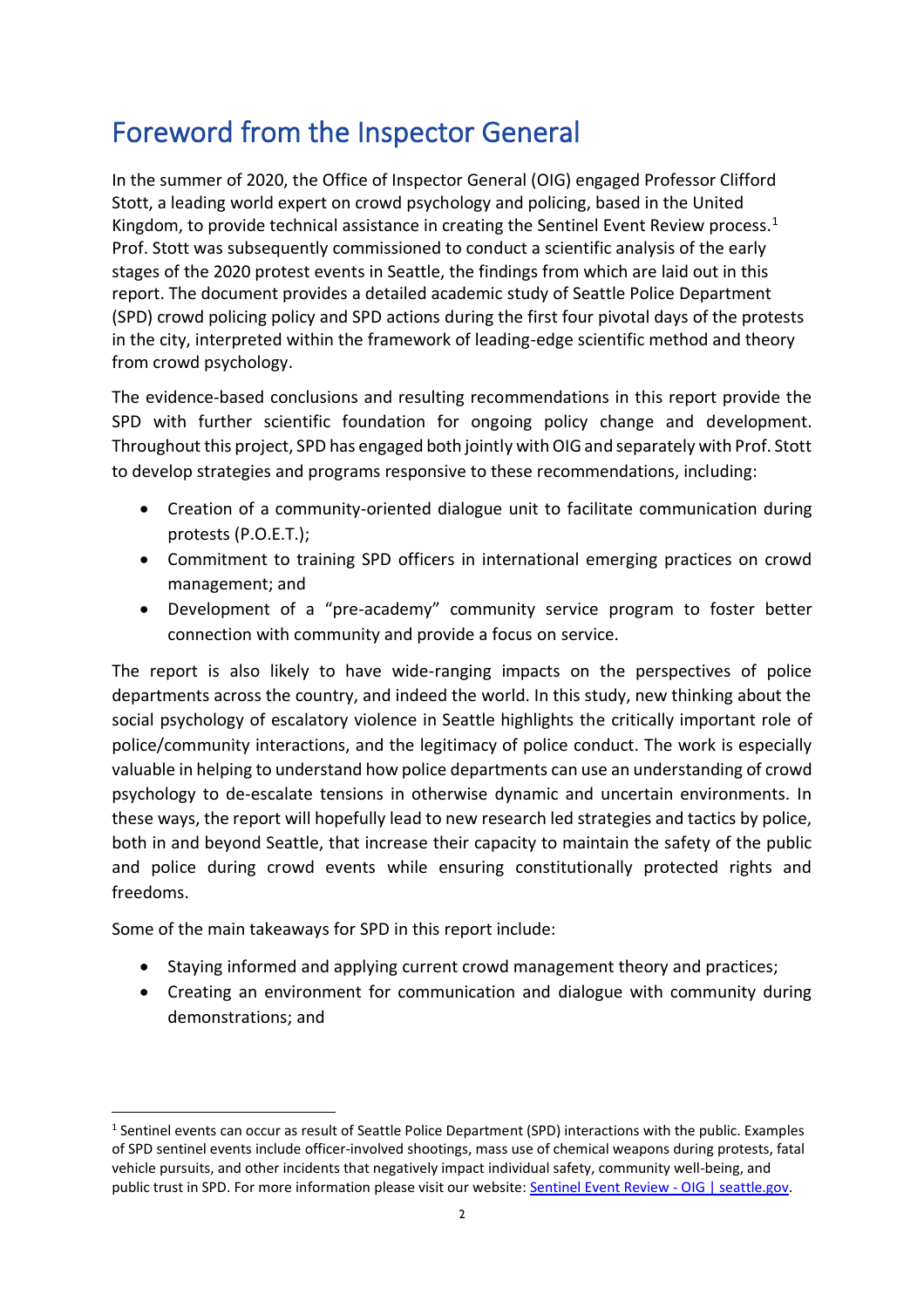• Creating a more internally structured approach to demonstrations, including a significant investment in consistent and specialized training and a coherent command structure when responding to demonstrations.

This report is part of an ongoing body of work conducted and command missioned by OIG to comprehensively examine the response of SPD to the protests against systemic racism and police violence that took place in Seattle in the summer of 2020. The various approaches OIG undertook to review the protests provide: analysis and technical expertise from OIG and consultants, innovative methods to engage community in the review of concerning events, and independent academic analysis for additional insight into best practices and validation of the analyses and recommendations by OIG. OIG intends that these reports provide a detailed evaluation of concerning incidents during the 2020 protests, inform a better strategy and response by SPD to large (and smaller) scale events protected by the first amendment, and provide a sound and scientific basis for recommendations to improve SPD's facilitation of the exercise of free speech by community in Seattle. The collective work to date includes:

- Two reports published in the summer of 2020 concerning use of less lethal weapons, and recommendations for initial changes in response tactics.
- A community-centered Sentinel Event Review process involving a series of panel reviews of critical events occurring during discrete periods (or "waves"). This was commenced in late 2020 and is ongoing. So far, two reports covering the first two waves of protest activity have been published provided detailed accounts of the first weeks of the protest and 80 actionable recommendations to SPD.
- The attached academic paper providing analysis through the lens of current best practices in the field of crowd psychology.

In partnership,

air

Lisa Judge Inspector General for Public Safety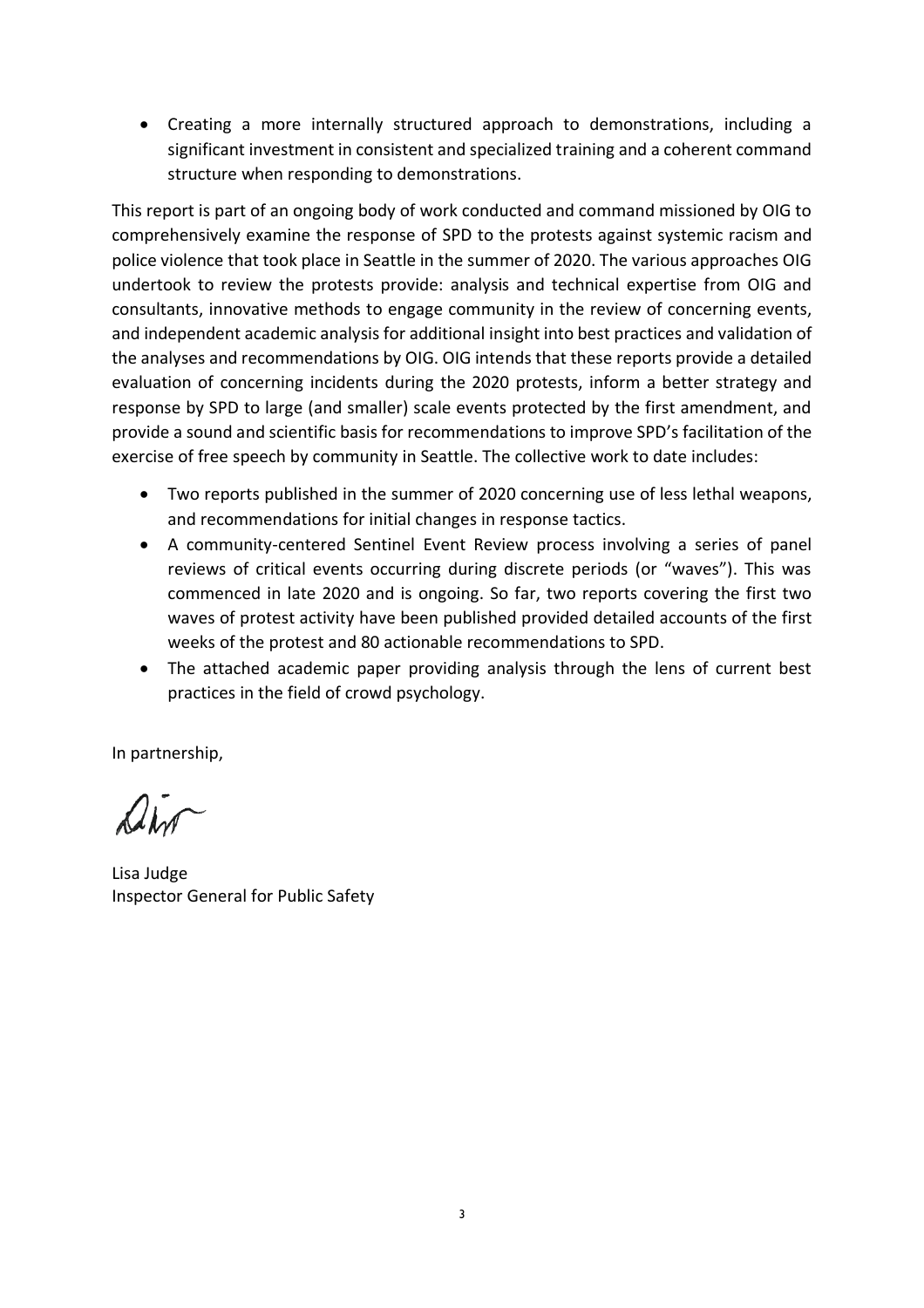# Table of contents

| A BEHAVIORAL ACCOUNT OF PROTEST EVENTS IN SEATTLE BETWEEN THE EVENING OF MAY |  |
|------------------------------------------------------------------------------|--|
|                                                                              |  |
|                                                                              |  |
|                                                                              |  |
|                                                                              |  |
|                                                                              |  |
|                                                                              |  |
|                                                                              |  |
|                                                                              |  |
|                                                                              |  |

## Acknowledgements

The authors wish to acknowledge the important contributions made to the production of this report by the Seattle Office of the Inspector General (OIG). In particular, Miroslava Meza, Conor McCracken and Daniel Hernandez-Aldaco who played central roles in sampling, organizing, and analyzing data as well as the Inspector General Lisa Judge and Deputy IG Amy Tsai who commissioned the work. It is also important to thank the several citizens of Seattle who gave time to be interviewed about their experiences, the Seattle Police Department for their important contributions and cooperation and Professor Ed Maguire for his comments on early drafts of the analysis and report.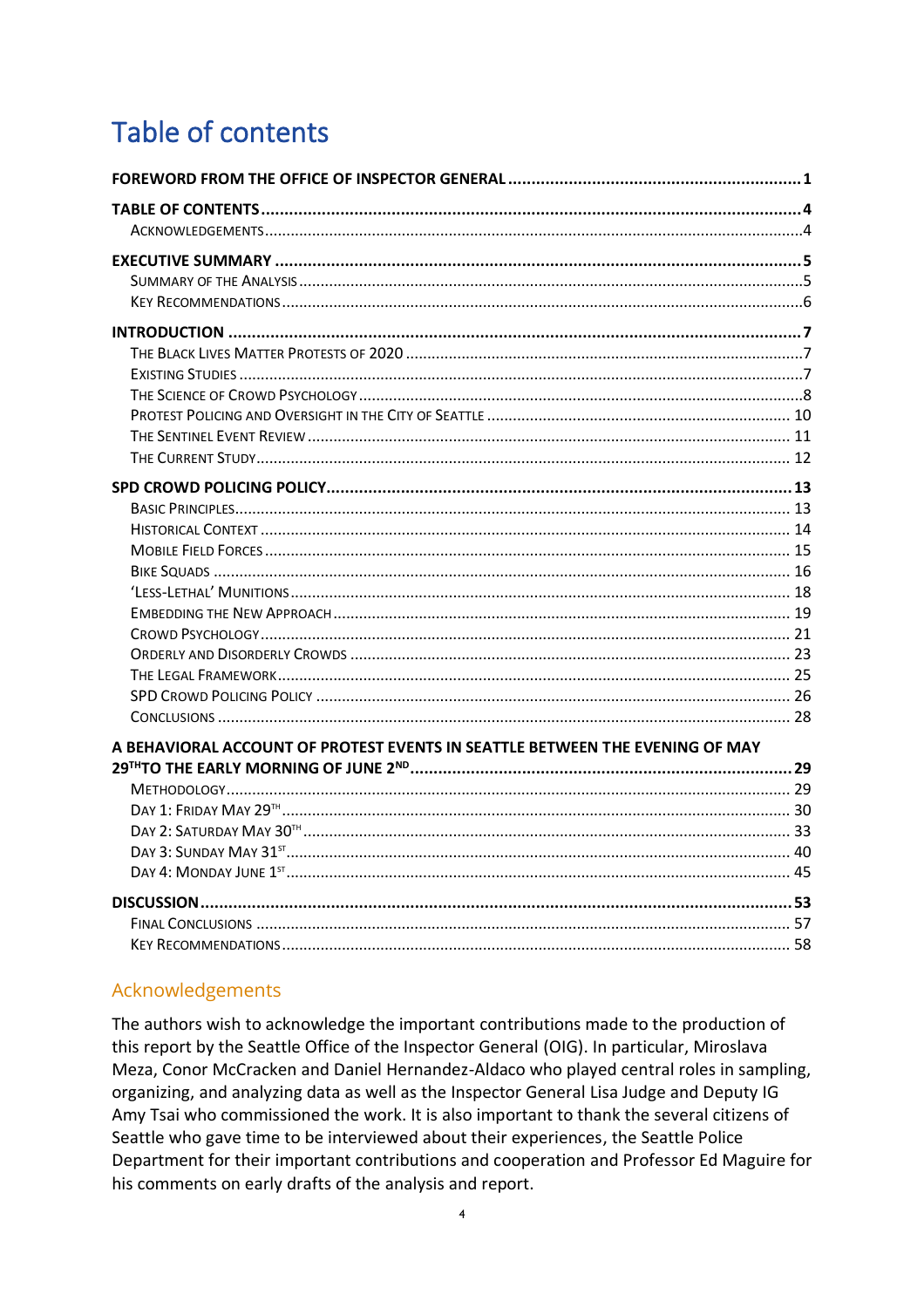## Executive Summary

- Seattle, Washington faced some of the most determined, controversial, and prolonged of the nationwide Black Lives Matter (BLM) protests in the US during 2020. Through the nearly five months of demonstrations in Seattle there were several that escalated into high levels of violence, property destruction, police use of force, curfews, and controversy.
- In the wake of the disturbances, the Seattle Office of the Inspector General (OIG) commissioned this study to explore potential relationships between crowd psychology and public order policing to help understand a) some of the causal factors through which peaceful protests transitioned into widespread confrontations and continuous protest; and b) what reforms the Seattle Police Department (SPD) should prioritize to help improve police management of future protests and crowd events.
- This report is based upon a comprehensive corpus of data derived from, and is written to complement, the OIG's '*Sentinel Event Review of Police Response to 2020 Protests in Seattle Wave 1: Downtown Protests May 29 – June 1', referred to here as* the Wave One report (OIG SER, 2021). The current study builds upon that report by providing a) a systematic analysis of SPD policy and training guidance on the policing of crowd events and relates this to b) a scientific analysis of the nature of the first four days of protests that occurred in the city.
- Based on its analysis, the OIG's Wave One report made fifty-four recommendations many of which were highly critical of the SPD. Most notably these included altering the strategy for policing protests in the city to focus more explicitly and comprehensively on the facilitation of peaceful assembly, to modify SPD tactics to prioritize communication and de-escalation and avoid the use of undifferentiated force (e.g., CS gas munitions), and to improve police training particularly in crowd psychology (ibid; p.29-33).

## Summary of the Analysis

- The current study suggests the SPD policy and training for the management of crowd events in Seattle currently positions the protection of First Amendment rights as a primary strategic goal but this is caveated against the recognized obligations the police hold to protect public safety and prevent criminality. To manage the sometimes-objective tension between these strategic goals the Department relies heavily upon a 'meet and greet' approach, delivered primarily by units of bike squad officers.
- While the operational approach of the SPD is underpinned by contemporary science it also draws upon an outdated and flawed theory of 'mob psychology' to understand the dynamics of conflictual crowd situations. In line with prior OIG reports (OIG, 2020) the current study suggests this problematic conceptual understanding combines with statutory instruments to reinforce a policing approach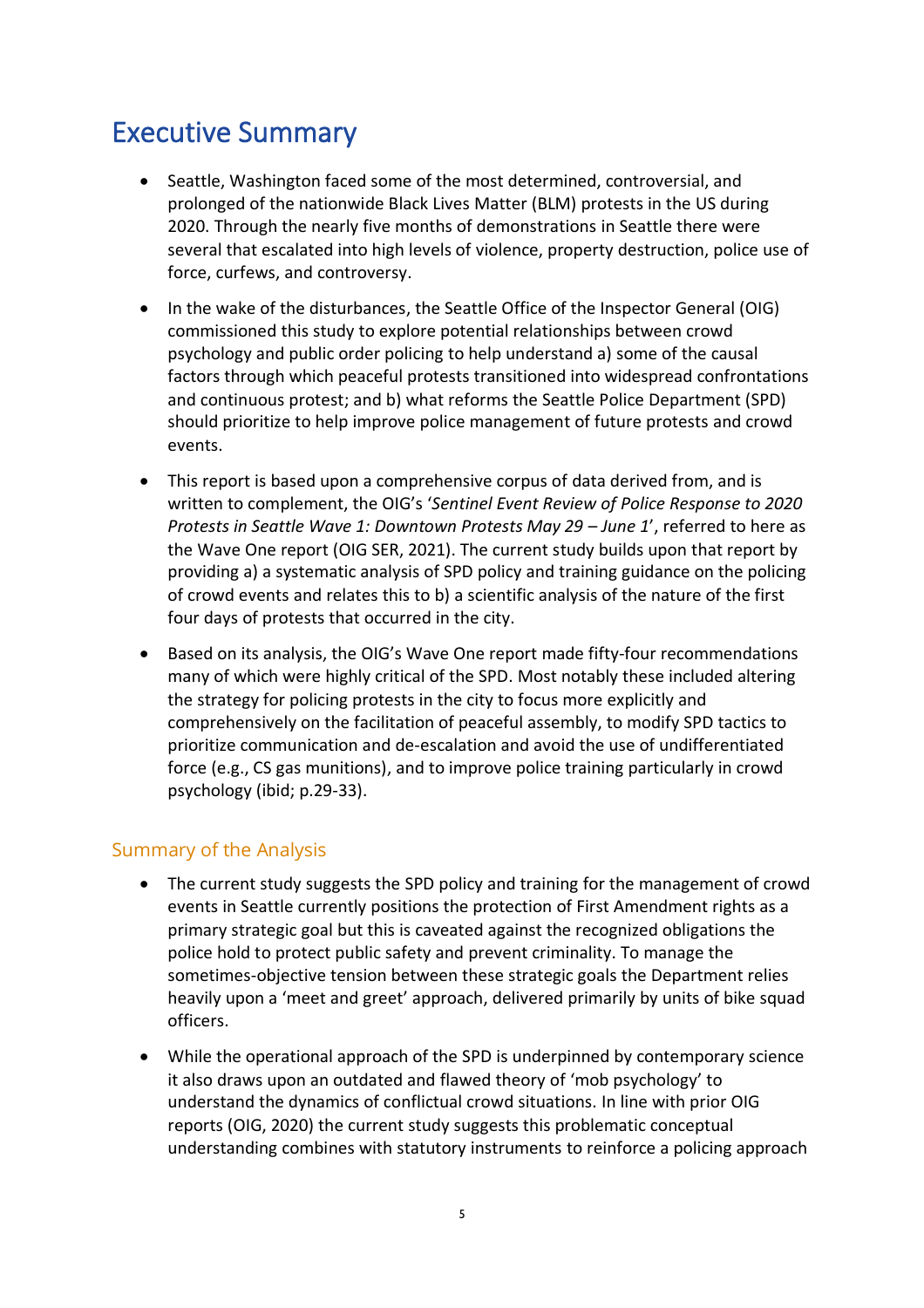that a) underutilizes de-escalation through dialogue and b) becomes overly reliant on the indiscriminate and disproportionate use of force against crowds.

- The study suggests that over the course of the four days, SPD became locked into a cycle of escalation, with little option but to deploy public order resources ready to react with force where the SPD judged it was required and lawfully justified.
- It is also apparent that the nature of the protests began to change behaviorally as a consequence of these police crowd interactions, moving away from peaceful protests about issues related to the murder of George Floyd toward demonstrations reasserting rights targeted directly at SPD. These interactional dynamics also appear to have underpinned the emergence of periodic opportunist looting and destruction.
- Thus, during the first four days of protests in Seattle, the data indicates that collective conflict emerged and escalated from patterns of crowd police interactions. These were characterized by a lack of police community dialogue and an over reliance by the SPD on the indiscriminate use of force.
- Consequently, the data is consistent with the conclusion that crowd police interactions during the first days of the demonstrations in the city reshaped protester identity. These social psychological processes may then have played a key role in driving the observed escalations within and across events as well as motivating future protests in Seattle.

#### Key Recommendations

- The current study concludes that, while the SPD has made considerable advances over the last twenty years, it is currently out of step with the latest trends of international police good practice.
- The study suggests a pressing requirement for the SPD to update and improve its policy, training, and tactical approaches concerning managing crowd situations. In particular, it is important to increase the amount of training available to Incident Commanders who should in turn be accredited to perform that role.
- The analysis presented in this report also suggests that, while SPD strategy is already facilitation focused, there is considerable opportunity to further develop its policy and training, particularly as this relates to crowd psychology and interactional dynamics.
- This study provides further support for the recommendation that to realize its strategic ambitions the SPD needs to enhance the Department's capacity to manage the dynamics of crowd events through dialogue with crowd participants.
- In addition, it is recommended that work is undertaken to explore the viability and nature of changes to the legislation surrounding public assembly in Seattle.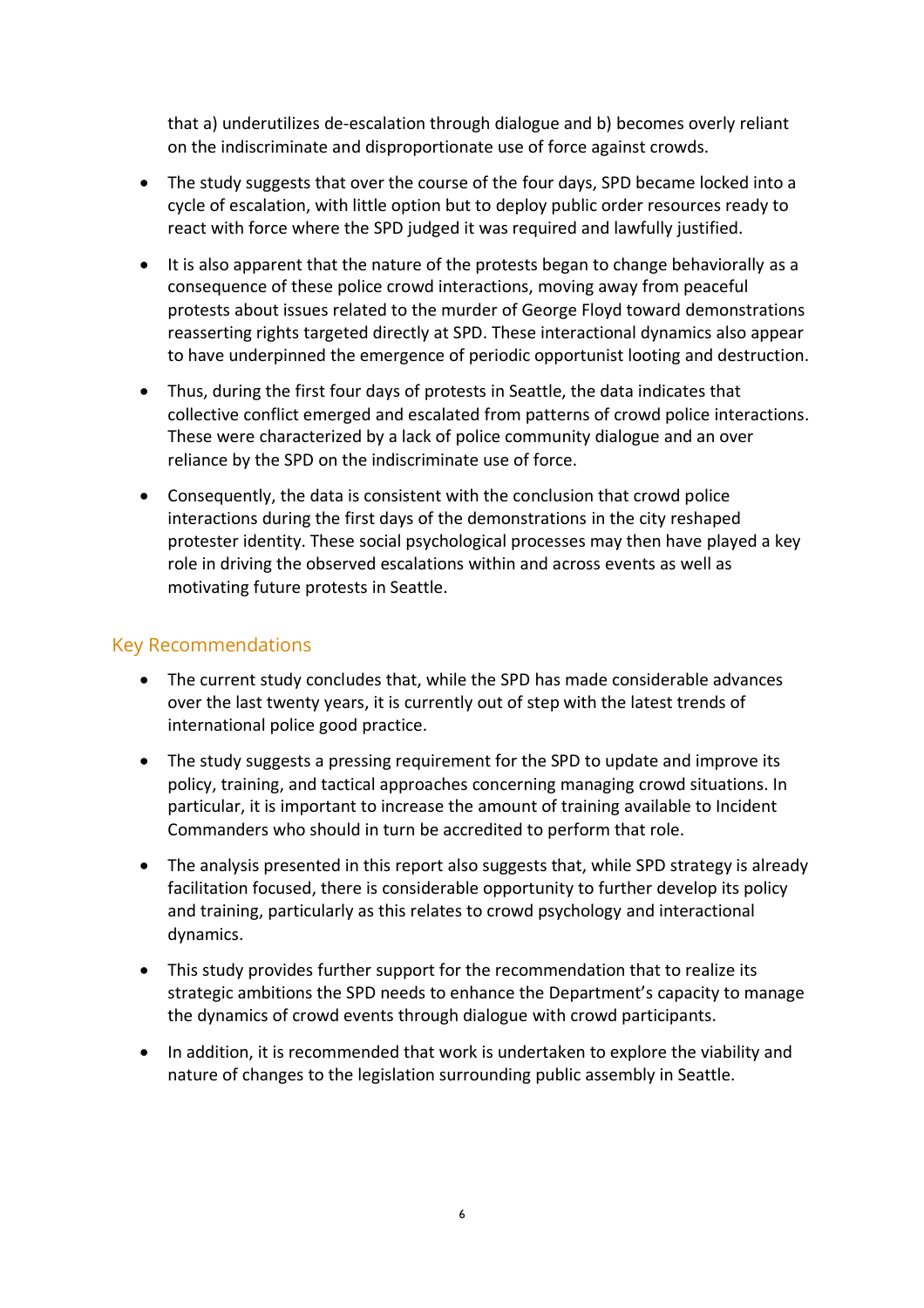# Introduction

## The Black Lives Matter Protests of 2020

On May 25, 2020, the world was beginning to adjust to a new normal after months of unprecedented restrictions attempting to control the spread of the Covid-19 virus. On that day a 46-year-old black man was publicly asphyxiated by Derek Chauvin, an officer of the Minneapolis Police Department. Within days, Mr. George Floyd's murder led to the emergence of worldwide demonstrations against police brutality, racism, and lack of accountability. The New York Times estimated that in the US between 15 and 26 million people participated in associated Black Lives Matter (BLM) protests with involvement peaking on June 6, 2020, with half a million people participating in protests in over 550 locations across the US. If correct, "*these figures would make the recent protests the largest*  movement in the country's history".<sup>†</sup> Data suggests that the overwhelming majority, upwards of ninety percent, of the demonstrations and protests in the US were peaceful  $(ACLED, 2020)$ .<sup>ii</sup> Nonetheless, it is also the case that many developed into sustained sequences of protest, sometimes across numerous weeks with several escalating into serious and very high-profile riots. This raises the powerful and challenging question of how did these otherwise peaceful protests transition into such problematic crowd events?

These protests occurred at a time when many jurisdictions had instituted powerful and unprecedented legal restrictions preventing public assembly in an attempt to control the spread of Covid-19. Yet, the scale and intensity of the protests exposed a lack of police preparedness across the US in dealing with what became civic emergencies for several major cities (e.g., Brown & Stuart, 2020). Indeed, some of the largest cities in the USA such as New York, Los Angeles, Chicago, Miami, Detroit, Seattle, and Columbus were placed under nightly curfews to try to prevent what had by then already become serious incidents of violence and looting. Yet, in the wake of the disturbances, it was police departments that received the most widespread criticism regarding the use of what many argued were heavyhanded militarized tactics, particularly as this related to the use of 'less-lethal' weaponry such as blast munitions, chemical irritants, and gas.<sup>iii</sup> For example, the New York City Department of Investigation (DOI) published a report into the policing of the protests in the city and concluded that the Police Department's "*primary strategy in at least the early days of the Floyd protests appears to have involved defaulting to an application of "disorder control" tactics and methods, without adjustment to reflect the NYPD's responsibility for facilitating lawful First Amendment expression"* (DOI, 2020; p.3). The DOI also asserted that the *"inconsistent application of the curfew similarly generated legitimate public concerns about selective enforcement. NYPD use of force and crowd control tactics often failed to discriminate between lawful, peaceful protesters and unlawful actors, and contributed to the perception that officers were exercising force in some cases beyond what was necessary under the circumstances*" (ibid).

## Existing Studies

Given the high levels of controversy surrounding the BLM protests in the US, much has already been written about them. Chenoweth and Pressman (2020) for example demonstrated the predominantly peaceful nature of the protests nationwide by drawing general statistical data from 7,305 events in thousands of towns and cities in all 50 states and D.C.<sup>iv</sup> Similarly, the Armed Conflict Location & Event Data Project (ACLED) collated news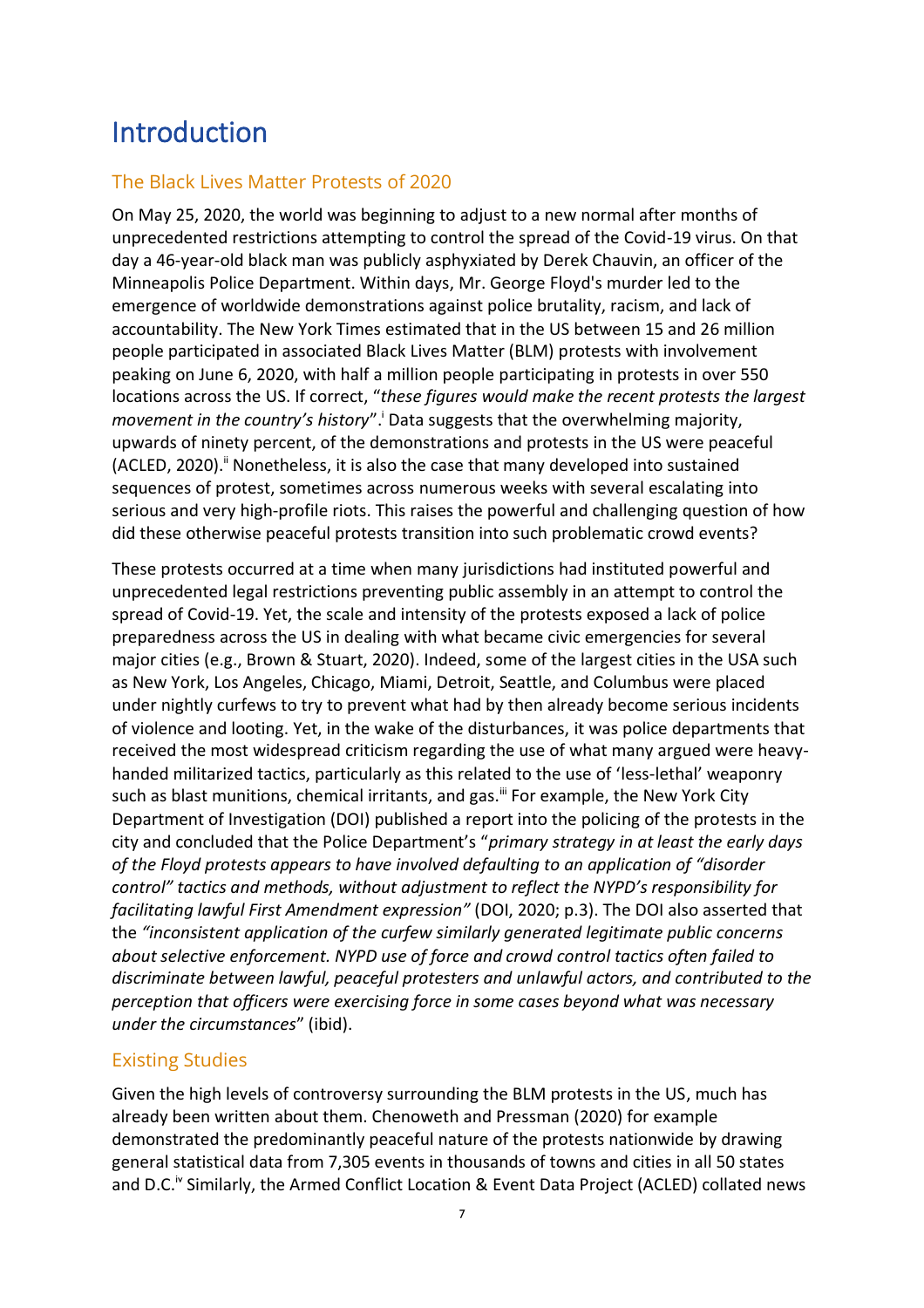reports and other data in partnership with Princeton University to support empirically based reflection on the general nature and implications of the protests, occurring as they did during the Covid-19 pandemic.<sup>Y</sup> In this regard, some studies focus on exploring the implications of the demonstrations for their impact on risky behaviors and contagion of the coronavirus as well as upon civil rights (Dave, et al, 2021; Kampmark, 2020)<sup>vi</sup>. Others explore the implications of the protests for understanding the evolution of the BLM movement (Konadu & Gyamfi, 2021; Morris, 2021). Vii Several detailed studies were also commissioned on the policing of protests within specific police jurisdictions. However, as far as can be determined in each case these studies provide general overviews of events rather than offering detailed scientific analysis of the sequencing and patterning of behaviors and policing. For example, the John Glenn College of Public Affairs at Ohio State University was commissioned to undertake an analysis of the policing of BLM protests in the State capitol Columbus. The report made numerous recommendations for improving preparation for future protests. One of the recommendations encouraged the CDP to "*review national and international best practices regarding the impact of police actions on First Amendment assembly and protest participants, but just as importantly, CPD should develop new practices through the community collaborative approach*" (Brown & Stuart, 2020; p.9). The report also encouraged the CDP to establish special dialogue units "*to establish contact with activists and demonstrators before, during, and after protests*" (ibid.). Nonetheless, like other studies these recommendations rely on a general overview of a sequence of demonstrations and do not provide any detailed in-depth scientific analysis of the behavioral patterns and interactions that took place.

## The Science of Crowd Psychology

Central to understanding the dynamics of crowd events is the science of crowd psychology which has advanced considerably across the last forty years. At the heart of these developments has been the refutation of a body of crowd theory first developed in the late nineteenth Century.<sup>viii</sup> This 'classical' crowd theory was never empirical in the way that science is understood today, but nonetheless has established the now deeply rooted idea that crowds are places where people lose the rational control of their behavior.<sup>ix</sup> Accordingly, classical theory proposes that crowds tend to behave in anti-social and conflictual ways, either because participants' behavior is dominated by emotions (i.e., anger or fear) or that they are open to uncritical social influence and therefore easily drawn into confrontation by 'troublemakers' and 'agitators'. This scientific position is often referred to in popular discourse as 'mob psychology' a term used to convey the idea that violence develops during crowd events primarily because of this universal, overwhelming, and sometimes unavoidable impact that crowds have on human consciousness and conduct. From this perspective the actions of the police are not understood to play any role in the production or escalation of conflict, merely a means to protect society from the crowd's assumed inherent tendencies to become conflictual.

The 'armchair' science of classical crowd theory found twentieth century support and modern scientific vernacular in the form of 'Deinviduation theory'; a perspective developed by several prominent US social psychologists in the 1950s through to the late 1980s.<sup>x</sup> This scientific veneer had the effect of entrenching classical theory into public policy, particularly among police forces charged with the responsibility of managing the sometimes highly confrontational and problematic crowds of the civil rights, cultural change and anti-war movements prominent at that time. Yet, despite its uptake, classical theory has been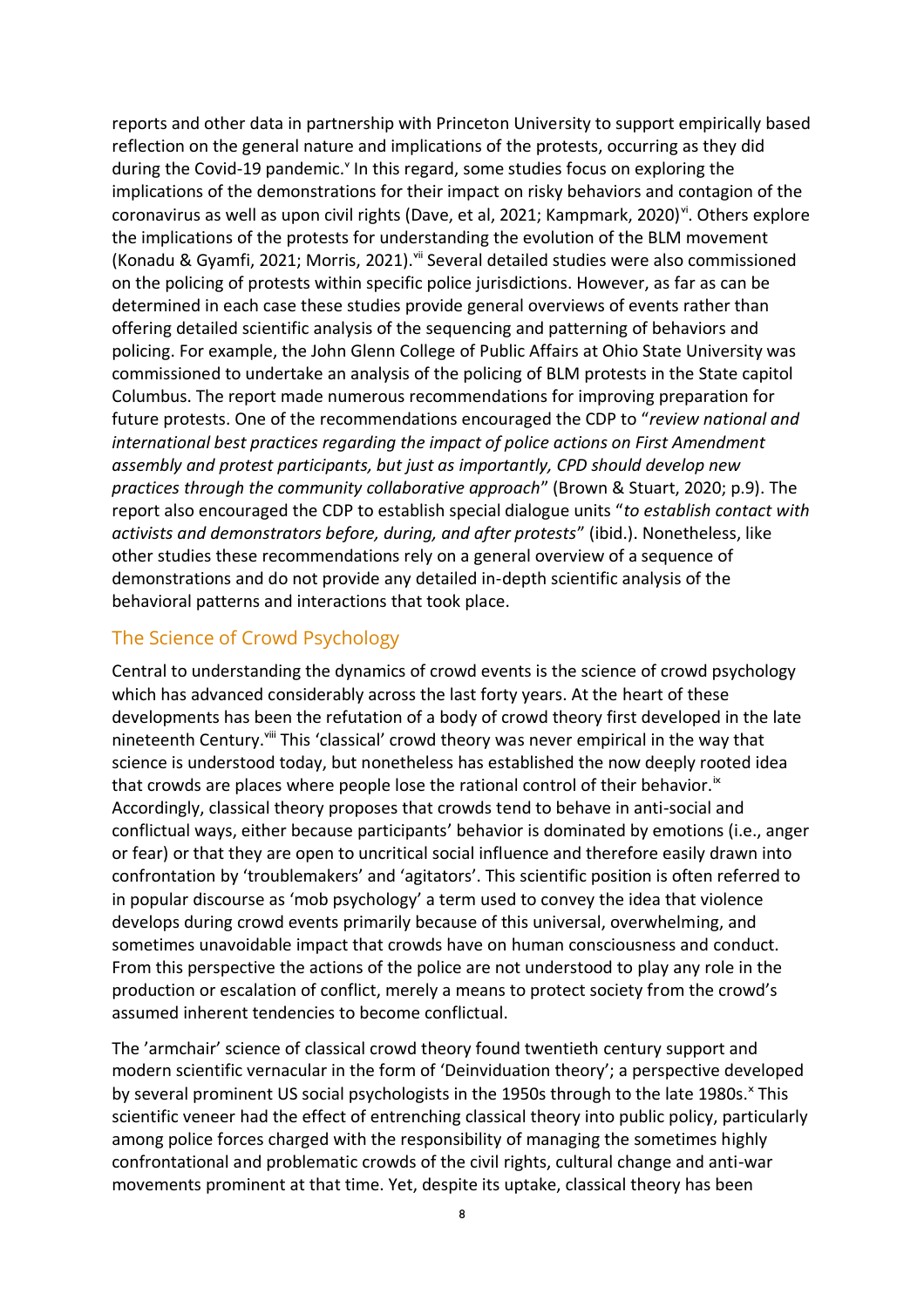increasingly superseded within science, for two primary reasons. The first is that it was increasingly recognized to lack explanatory power in that it cannot adequately explain or accurately predict how crowds behave. In this respect, the approach fails to satisfactorily delineate the dynamics and processes through which peaceful crowd events become violent or spread from one location to another.<sup>xi</sup> The second is that from the late 1990s onward science has contradicted the evidence upon which the classical perspective is based, particularly with respect to its modern form of Deindividuation theory.<sup>xii</sup>

As a result, over the last forty years the classical perspective has been increasingly challenged by alternative models ranging from 'Frustration Aggression' theory through to 'Emergent Norm Theory' none of which have adequately addressed the problems of the classical approach.<sup>xiii</sup> In the last fifteen years all these alternative approaches have begun to be displaced in both science and policy by the Elaborated Social Identity Model of crowd behavior (ESIM).<sup>xiv</sup> This relatively new theoretical model portrays collective behavior in crowds as meaningful to those involved and as social action made possible through a shared group membership that is psychologically salient among participants. Far from losing rationality through assumed anonymity, crowd participants are understood to psychologically reorient toward a shared contextually defined sense of group membership. These social identities help people to understand their collective relationships to those around them and govern what participants understand is legitimate and possible behavior within the respective situation. The social identity approach is a significant advance on other models because it helps explain the ideologically coherent patterns of spontaneous collective behavior evident within riots.<sup>xv</sup> The ESIM has also helped to advance theoretical understanding of the interactional group level dynamics through which otherwise peaceful demonstrations can transition into serious and widespread confrontations and spread from one location to another.<sup>xvi</sup>

ESIM derived studies have repeatedly demonstrated that collective violence often develops as an outcome of an interactional intergroup social psychological process that can occur during crowd events. On the one hand crowd participants can see themselves as acting legitimately, exercising their democratic rights to peacefully protest. While there may be a minority within the crowd seeking to provoke confrontation, they lack social influence because they are seen as an outgroup. On the other hand, police see the crowd collectively as inherently confrontational, often because their training and policy is underpinned by outdated scientific theory.<sup>xvii</sup> These acts of confrontation among the minority are therefore assumed by police to escalate inevitably and as such, there is a need to intervene forcefully to deescalate the situation by disrupting the emerging 'mob psychology'. However, according to ESIM, the coercive behavior of the police changes the social context for crowd participants who interpret the intervention as unwarranted, dangerous, and illegitimate. This in turn reshapes the social identity within the crowd to one that is defined in terms of a collective opposition to police action perceived as illegitimate. In this way the identity change subjectively legitimatizes confrontation toward the police among large numbers of participants. The change also repositions those seeking conflict as members of the ingroup and as such they are better located psychologically to influence the behavior of the crowd. This shared oppositional identity also empowers others prepared to resist the police enabling people in the crowd to act collectively. Thus, indiscriminate police use of force can inadvertently and unintentionally create the social psychology through which a previously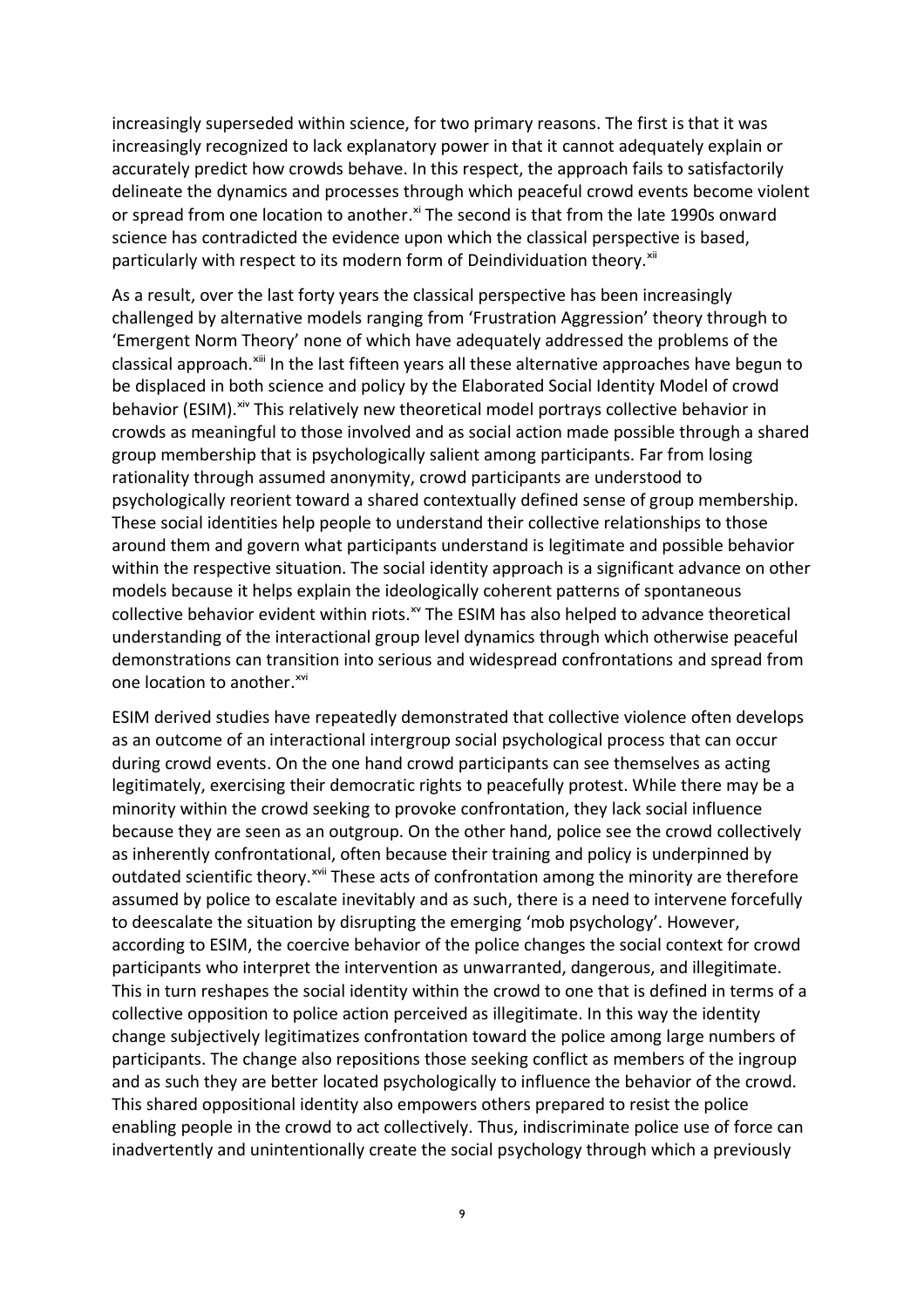peaceful demonstration changes and escalates into one involving widespread and violent conflict.<sup>xviii</sup>

The theoretical approach provided by ESIM has enabled police forces internationally to begin to understand the counter-productive nature of strategic and tactical models based upon classical theory. As a result, police and governmental organizations across the world have begun to develop new ESIM-based approaches. One of the first to do so globally were the Swedish Police who, following serious rioting surrounding an international summit in Gothenburg in 2001, developed the Special Police Tactic which includes specialized units of dialogue police. The dialogue police are deliberately non-coercive, operate with a very high level of discretion and focus on working with crowd participants, often over extended periods, in order to build shared understanding and relationships of trust and confidence. In so doing, the dialogue police are able to improve shared perceptions of police legitimacy, enhance two-way communication and increase their capacity to manage ESIM dynamics in ways that de-escalate tensions before, during and after crowd events. Xix Also in 2004, police in Portugal also utilized the theory to underpin their world leading and highly successful four stage dialogue-led graded strategic and tactical approach to the management of public order at a major international soccer tournament.<sup>xx</sup> Since 2010 ESIM has also provided the conceptual underpinning for public order policing in the UK. $^{xxi}$  Other countries such as Australia, Denmark and South Korea have utilized the theory to advance their approaches to policing crowd events. However, the extent to which ESIM has been incorporated by police departments in the US is unclear and there has been no study to date exploring how the theory helps to understand some of the causal factors through which otherwise peaceful BLM protests in 2020 transitioned into widespread confrontations.

### Protest Policing and Oversight in the City of Seattle

Seattle, Washington faced some of the most determined, controversial, and prolonged of the nationwide BLM protests in the US during 2020. Through the nearly five months of demonstrations that occurred in the city there were several that escalated into high levels of conflict, police use of force, curfews, and dispute. These included but are not restricted to a major riot in downtown Seattle on March 30<sup>th</sup>, the evacuation of SPD's East Precinct building on June 8<sup>th</sup>, and the near month-long occupation by protesters of several city blocks referred to as the Capitol Hill Organized Protest (CHOP) or Capitol Hill Autonomous Zone (CHAZ) between June 8 and July 1, 2020. While predominantly peaceful, the CHOP culminated in several shootings that caused injuries and the death of two teenagers. As with other cities in the US, the level of controversy arising from these events was intense. For example, the Office of Police Accountability (OPA), one of three police oversight bodies in the city, recorded over 19,000 civilian complaints against SPD related to the protests.

Another of the oversight bodies for SPD, the Office of the Inspector General (OIG), established a broader systemwide review of the policing of the protests. The OIG took an innovative position in relationship to this task by adopting a methodology referred to as a Sentinel Event Review (SER). A 'sentinel event' is understood as a significant, unexpected, negative outcome indicative of wider systemic problems. The SER process was initially designed to gather data to analyze disasters such as airline crashes and to take a nonadversarial approach to avoid undermining a transparent system-wide analysis of the underlying causes. Historically, SERs have been deployed to address negative outcomes in manufacturing, transport, and healthcare contexts. More recently they have seen uptake in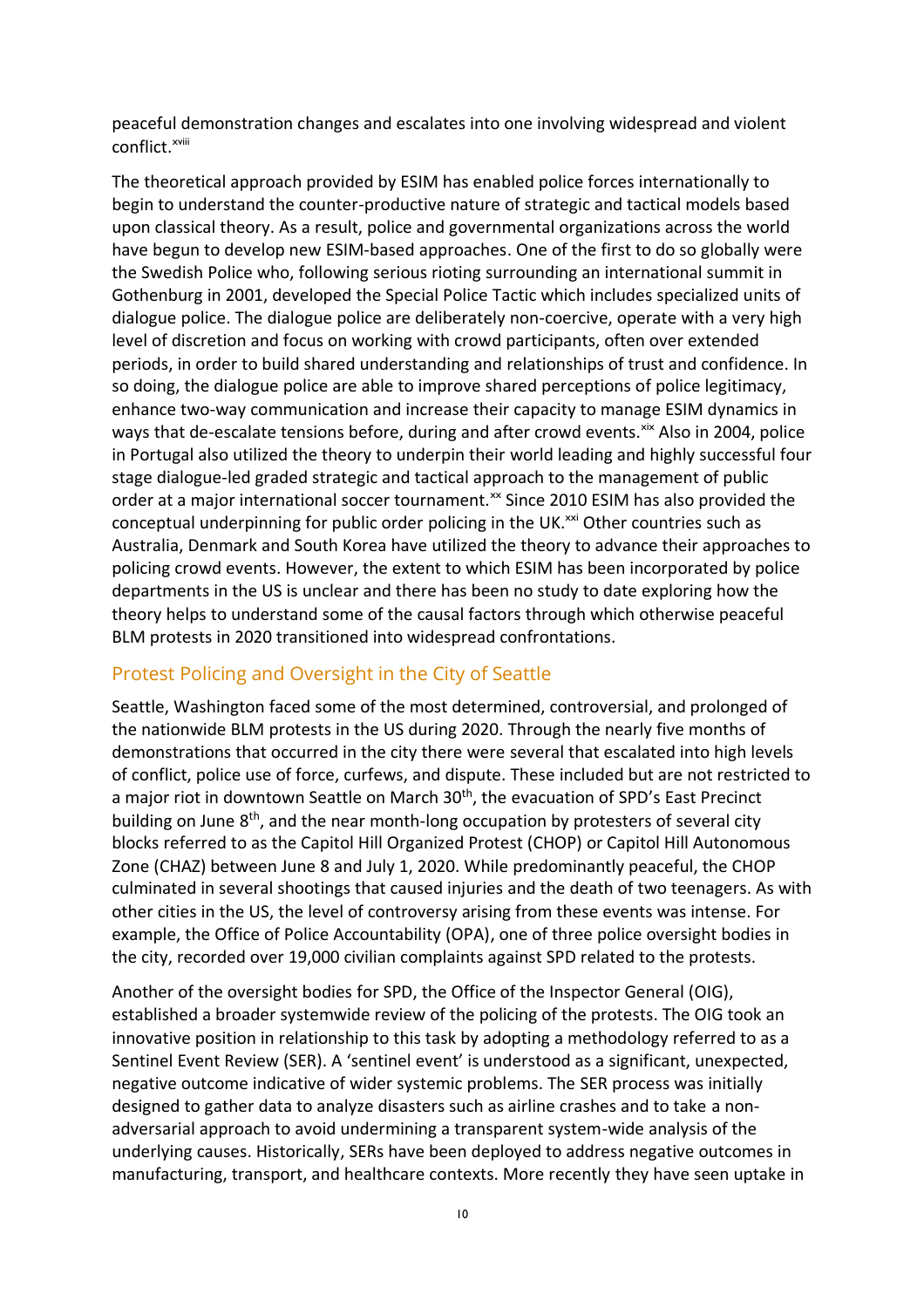relation to criminal justice (CJ) outcomes. For example, the US Department of Justice (DOJ) states on its website that an SER might address "*the premature release from prison of an individual who quickly reoffends or commits a violent crime, the wounding of a police officer by a mentally ill probationer, a wrongful arrest or conviction that leaves the real perpetrator at large, an in-custody death, the loss of probative evidence on a crime scene or in a lab, an out-of-policy police shooting, or a "good catch" in which a negative event was narrowly*  avoided".<sup>xxii</sup>

The DOJ again makes clear that their use in a CJ context is less about attributing blame and more about empowering relevant stakeholders to drive evidence-based reflection and subsequent reform. Nonetheless, as the examples above illustrate, to date their application has been largely to do with relatively small scale 'single incident' type events. The Seattle OIG's adoption was therefore a first and highly innovative application of the methodology to the multifaceted and highly complex environment of crowd events, a difficulty amplified exponentially by the fact that these were themselves multiple in number and extended across several months. Consequently, a key challenge for the Seattle OIG SER was to identify which of the multiple behavioral episodes would be nominated as the 'sentinel event' around which the review could then focus.

### The Sentinel Event Review

The SER began by conducting community outreach and establishing a Planning Group (PG) comprised of up to twenty-four community, law enforcement, and other stakeholders who assisted OIG in customizing and refining the SER methodology, approving facilitators, and selecting the incidents for analysis. The Planning Group reviewed the data and a range of reviewable incidents put forward by OIG. To support the PG, the OIG created a SER data team to gather and assess a broad range of data relating to the protest events of 2020. On this basis the data team identified several spikes in police use of force records which correlated with other data (e.g., arrests, injuries, complaints, etc.). This data-driven approach led the PG to formally categorize five periods or waves upon which the SER would subsequently focus, the first of which began on the evening of May 29<sup>th</sup> and concluded early in the morning of June  $2^{nd}$ . Correspondingly, this approximately four-day period of Wave One involved several major escalations of conflict, 30% of all recorded protest related police use of force, 27% of the total protest related arrests, 10% of the recorded injuries of SPD officers and 12,798 of the estimated 19,000 civilian complaints filed with OPA.

The PG and the OIG also created the SER Panel, a body composed of twelve community members and law enforcement officials that would conduct the review. From these processes the PG, Panel and OIG coalesced on seven separate incidents that occurred within wave one which for them consensually characterized negative outcomes as these related to "*the commission of acts of violence, uses of force (whether by police or community members), injuries to individuals (community members or police), destruction of public or private property, and the creation of unsafe environments during public protests*" (ibid). The seven selected incidents were then formally sent to the Panel for what is described as "*root cause analysis*" (OIG, 2021; p. 10). The Panel was tasked with identifying a series of factors that it consensually judged contributed to these incidents and to generate specific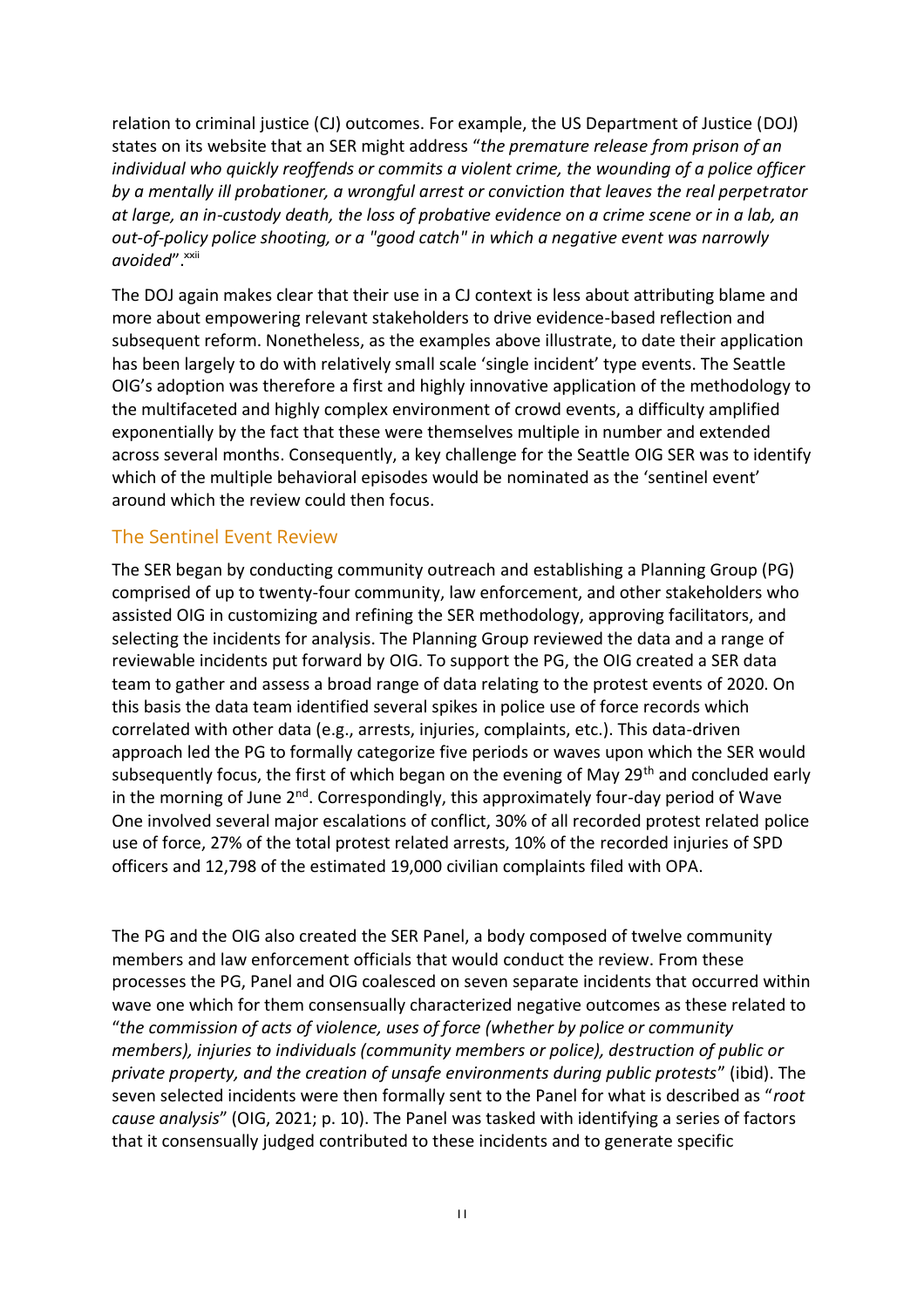recommendations for SPD reforms that "*would reduce the likelihood of those undesirable outcomes happening again in the future*" (ibid; p.14).

The SER Panel first met in January 2021 to begin analyzing the Wave One incidents. Over thirteen sessions the Panel, informed by data and analysis presented to them by the data team, watched available video footage and discussed each incident ultimately listing what it consensually judged were fifty-three contributing factors. On this basis the Panel put forward fifty-four recommendations for change. The report is highly critical of the police and almost all of these recommendations relate to suggested reforms of the SPD's approach to the policing of crowd events involving the expression of rights protected under the First Amendment. These included altering the strategy for policing protests to focus more explicitly and comprehensively on the facilitation of peaceful assembly, to modify its tactics to prioritize communication and de-escalation and avoid the use of undifferentiated force (e.g., CS gas munitions), and to improve police training particularly in crowd psychology (ibid; p.29-33). The conclusions of the Panel were then compiled into a Wave One report which was published by the OIG in July 2021.

It is evident in its report that from the outset the SER was a difficult process that was not only seeking to build an analysis of root cause but was also a key process through which the polarized positions of the different stakeholders could be addressed. As such the "*OIG established peacemaking as a core component of SER*" (ibid; p.9) and dedicated a total of twenty-six hours to this across each of the thirteen meetings of the panel. The Inspector General concluded that the Panel "*recommendations represent the consensus views of community members and SPD officers of varying ranks, would not have been possible without a peace and reconciliation approach to dialoguing*" (ibid; p.1). In this respect, as the SER report makes clear "*the conclusions do not necessarily determine the objective "truth" of the Incidents or their underlying causes. They are consensus products based on the data available to the Panel, and judgments about potential underlying factors that may - or may not - have played a role*" (ibid; p.16). In other words, the Seattle SER was not constructed to focus on developing a scientific framework for analyzing what happened behaviorally during the event, instead its key focus was on creating common ground among stakeholders to enable reform.

## The Current Study

This report adds to the analysis completed by the SER Panel by providing a scientific analysis of SPD's crowd policing policy and the behavioral processes through which the protests transitioned into collective confrontation and became such a salient, resilient, and enduring feature of the city. To accomplish this the current study turns first to an analysis of SPD policy toward the policing of protests, the central aim of which is to understand a) the nature of SPD policy as this relates the policing of crowd events and b) the extent to which it is underpinned by both contemporary scientific understandings and awareness of international good practice. The study then provides a detailed empirical analysis of the behavioral dimensions of the first four days of protests and policing in the city. The study concludes by drawing the two analyses together to reflect upon the potential underlying causal factors and propose a series of key recommendations.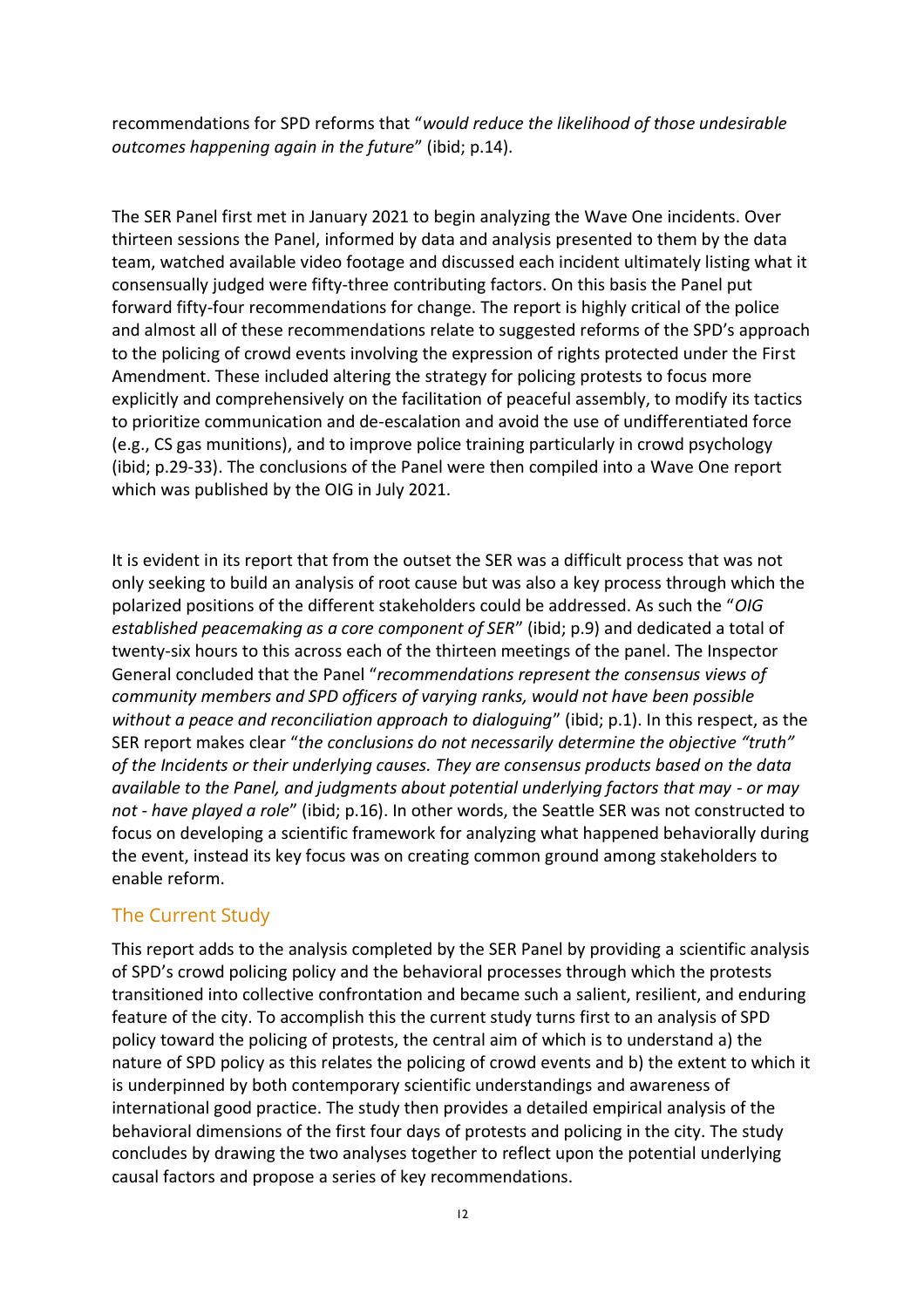# SPD Crowd Policing Policy

The OIG has already undertaken a preliminary analysis of the SPD's policy relating to the management of crowd events (OIG, 2020). This analysis builds upon that by providing a comprehensive and detailed review of a single policy document that the SPD developed to underpin its training for officers involved in the management of crowd events. In April of 2016, the Seattle Police Department Education and Training Department authored a document titled "*Integrated Crowd Management*". It provides a detailed rationale for the SPD strategic and tactical approach to crowd management that this study assumes provides an ideal opportunity to understand SPD policy as well as the police perspectives that may have been in place among those units and commanders deployed to police the protests in 2020. As it states in its opening sections this "*document is intended to lay out the Seattle Police Departments' approach to balancing the right to freedom of speech with the need to protect persons and property. It is a systematic approach, supported by officer training, designed to provide a template for crowd management*" (p.7). This analysis will therefore analyze the document thematically to draw out key areas of significance. The analysis draws data directly from the SPD document to evidence the analytical points being made and presents these as verbatim quotes. While this adds considerably to the length it was judged important to allow the reader to access the data directly rather than refer to it in an Appendix. On this basis the current analysis concludes that problems with interpretation of the science of crowd psychology have underpinned the maintenance of a policy within the SPD that is a) inconsistent with the latest trends of international police good practice, b) is likely to lead to police actions that could amplify confrontation and c) under emphasizes opportunities for de-escalation that may be available through dialogue led tactical interventions, particularly at times where criminality has begun to or is judged likely to emerge. The analysis also highlights important issues as these relate to the surrounding legislation.

## Basic Principles

The document begins with an *Executive Summary* which gives an overview of the SPD's crowd management policy and its underlying rationale. From the outset the report begins to make clear that the SPD's approach toward the policing of crowds is built upon core principles of democratic policing, most notably its strategic ambition to protect US democracy through safeguarding First amendment rights. As it points out, "*a foundational right and a defining characteristic of our American society is freedom of speech and the right to exercise that freedom through peaceful assembly and protest. The vigorous exercising of this freedom has been a driving force in allowing our nation to evolve and for the voice of the people to be heard to address grievances, or to resolve conflicts that naturally arise between groups in a country as diverse as ours. A core value of the Seattle Police Department is supporting the rights of free speech and assembly guaranteed by the First Amendment of the Constitution*" (p.7).

It is also apparent that the strategic ambition is to ensure that the SPD's method of crowd policing is non-confrontational, based upon facilitation, community engagement, and dialogue. "*As an agency we engage with all potential demonstrations using constructive discussions, dialogue, and during the event using a soft approach to interact with the public. The tone is set with the community prior to the demonstration as a result of outreach efforts*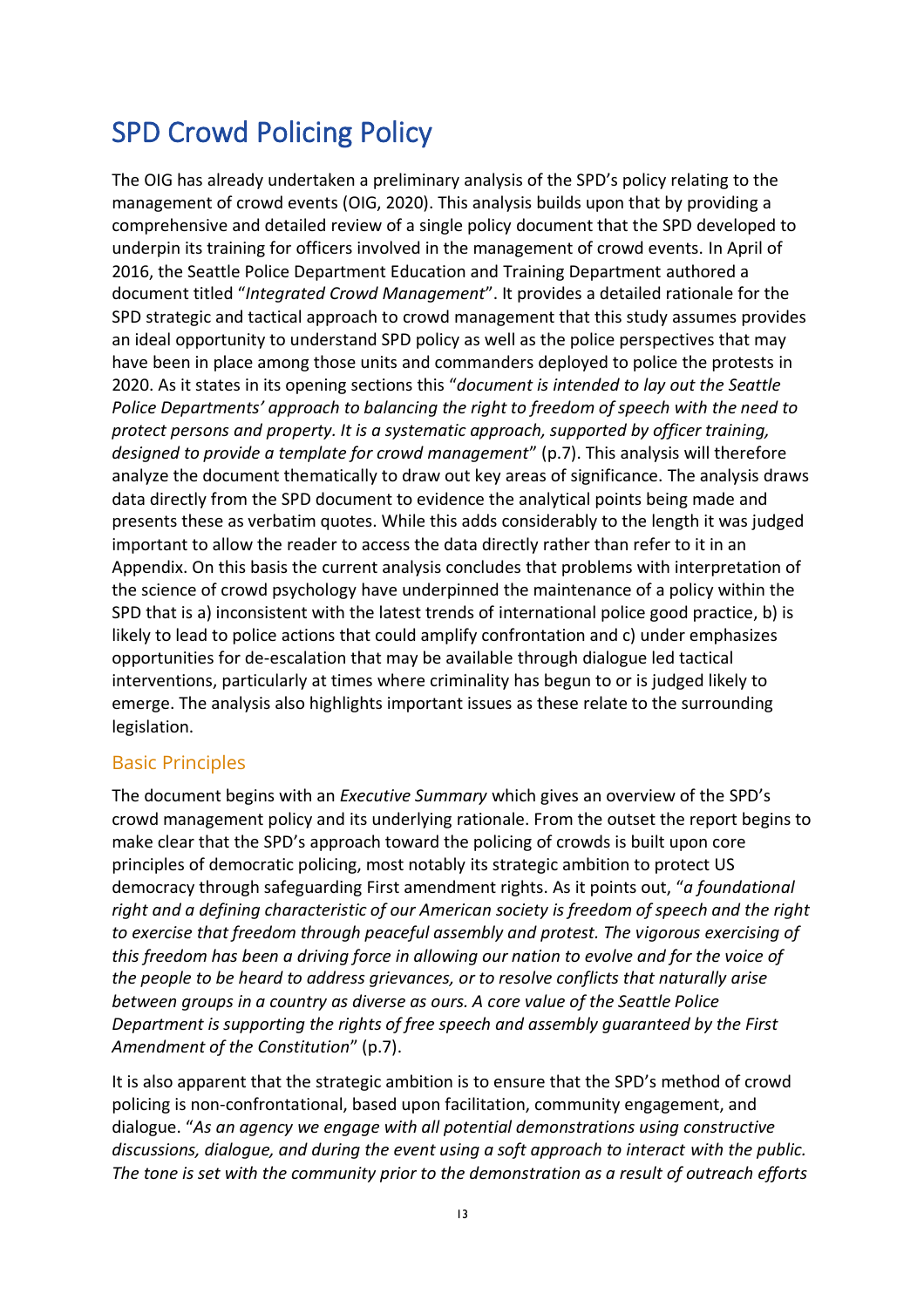*by the Seattle Police Department. During an event officers mingle and relate to the crowd using low-key procedures based on participants' behavior. This re-enforces law enforcement's role as facilitator, rather than confronter. Maintaining dialogue throughout the event helps minimize conflict. Dialogue involves two-way conversation - sometimes this means listening to unpopular opinions and suggestions or outreach to groups even when they refuse to engage with police*". (p.8)

At the same time, the document acknowledges that a key challenge for the police is to balance the facilitation of protesters' rights while addressing any emergent criminality. "*Officers and commanders must negotiate, educate, and maintain continual dialogue with organizers and crowd members. As a starting point it is accepted that police will support demonstrations but cannot allow the crowd to hurt others or destroy property*" (p.8). The policy document is explicit in various ways that enforcement action should not be indiscriminate and in so doing acknowledges the importance of participants perceptions of police legitimacy. "*At any large demonstration, law enforcement officers primarily serve as peacekeepers facilitating lawful intentions and expressions. Participants perceive the legitimacy of police actions based on how officers interact with the crowd throughout an event. Communicating expectations, negotiating continually, and emphasizing the goal of safety are vital. Officers should not confuse the actions of a few with those of the group.*" (p.8)

In this way SPD policy appears to be largely in line with contemporary policing approaches in other western democratic societies and to have been designed as a means through which the police can strike an appropriate balance between facilitating rights, ensuring public safety, and preventing criminality. Indeed, the Executive Summary concludes that the "*approach outlined supports the exercise of fundamental rights, establishes the limits of acceptable conduct, promotes legitimacy of police actions, while ensuring the safety of all involved*" (p.8).

## Historical Context

Having set out its policy in summary form the document moves on to provide a detailed rationale that begins with an analysis of the historical evolution of protest policing in the USA. Turning first to the civil rights marches of the 1960's the document highlights the damaging and long-term negative impacts of the 'escalated force' model, highlighted in Birmingham, Alabama in May 1963.<sup>xxiii</sup> The argument is made that public outrage at the policing of these protests led US police forces to move away from specific use of force tactics seen in other regions of the world. *"The long-term impact of these events still affects police operations in the United States today. For example, while many European police agencies continue to incorporate the use of water cannons and K-9s as crowd control tactics, such tactics are largely disavowed in the United States as a result of the cultural trauma of similar tactics used in the South during the Civil Rights demonstration era"* (p.12).

The document continues by describing the fatal police shootings at Kent State in May 1970 and provides reflection upon the *President's Commission on Campus Unrest* or *Scranton Commission*, which it is argued was the next milestone in the evolution of crowd policing in the US. The document quotes an extract from the Scranton Commission report to give emphasis to the idea that a lack of preparedness can and does lead to unnecessarily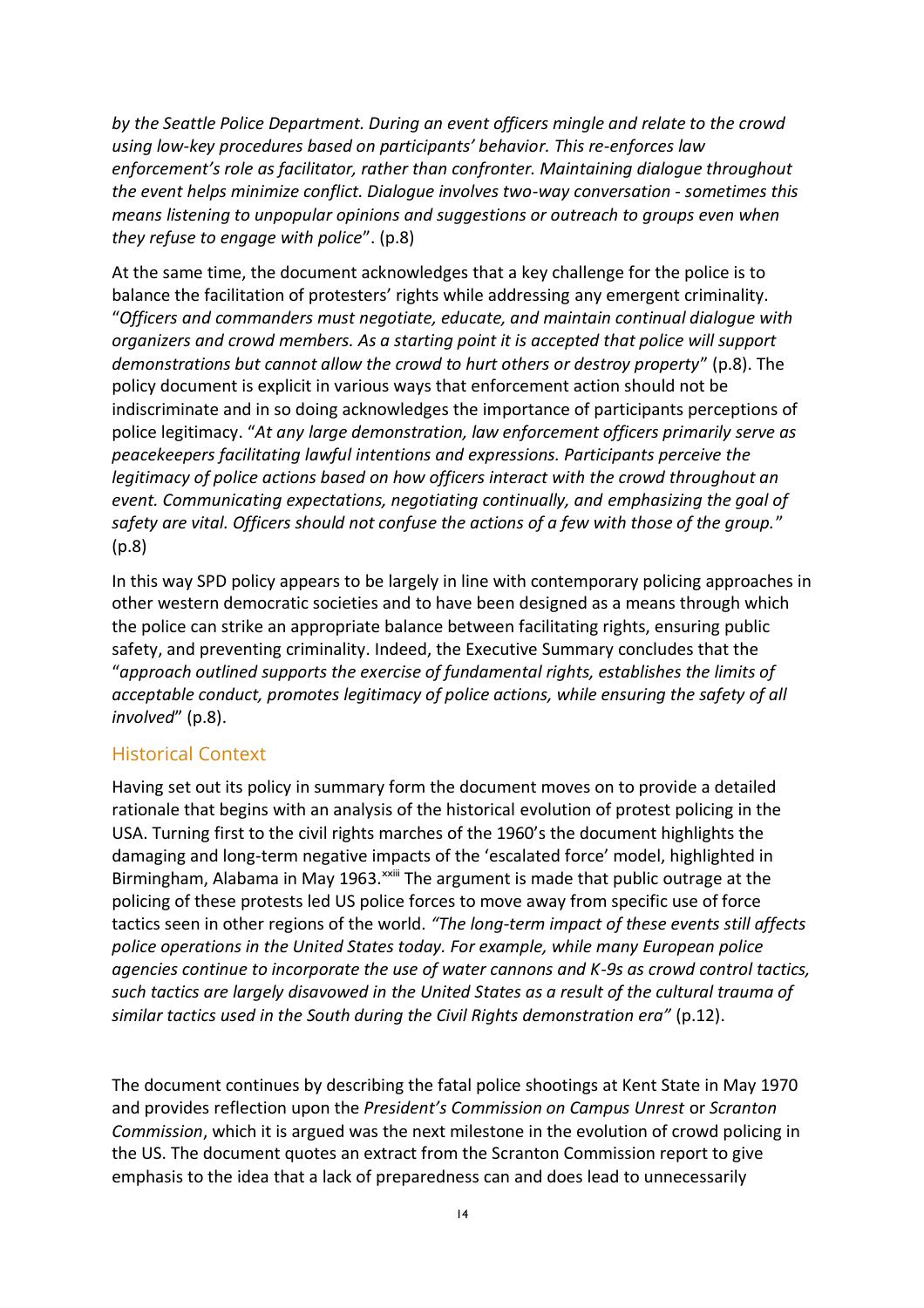aggressive policing which in turn destabilizes public legitimacy and amplifies protest. *"Events in the past year [1970] have made it clear that the price of being unprepared can be tragically high. Lack of preparation increases the chance of injury and death. Lack of preparation gravely increases the risk of excess by both the police and the students in the heat of confrontation. If these excesses occur, after the tumult dies down, we find fewer students who respect the law and its officers, and fewer policemen and citizens who respect the universities and their members. The stage is thus set for even worse confrontation in the future*" (PCCU cited, p.15). Indeed, quoting the commission report once more, it acknowledges that the "*way policemen behave during a campus disorder is often the most critical determinant of the course the disorder may take*" (PCCU cited, p.16). It is argued therefore that these 'campus protest' events highlight the need for police to have a high level of training. This is precisely because the SPD already recognizes that policing is often the largest single factor determining how crowd events evolve over time, which is in line with ESIM theory and research.

#### Mobile Field Forces

The document then moves on to present what is argued to be the key tactical development that emerged in the US in the wake of these early historical events, the Mobile Field Force (MFF). It argues that MFFs were created to address various types of emergencies including civil unrest and designed to "*mitigate the impact of illegal conduct, while still protecting the rights of citizens to exercise free speech and demonstrate*" (p.17). "*Mobile Field Force tactics are designed around approximately 10-person squads combined into approximately 40 person platoons, with multiple platoons assembled to provide the needed resources for large demonstrations. Each unit is supplied with specialty equipment and less-lethal tools designed to address likely threats and provide reasonable force options. "Riot" shields, helmets with face shields and officers armed with "riot" batons became the standard response for crowd control. Some of the equipment is obviously intended to provide officer protection, while the riot baton was intended to assist in controlling crowd movements and as an impact weapon if needed. When deployed, Mobile Field Force officers were intended to intimidate demonstrators using coordinated visual displays and maneuvers, including, banging shields with batons and various formations to limit or reduce criminal conduct and physical confrontation*" (p.17).

In addition, the document describes how a range of 'less-lethal tools' gradually came to be incorporated into the MFF armory. "*Over several years, additional less-lethal tools have been added to improve police response to riotous crowds, minimizing the potential for officer or suspect injury. Less-lethal tools now include various forms of chemical agents, launchable munitions deploying various impact devices/gas and "blast ball" distraction devices. Used properly, these devices have proven to be highly effective in countering illegal conduct and disrupting riotous behavior*" (p.17). The document continues by arguing that *"used incorrectly, they can inflict serious injury"* (ibid), so the success or failure of the MFF approach is understood to be heavily dependent upon ensuring that high levels of recurrent training and preparedness are in place. In other words, it is acknowledged that the tactic is only as effective as the people that are using it. Hence, a *"successful tactical response to demonstrations using the Mobile Field Force principles requires several supporting concepts be in place, including highly trained officers and leadership, recurring training to reinforce skills, sufficient time to plan an appropriate response, adequate resources available during the incident and the correct assessment of the opposition's capabilities and intent. The*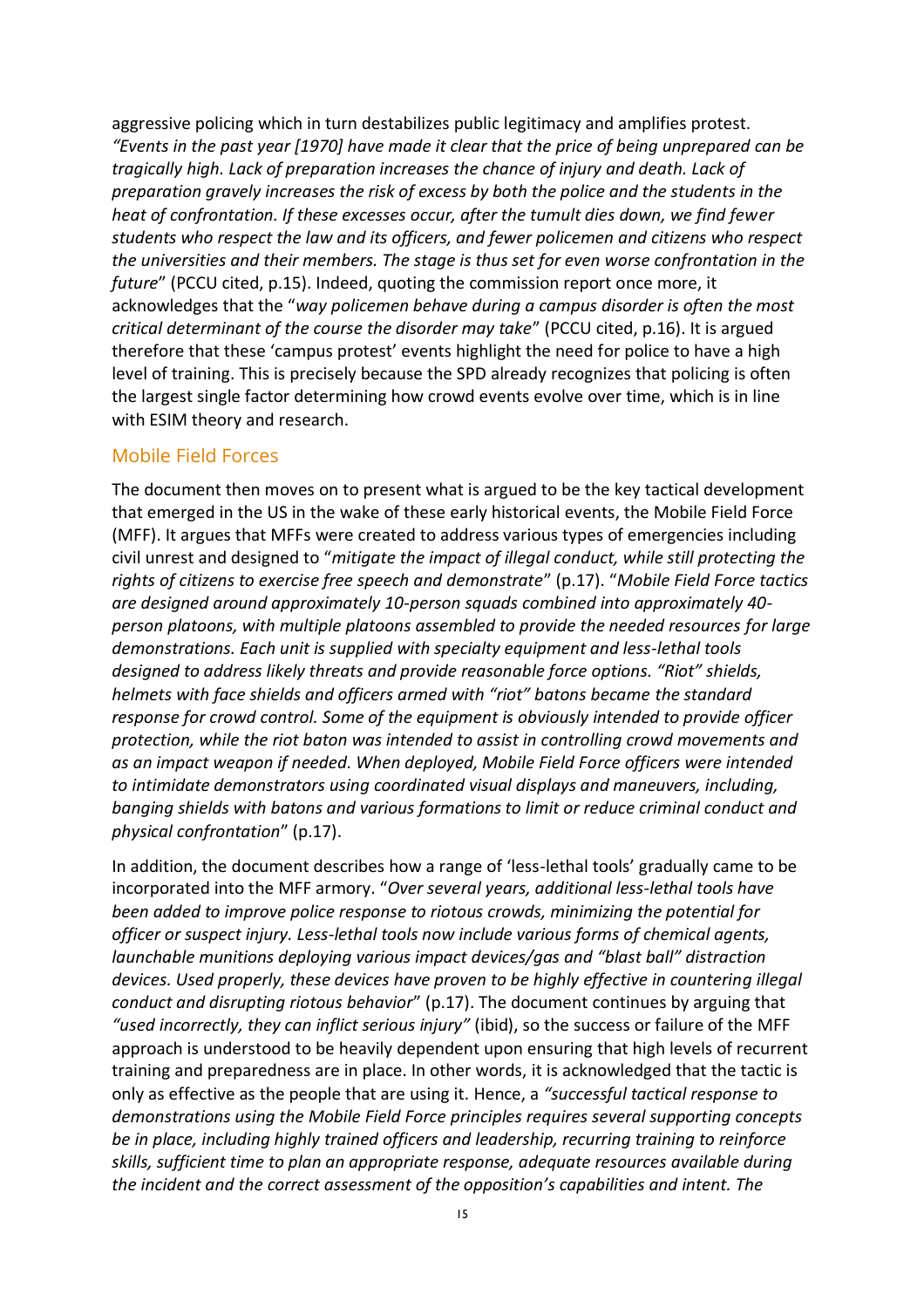*success of the tactics are predicated on significant police training, on capable and trained leadership, substantial time to plan and implement a coordinated response and having sufficient resources available to adequately respond to these incidents"* (ibid).

However, elsewhere the document lays out a proposal for the levels of training that officers in the SPD should undergo to deliver its policy. It is here the document exposes the relatively low level of training provided by the SPD in that "*all personnel will receive 4 hours of foot crowd control movement exercises. Bike Crowd Control Refresher Training-all bike officers will undergo 9 hours of crowd management instruction for bike officers".* In particular, the senior operational commanders for events, the Operational Incident Commanders would receive only *"4 hours of leadership training for crowd control"* along with *"4 hours of training for all officers who have been previously certified to deploy OC/Blast Balls"* (ibid). Bearing in mind the competing demands of the policing environment this level of training and preparedness appears to be remarkably low comparative to other western democracies and inconsistent with the level of training this document suggests is necessary.

The document then moves on to describe the extensive disturbances surrounding the WTO in Seattle in 1999 as an example of where the MFF had been less than effective. It argues that "*a combination of a lack of realistic assessment of likely events, poor leadership, and insufficient resources led to demonstrations that escalated beyond the capabilities of law enforcement to initially control*" (p.18). In other words, it is asserted that the acknowledged crowd policing failures of the SPD in the late 1990s were driven by weak intelligence, ineffective command and control and a lack of preparedness. Moreover, the SPD had innovated prior to the WTO by developing "*Flying Squads, which was basically a quick reaction force to quell problems as they started"* (p.20) to build upon the largely static formations of the MFF, allowing for more dynamic forms of deployment. However, *"due to an immediate lack of resources, the "Flying Squad" was deployed in static positions to protect different venues. Although based on historical success, the flying squad concept proved ineffective due to insufficient mobility*" (ibid). Nonetheless, in the face of these recognized failures, the recourse to 'non-lethal' weaponry was judged to have been ultimately successful. The document contends that "*the use of chemical irritants and other less-lethal munitions allowed SPD to open the area, allowing Conference delegates to move among venues while avoiding serious injuries or fatalities. SPD did well to choose the latter course of actions*" (ibid).

While such conclusions about the policing of WTO stand in contrast to those reached elsewhere,<sup>xxiv</sup> it is apparent from the document that the MFF became the tactical bedrock underpinning crowd policing across the US, including Seattle. Central to this operational approach are large squads of highly trained officers who can utilize a range of 'less-lethal' weaponry to try to intimidate and coerce crowds into compliance. However, it is evident that towards the end of the  $20<sup>th</sup>$  century these largely static formations came to be equally recognized in Seattle and beyond as a limitation and new more dynamic form of deployment was initiated, but apparently not successfully delivered in the highly challenging context of the WTO.

#### Bike Squads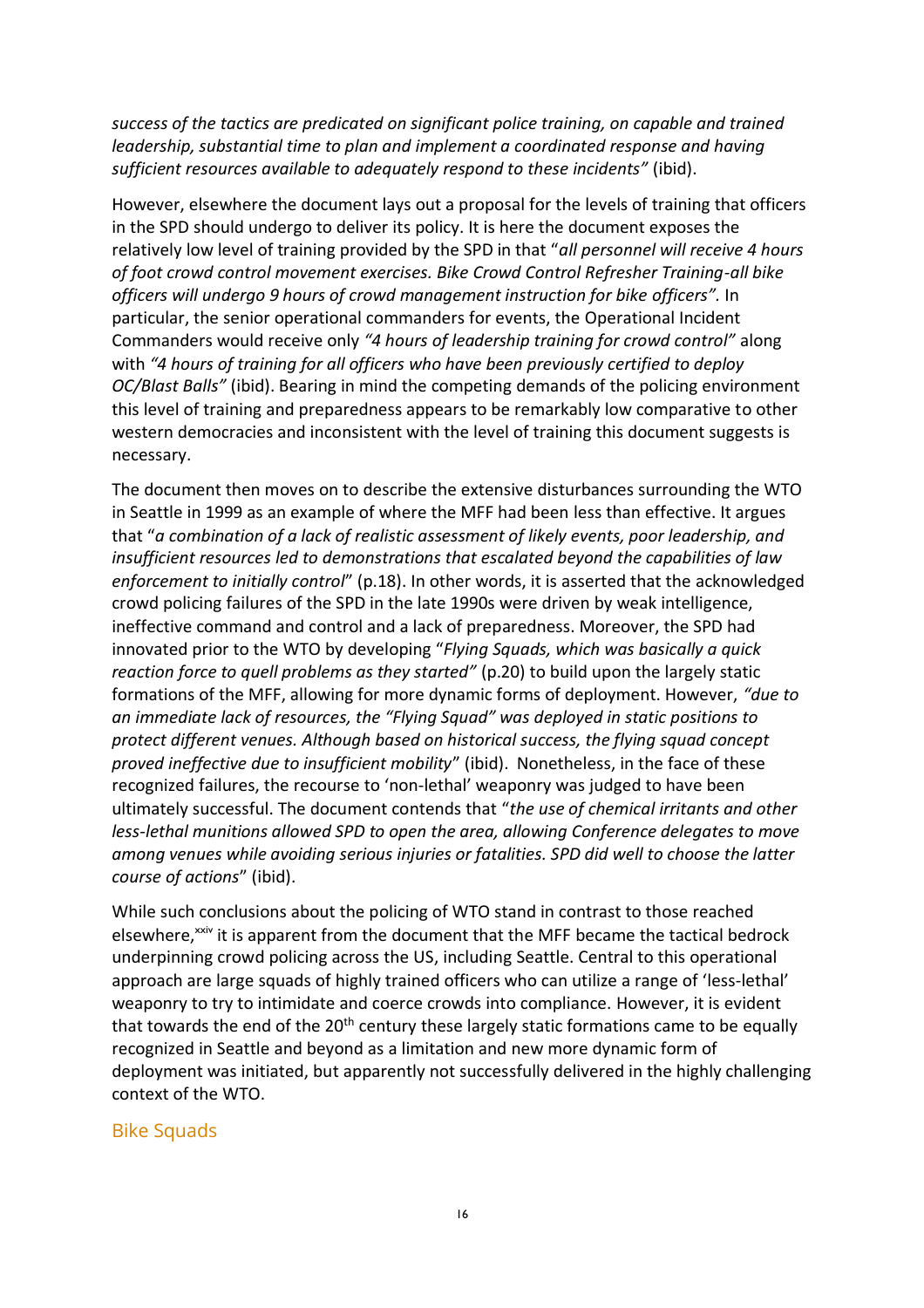The disturbances and policing surrounding WTO in 1999 were internationally significant not least of all because they began to reshape scientific understanding of both protester and police tactics. With respect to the former, the WTO disturbances are often used to highlight the emergence of more 'direct action' and confrontational forms of 'black block' protest tactics, operationalized by groups who dress in similar black clothing, often hiding their identity, with informal leadership structures who are difficult for the police to negotiate with. Academic theory also tends to mark Seattle WTO as a transition in policing away from a 'negotiated management' policing phase in the 1980s and 1990s, toward a surveillance heavy and control oriented 'strategic incapacitation' approach that is assumed to have become dominant during the 21<sup>st</sup> century.<sup>xxv</sup> However, the SPD policy document suggests a far simpler development took place within Seattle, merely seeking to enhance its capacity for more dynamic tactical deployment in the face of these more proactive, spontaneous and potentially confrontational forms of protest. "*From WTO forward, the Seattle Police Department has increasingly faced demonstrations directed at law enforcement or as a direct response to actions taken by police. Additionally, demonstrators have become significantly more sophisticated in their approach to demonstrations. Demonstrators are now more mobile, better coordinated, utilize technology to organize and communicate, and employ sophisticated tactics to counter known police responses. Using peaceful demonstrators as cover, determining when insufficient officers are present prior to taking illegal action, wearing gas masks and other protective equipment, erecting barricades, starting fires in the roadway and using bicycles for enhanced mobility are examples of techniques used to counter law enforcement training*' (p. 22)

Given their experiences, the document argues the SPD had often been "*one-step behind those committed to unlawful behavior*" (p.21). This analysis of the problems they encountered appears to have led to two key policy developments. "*In addition to the obvious need for the plan to be flexible and quick to adapt in general, there should be a dedicated component or team integrated into the planning unit that tracks and is responsive to the late breaking developments or changes in the event dynamic*". Second, that this would be "*accomplished with the development of Seattle PD's current bicycle units. The mechanical advantage of the bicycle allows officers to keep up with and stay ahead of the marches and demonstrations*" (ibid). These small units of relatively well trained and experienced officers, each equipped with a mountain bike, are described as achieving efficiencies as well as providing a capacity for de-escalation because they are highly mobile, hence avoiding inherently confrontational resource-heavy static formations of the MFF. "*At the core of the tactical changes was the recognition that allowing a disruptive crowd to coalesce at fixed points creates a greater likelihood of confrontation. Once officers and crowds are fixed in place, officers and demonstrators are often faced with individual confrontations at close range; literally face-to-face or arms-length away from each other. These confrontations, at these distances, carry a high degree of risk to both sides and have a high potential for physical confrontation due to the perception of danger by each side. WTO and later events all point to the limitations of these traditional police demonstration tactics. Fielding enough officers in line formations, on short notice, to handle crowds from 500- 10,000 demonstrators is almost impossible for all but the largest police agencies"* (p.23).

In effect, the bike squads provide *"what is now known as the "Mobile Fence Line" to separate the crowd from exposed property or persons at risk. The tactic has become a core tactic of bike officers*" (p.22). As a result, the policy document makes clear that after WTO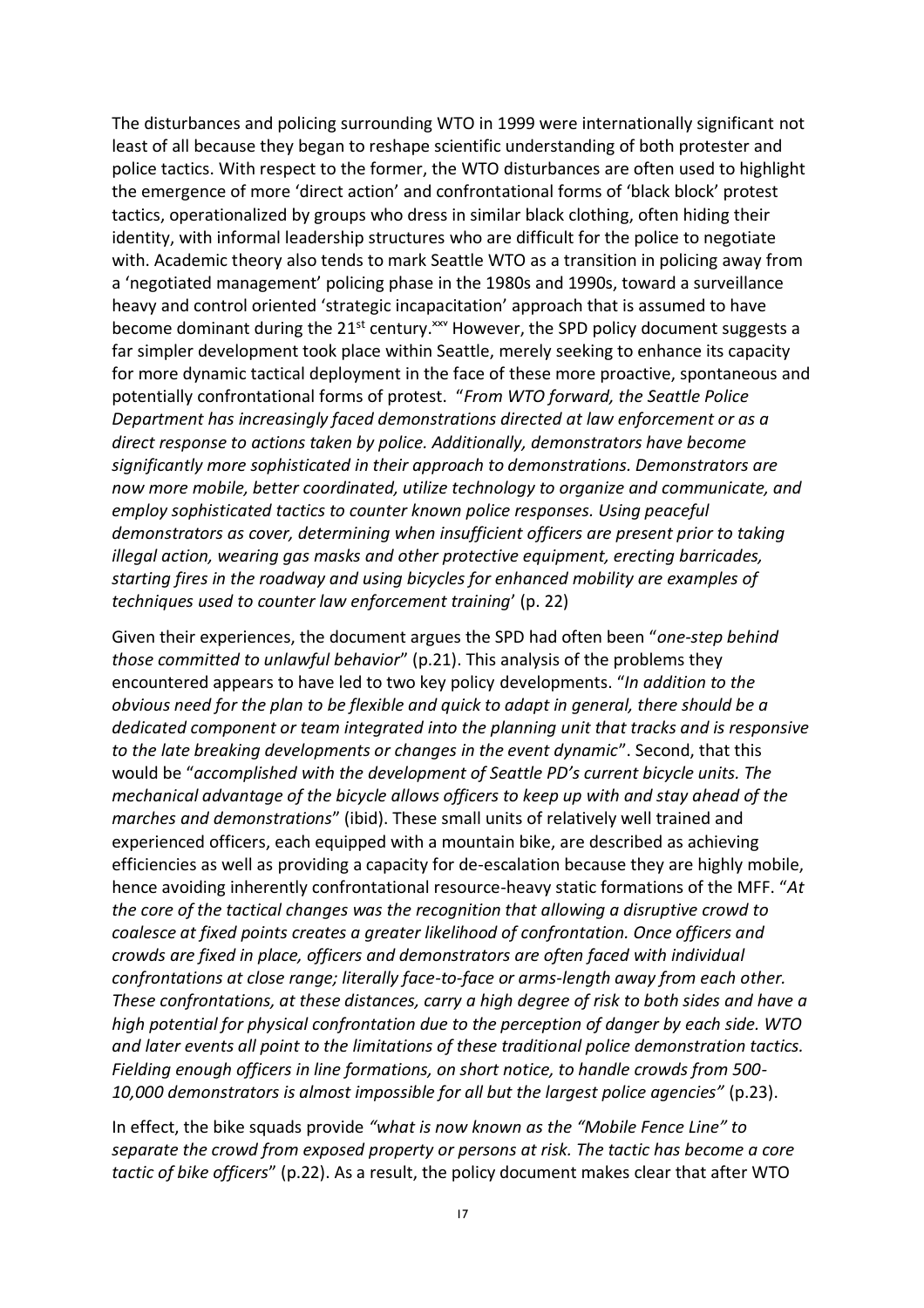the SPD developed upon its MFF tactics through "*the use of the Police Cyclist as a primary demonstration management asset and the expansion of less-lethal tools deployed during demonstration events*" (p. 24). This appears to have been because the bike squads allowed the SPD a capacity to monitor and respond to dynamic crowd movement but to do so largely by creating mobile cordons. Moreover, a key advantage of the new approach was efficiency because "*these tactics allow the Seattle Police Department to do more with less, while at the same time reducing the potential for physical confrontation when compared to historical police response to riotous behavior*" (p.24).

### 'Less-Lethal' Munitions

The document then highlights how a series of technical and manufacturing developments occurring in the wake of the WTO led to the growing incorporation of a range of 'less-lethal' munitions. "*WTO also marked a technological tipping point for U.S. law enforcement with the deployment of significant and new less-lethal tools. Chemical irritant agents such as CS gas have been available since the 1960s. However, in response to events in Northern Ireland and other police incidents internationally, companies developed expanded less-lethal tools including various launchable impact munitions, noise flash diversion devices, and various methods of oleoresin capsicum delivery. By the time of WTO, issuance of handheld oleoresin capsicum spray devices to individual officers had become routine. These OC spray devices provided officers with the capabilities of delivering relatively safe, individualized and directed chemical agents*" (p.25).

In particular, the document emphasizes the use of a hand-held rubberized explosive device known as a "*blast ball, which creates a loud blast of noise and in some instances emits a small amount of pepper agent."* (p.25). It argues that such munitions are highly effective *"in creating distance and efficiently breaking up disruptive crowds. These new tools provided capabilities that exceeded what was historically possible from the same number of officers deployed in line formations during large demonstrations. Use of bike officers and less-lethal munitions allowed the Seattle Police Department to address riotous, highly mobile crowds far beyond the capabilities historically possible for officers using traditional Mobile Field Force Tactics. These disruptive tactics limited criminal conduct during WTO with minimal injury to demonstrators*" (p.25). In this way, the document rationalizes the utility of 'less lethal' weaponry, MFF and bike squads, as the tactical combination that should be the basis for the SPD's tactical approaches to all future demonstrations. "*In the initial stages, of the WTO event, law enforcement was overwhelmed; partially as a result of shortcomings in staffing and partially as a result of the tactics employed. Under extreme circumstances, officers and their supervisors adapted; using less-lethal munitions, police cyclists and mobile hard squads to stabilize the situation. Eventually, with the arrival of additional law enforcement resources from outside agencies, and with the use of significant amounts of less-lethal munitions, law enforcement was able to control the extremely large and disruptive crowds"* (p.25)*.* 

WTO can therefore be understood as a 'tipping point' for the SPD because it flowed into specific policy and tactical developments. On the one hand, the Department appears to have invested heavily in the development of bicycle tactics involving small squads of highly mobile officers on mountain bikes to build upon the backbone of its MFFs. On the other hand, it increased the range of 'less-lethal' munitions it was able to utilize. Both developments appear to have flowed into a policy focused on moving away from a reliance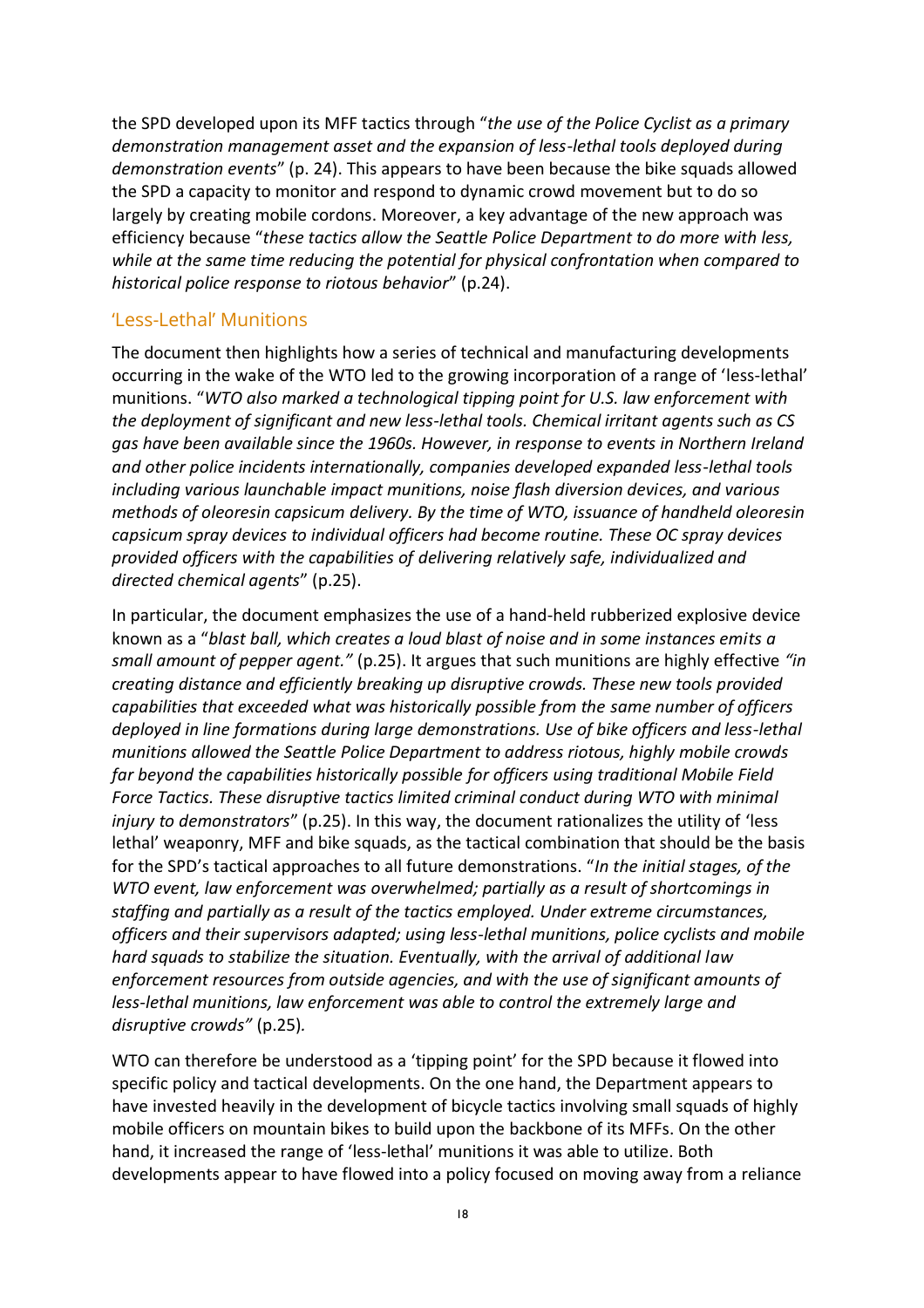upon static formations toward facilitating dynamic protest marches through creating mobile bike cordons. The role of these cycle units would be primarily to retain physical distance but to intervene quickly and with force against any observed criminality, then withdrawing to try to de-escalate the situation. As the document states, the lessons "*learned from WTO led to an evolution in tactics, in which police presence focused on escorting marchers, rather than confronting or constraining the movements of demonstrators. Officers remain a visible presence, escorting the demonstration, but not engaging demonstrators unless criminal conduct is observed. Police bicyclists, supported by less-lethal devices, can take law enforcement action if necessary. The overall goal is to arrest individuals involved in criminal activity as quickly as possible, remove those individuals from the scene, and encourage the law-abiding demonstrators to continue along their course. The desired result is reduced confrontations, through de-escalation and a minimal reliance on force, while still maintaining order and protecting the safety and interests of those not involved in the demonstration*" (p.25).

### Embedding the New Approach

The document next turns to an analysis of a series of more contemporary protests and other large-scale crowd events that occurred in the city since WTO, during which a series of difficulties with the new tactical combination were experienced. Having faced criticism, the SPD apparently decided to take a 'hands off' approach to policing crowds in the city and exercised this in policing the Mardi Gras celebrations in May 2001. Choosing to stay only on the perimeters, the document describes how there "*were reports of roving bands of people moving through the crowd, assaulting partygoers. Though numerous complaints were made to officers on the perimeter, they were ordered not to enter the crowd to engage those involved in criminal activity. Unlawful behavior continued to escalate; to the point that a person was firing a pistol inside the crowd and a 20-year-old college student, Kris Kime, was severely beaten while trying to assist a young woman who had fallen*" (p.28). The result for the SPD was that it had to settle a related lawsuit that cost the organization \$1.75 million. This incident appears to have been another key milestone in the evolution of the SPD crowd policing approach, the central lesson appearing to be "*that a completely hands-off approach"* was untenable. Thus, while its policy recognizes that police actions can provoke confrontation it now also accepted that a lack of intervention was equally problematic because it *"can contribute to substantial illegal conduct which results in serious public safety issues*" as well as litigation (p.29).

Ten years later in September 2011 the city also experienced a wave of protests relating to the worldwide 'Occupy movement' toward which the SPD appears to have utilized its now embedded bike squads, supported by less-lethal munitions as its primary tactical interventions. From the SPD perspective this tactical arrangement was to good effect and as such cemented the model into the heart of its approach. "*Again, the primary police response to Occupy Seattle was the use of police bicyclists to monitor, escort and execute crowd control tactics. These officers are mobile enough to keep up with marches over significant distances, are not impacted by traffic stoppages and officers can use their bikes as mobile barricades when in contact with the demonstrators. Bike officers have developed significant experience in crowd control tactics, as well as being able to handle additional policing needs of the city, such as impact patrol of identified problem areas. Due to ongoing annual training, it is now possible to field large numbers of bike officers, with sufficient notice of events. Even with minimal notice, several bicycle squads are available throughout*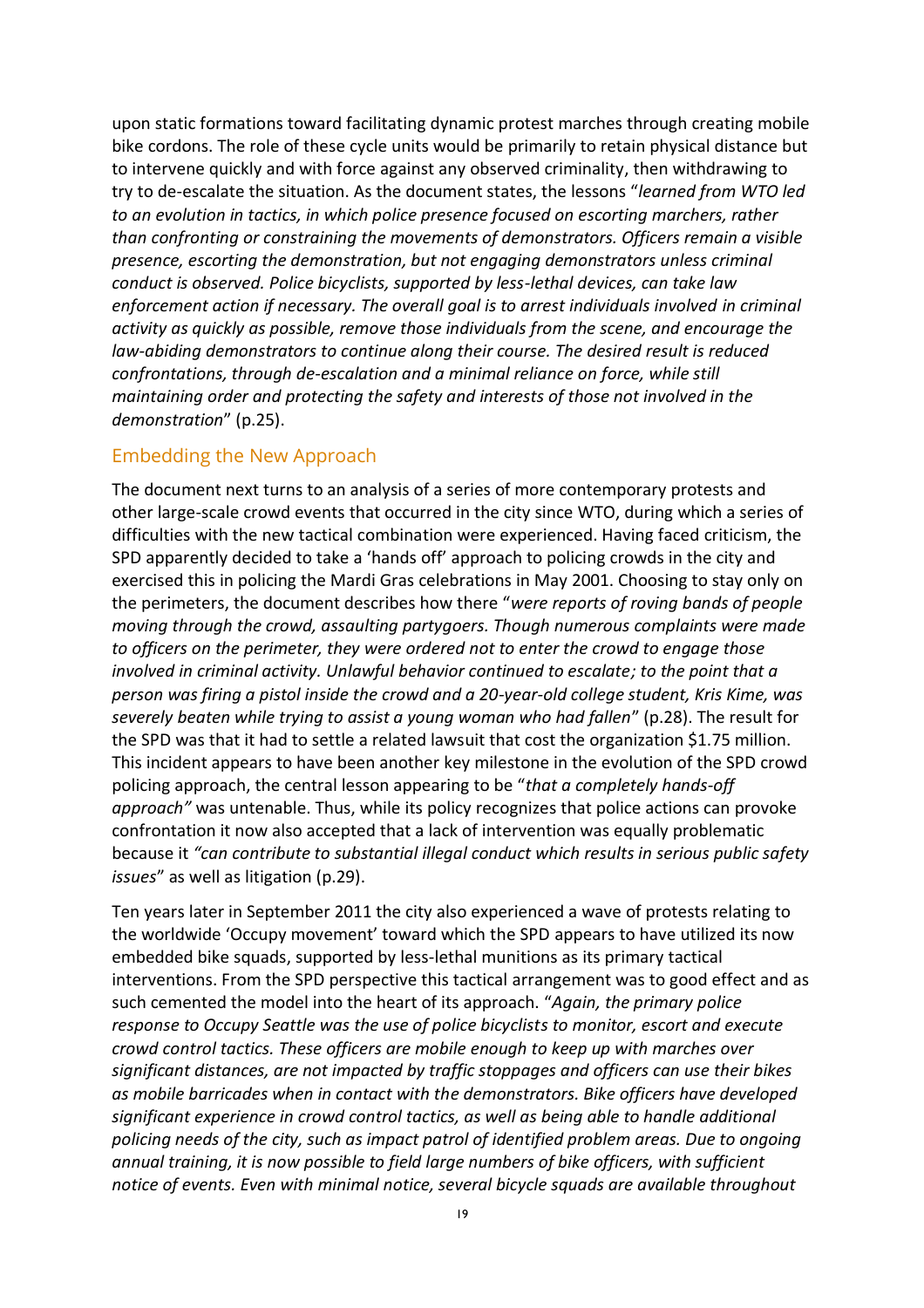### *the city and can easily transition from routine patrol operations to crowd management functions*" (p.29).

The document goes on to draw out lessons for the 'Black Friday' demonstrations in the city in response to the fatal shooting by police of Michael Brown in November 2014 and the "*May Day demonstrations [which] over the last decade have become a significant crowd management challenge for the Seattle Police Department. Large groups of demonstrators wishing to bring attention to political grievances legally march long distances within the city"* (p.37). Reflecting the earlier issues of the requirement for the SPD to react to any criminality within the crowd, the document points toward a common problem perceived by police forces on a worldwide basis. This is the idea of a minority of people who are understood to attend crowd events with criminal intentions who then actively utilize the anonymity of crowd contexts to prevent themselves from being detected and arrested. Thus, within these May Day protests the SPD experienced "*small groups with the singular goal of disrupting the demonstration or seeking a confrontation with police integrate themselves into the groups who legally demonstrate. They often use the crowd as cover for disruptive behavior"* (p.37).

Nonetheless the tactical innovation on bike squads in Seattle appear to have allowed the SPD to manage these events successfully since "*over the last several years, the Department has managed the difficult task of supporting legal demonstrators exercising their constitutional rights while still being prepared to handle illegal conduct*". However, it is relevant from an ESIM-based perspective to highlight that the document acknowledges this effectiveness was to a large extent underpinned by successful dialogue with the community. "*Part of the success of May Day demonstrations has been the Department's outreach to the community in order to better coordinate demonstration events. Cooperation between organizers and the city have dramatically reduced potential conflict between police and the community. For the majority of the event, police simply escort, observe and provide a visible presence for marchers*" (p.37). Thus, since WTO, for "*the Seattle Police Department, bicycle officers have taken over the heavy lifting of crowd management" (p.55)* because in a context of successful partnership with the community *"they are perceived as friendly, approachable by the crowd and are familiar to the public*" (p.55).

Having laid out an extensive historical analysis of the evolution of SPD crowd policing, the document moves on to compare itself positively with other police organizations in the US that it argues were still at that time negatively wedded to a more static and conflictual MFF approach. It argues that in contrast the "*tactical approach preferred by the Seattle Police Department is aligned with the national best practices advocated by leading police professionals and is supported by international research"* (p. 39). In line with what it refers to as the "*Madison Method of Handling People in Crowds. This process usually starts with the Seattle Police Department reaching out in advance to identified groups in order to confirm their support for the demonstrator's right to march and to reinforce their fundamental right to legally gather and speak out*" (p.39).

It then aligns the city's policy with that of the Police Executive Research Forum (PERF) and with the Vancouver Police Department (VPD). Citing the VPD's analysis of the 'Stanley Cup riot the document points out that "*according to PERF, generally speaking, there are four things an agency should engage in to be considered "best practices" for crowd management. First, the agency should gather intelligence before and during an event to determine, among*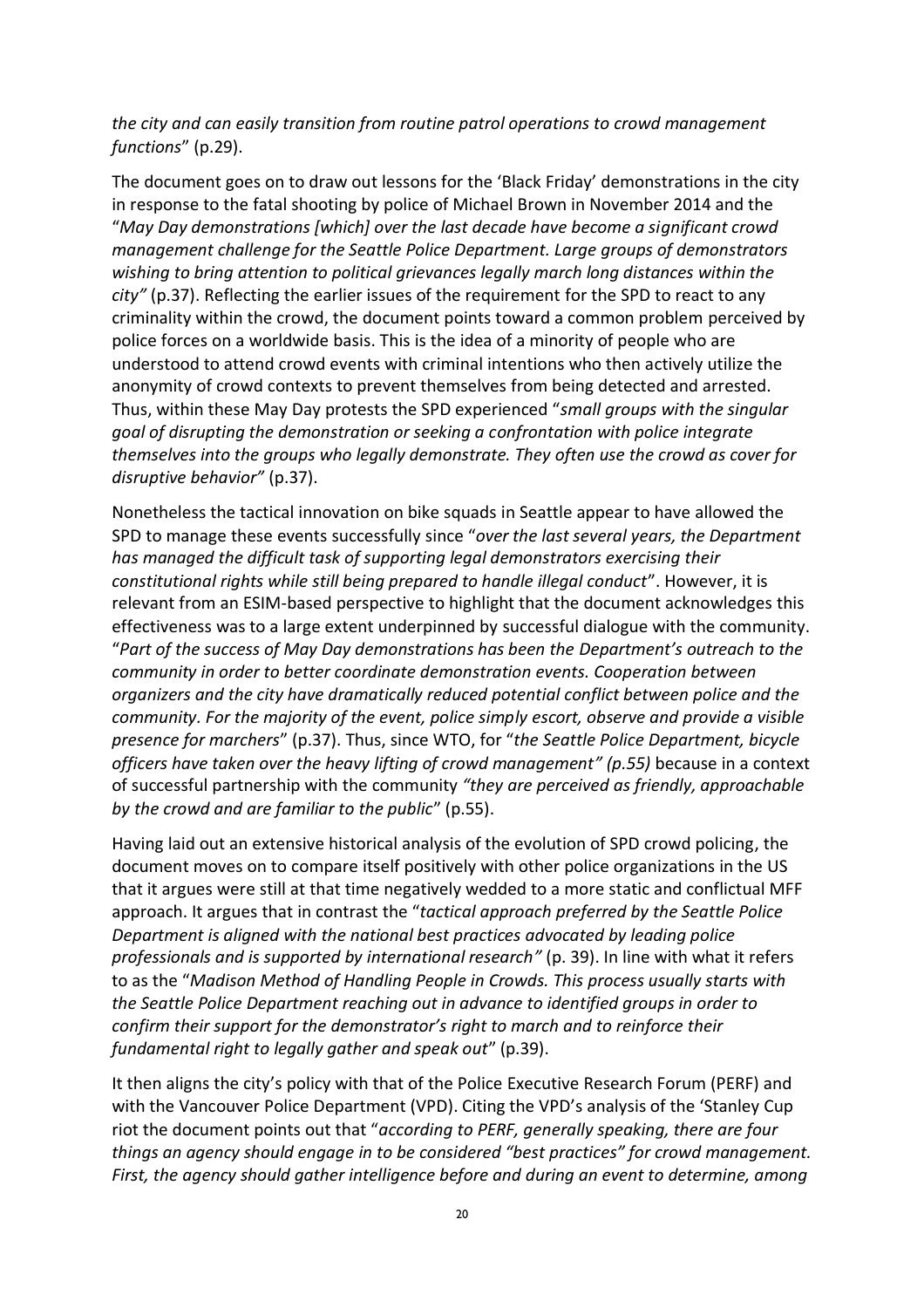*other things, any groups who might be interested in causing trouble and what their intentions might be as well as their potential tactics. Second, the agency should seek to facilitate the lawful and legitimate aims of the group. Third, there should be communication with the crowd, potentially through a respected crowd member. Fourth, there should be recognition and understanding that the crowd may not be a homogeneous group and officers should not treat all members of the group as if they are hostile. Instead, officers should involve those who are not hostile, to assist them in dealing with the hostile individuals.*" (2011 Stanley Cup Riot Review, p. 27, Vancouver Police Department, Sept. 6, 2011).

## Crowd Psychology

Having associated itself with these national and international scientifically informed approaches, the document lays out the SPD's understanding of the science of crowd psychology. It acknowledges the need to draw on this science to appreciate the dynamics through which conflictual minorities within crowds might impact disproportionately upon the behavior of those around them. "*The majority of demonstrations in Seattle occur with police supporting and facilitating the exercise of the community's constitutional rights to exercise free speech and assembly. However, when some individuals are determined to engage in criminal conduct as part of a crowd, it can have an effect beyond the limited numbers of people involved. The nature of the event can influence people's conduct. There is substantial literature, academic study and law enforcement experience that indicates that criminal conduct by a limited few can impact the behavior of others in a crowd. Additionally, many academic studies support the belief that crowd dynamics can coerce others in the group who are not predisposed to criminal conduct into contributing to the escalating violence of a riot*" (p.58).

This interpretation is not consistent with contemporary science. The document draws upon several theoretical approaches to argue that "*Crowd Contagion, Convergent Theory, Emergent Norm Theory, Collective Emotion, Freud's expression of repressed drives and other theories all attempt to explain the observed antisocial conduct of crowds that result from anonymity, stimulation, emotionality, suggestibility, initiation, contagion, lack of volition, force of unconscious impulses, etc., which are responsible for the emergence of the typical behavior of the crowd*". Without acknowledging that several of these theoretical models are incompatible, it concludes that criminal minorities within crowds can unavoidably exercise a disproportionate level of social influence on those around them. Specifically, drawing upon De-individuation theory it asserts that crowd conflict occurs primarily because of a loss of self-awareness among participants. Thus, despite its earlier acknowledgment that policing can be a primary causal factor, here it is asserted that it is the anonymity of a crowd that increases proclivity toward violent and anti-social behavior. "*Broadly speaking, the crowd succumbs to the social influence of the wider group. De-individuation theory suggests that individuals, when they are anonymous crowd members, can lose their sense of selfawareness, self-observation, self-responsibility and individualized identity, resulting in weakened moral restraints and un-socialized and antisocial behaviors"* (p.43).

The document then builds upon this Deindividuation analysis by referring to Emergent Norm Theory. Without acknowledging these two theoretical approaches are contradictory, it contends that "*as more members adhere to these norms, they become more influential, and pressure to behave antisocially increases*". Consequently, it concludes that "*when large*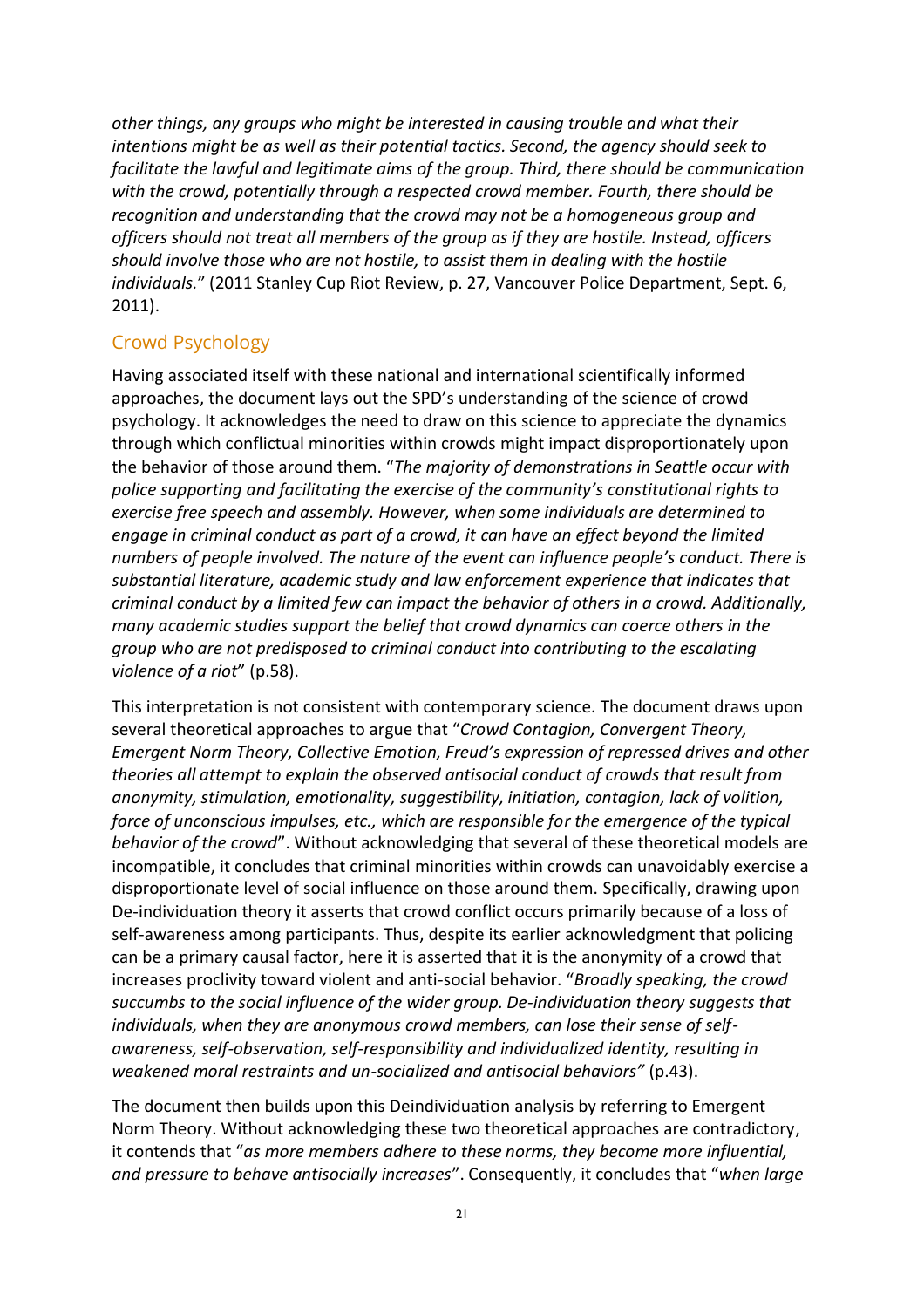*groups of people come together, they can lose their sense of self-awareness and catch a mob mentality. Mob mentality can set in at protests - such as those organized in response to the NATO Summit in Chicago - or at a clearance sale*". To validate this hybrid interpretation of the current science, the document cites an array of 'experts' arguing that "*social scientists give tips on how to avoid succumbing to mob mentality and to recognize warning signs of when crowds are getting out of control*". It is asserted that Don Forsyth, Professor at the Jepson School of Leadership Studies at the University of Richmond argued that Gustave Le Bon "*coined the phrase 'mob mentality' to describe the idea that the mob seemed to act as if it were a single thing, unified by a shared sense of purpose,"* and is quoted as saying that "*Nowadays mob mentality pretty much just means that people do things in crowds and mobs that are stupid, actions they might typically avoid, Forsyth said. But people can lose self-identity in a mob and don't think about their own principles"* (ibid).

The analysis returns to Deindividuation Theory and the prominent psychologist Philip Zimbardo, "*a social scientist most noted for his classic 1971 study of people enacting the roles of prisoners and guards, is the primary developer of the deindividuation theory according to Forsyth. This theory implies "that with the right kind of social circumstances anonymity, submersion in a large crowd, emotional arousal created through contagion individuals become so caught up in the group experience that their individuality is temporarily minimized," Forsyth said*. *Conformity increases in mobs, as people do what everyone else is doing," Forsyth said. "So, if the mob develops unusual 'situational norms,'" such as burning cars, "then the majority of the group members will do that — resulting in what looks like mob mentality." And "in most cases, the strong mob actions occur when people are part of a group with which they identify. According to Eitan Schwarz, an assistant professor of psychiatry and behavioral sciences at Northwestern University, survival instincts may also play a large role in why people engage in mob mentality. "Our mammalian brains are wired to some extent," Schwarz says, "to automatically trigger imitation, and this is amplified by how many other individuals we see," Schwarz said. When group leaders increasingly stimulate members' senses of anger or righteousness, it is more likely those members will succumb to deindividuation, according to Schwarz. Eventually, "a point is reached where we are so adrenalized that our fight or flight circuits are activated, overcoming more refined judgment," Schwarz said. "The less an individual is ruled by reason, by his nature, the more prone he is to get involved*" (p.61).

As already noted, these interpretations of the scientific literature on crowd psychology are problematic. Certainly, the theoretical models and perspectives put forward have been discredited in the research literature for decades. As such, this aspect of the theoretical rationale for the SPD's policing approach creates a model of crowd psychology and dynamics akin to the classical perspective and which bears little to no correspondence to contemporary scientific understanding of crowds. Reflecting this, the document does go on to discuss more recent theoretical developments, specifically ESIM. Importantly, the document neglects to acknowledge that ESIM is incompatible with the above assertions about crowd psychology and as such is a theory that cannot and should not be used simultaneously with these alternative academic approaches. Specifically, accepting ESIM means rejecting Deindividuation theory, and, in this sense, their use together exposes significant problems with the scientific rationale for the SPD's crowd policing model. Without acknowledging these difficulties, the document goes on to recognize the increasing uptake of ESIM by police organizations at a global level and begins to appreciate how this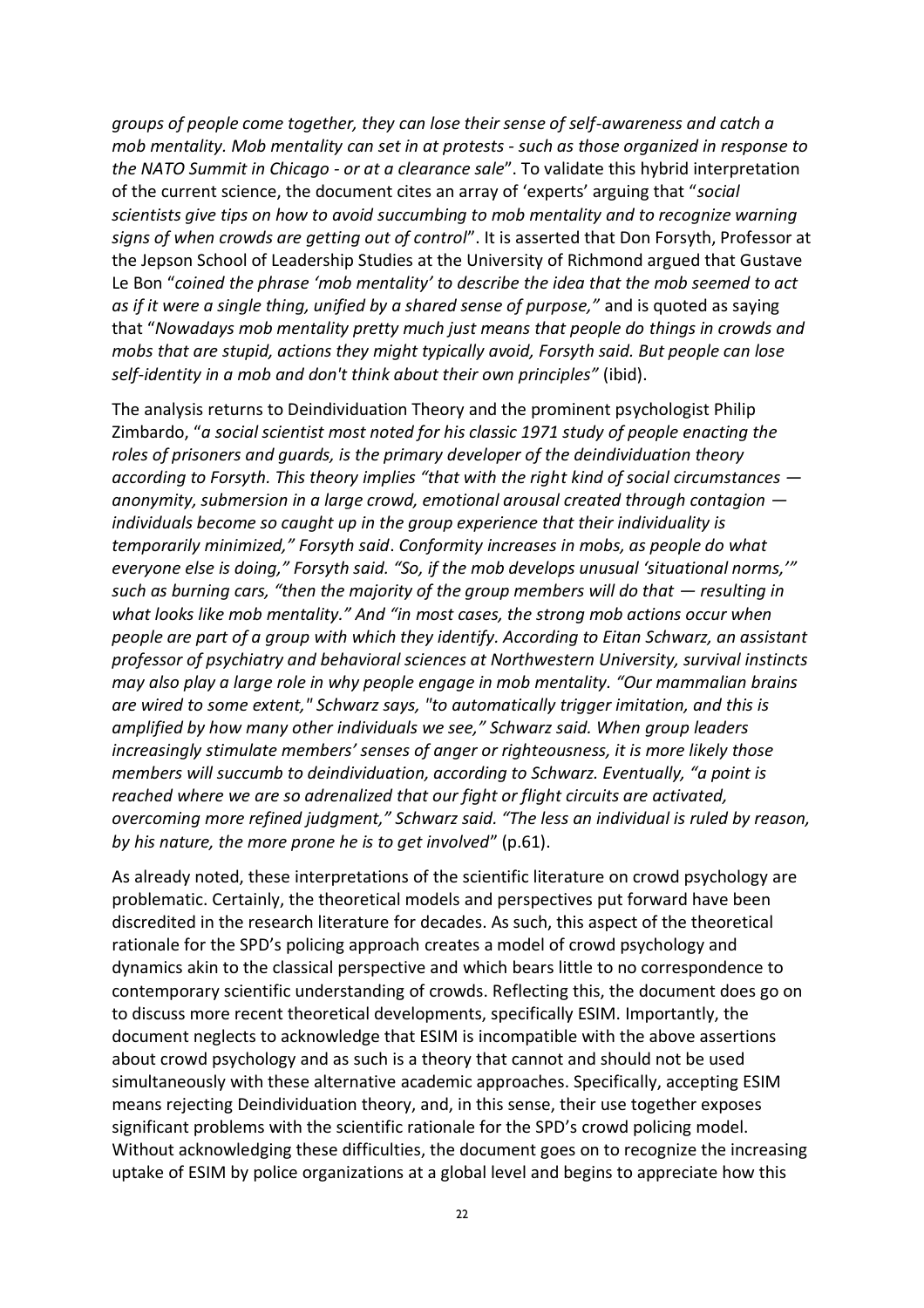theory emphasizes the importance of police protester interaction, perceptions of police legitimacy, dialogue, and self-regulation in determining the nature of collective action during crowd events.

"*The Elaborated Social Identity Model of Crowd Behavior has achieved considerable influence internationally among academics and major police agencies. The United Kingdom, Canada, Ireland and many others have taken these concepts and molded them into what PERF has referred to as a "Softer" Approach to Crowd Management"* (p.62). The document recognizes that ESIM is in line with the facilitation and dialogue led aspects of its policy and as such "*has become the standard practice of the Seattle Police Department, which attempts to use the Elaborated Social Identity Model of Crowd Behavior theory to reduce the potential for conflict when managing demonstrations. In simple terms, the Department reaches out to leaders of demonstrations, legitimizing their position, seeking collaboration and delineating legal behavior. The Elaborated Social Identity Model of Crowd Behavior suggests that such efforts not only encourage acceptable conduct, but promote "self-policing" during the demonstration. These efforts are also supported by the "meet and greet" approach of policing* (p.62).

## Orderly and Disorderly Crowds

The scientific rationale then feeds into assumptions about different types of crowds in terms of their inherent levels of organization, capacity for successful dialogue, and tendency toward confrontation. It contends that on the one hand there are organized preplanned protests which are easier for the police to negotiate with. On the other, there are spontaneous demonstrations where participants are more volatile, less inclined toward dialogue with police and as a result more inclined toward confrontation. *"Although there is considerable recognition that the manner in which police approach a demonstration can influence the potential outcome of an event, it is nonetheless well recognized that crowds can still be remain [sic] unpredictable and difficult for police to manage. Researchers recognize there are many different types of crowds and frequently many sub-groups within any crowd. This complicates communication between the police and demonstrators. Organized marches with well-identified leaders are the easiest and the most susceptible to police outreach. The primary researcher<sup>2</sup> in this field acknowledges that police outreach, negotiation, communication, engagement and liaising with crowds are problematic with disorganized groups. The research also points out disruptive and violent demonstrators tend to be disorganized and less susceptible to outreach. In other words, the most problematic forms of demonstration for police are the least likely to be impacted by outreach attempts"*  (p.63).

On this basis, the document implicitly rejects ESIM, drawing instead upon an incompatible 'mob psychology' to assert that once disorder has emerged "*a clear distinction must be made between a demonstration and a riot*" (p.64). Incorrectly quoting the current study's first author, it states there "*appears to be something about being part of a crowd which serves to empower individuals to behave contrary to their normal civil and moral restraints and, instead, commit disorder. When individuals come together as a crowd, a sense of group solidarity or 'mob mentality' is often created, whereupon members of the crowd feel empowered, under the 'cover of the crowd' to commit disorder and to incite disorder in* 

 $^2$  It worth acknowledging that the paper cited to support this claim is not a peer reviewed study published study by a recognized academic expert in the field but the Master's dissertation of a former police trainer in the UK.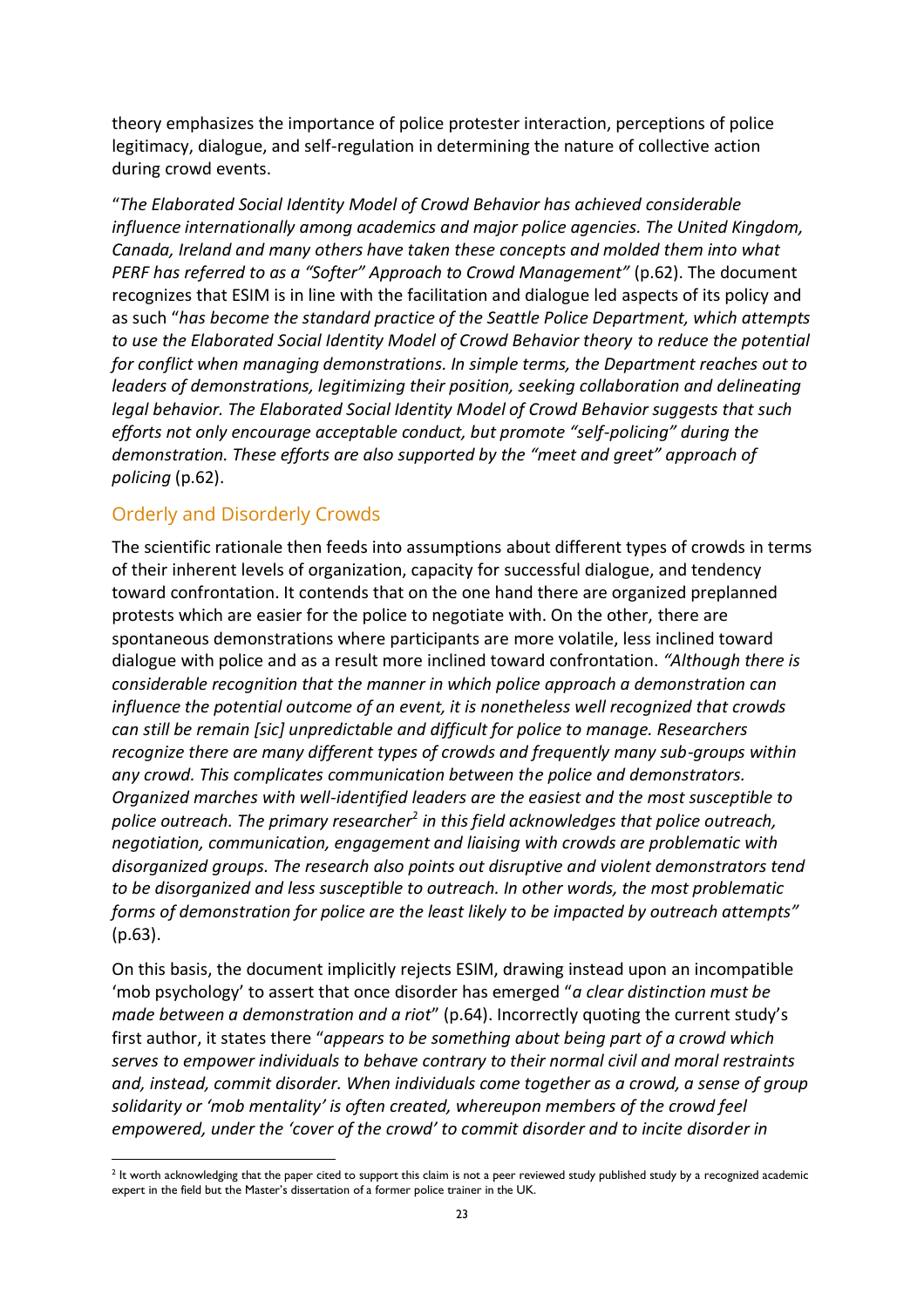*others. Thus, normally law-abiding crowd members seem to be caught up in this 'mob mentality' and the emotion of the crowd, and subsequently break the law. Once disorder has been committed, the crowd typically maintain this sense of power and feel legitimate in continuing with their unlawful behavior*" (p.65).

SPD policy therefore appears to be underpinned by a form of hybrid crowd theory that is used to justify an operational distinction between 'orderly' crowds and those that have transitioned beyond a threshold, whereby the ESIM-informed policing approach is understood to be no longer viable. With regard to such 'disorderly' crowds, the document asserts the police have both a duty and the scientific justification to act with force to deescalate the crowd's assumed natural tendency to amplify confrontation. *"Once the crowd has crossed the line from a manageable demonstration to a riot, the police must act to protect all members of the community and their property. The experience of law enforcement is that once conduct has transitioned from peaceable demonstration to illegal action, it is essential to intervene quickly to curtail the crowd dynamics from escalating. Most of the theories addressing crowd psychology suggest that individuals can be impacted by the intent of the crowd, which, when turned toward riotous action, can foster potential illegal conduct. Put another way, the more a riotous crowd is permitted to coalesce and adopt a "group think" approach, the greater the public safety risk"* (p.66).

Where such forceful interventions are judged to be necessary, it is recognized that it is not always possible to target those engaging in or intent on criminal activity. As such, the document states the police should draw upon its weaponry, and doctrine of crowd movement, to disperse everyone from the vicinity and undermine the emerging 'mob psychology'. *"When illegal conduct occurs, police are often not immediately present or have insufficient resources available to address the conduct directly. The most reasonable law enforcement alternative is often to move the crowd, in order to disrupt the cohesion of the group, minimizing the potential for "crowd contagion" and promoting de-escalation of the event"* (p.65). In other words, in circumstances where disorder has begun to emerge, rapid forceful intervention "*is a significant step toward de-escalating a crowd. People's behavior escalates for a variety of reasons, but it is virtually impossible to maintain an elevated escalated state indefinitely. The law enforcement goal is to create time for the crowd to deescalate and return to rationale thought and traditional behavior*" (p.66). Thus, when confrontation begins to develop, the use of less-lethal weapons broadly directed at the crowd "*is often the most effective way to create time and disrupt unfavorable crowd dynamics with the limited police resources available. Movement forces the group to breathe normally and focus on issues other than illegal conduct, increasing the potential for deescalation of an elevated situation. Movement of the crowd is requested, encouraged and if necessary (if legally justified), created through safe utilization of less-lethal options"* (p.66). Moreover, contrary to ESIM theory and research it is asserted that "*moving a crowd with limited direct police contact has proven to dramatically reduce physical confrontations and injuries to all involved parties"* (p.66).

In summary, the above analysis suggests the theoretical foundation of the SPD's response to protests is flawed. It appears to be based on a fundamental misinterpretation of the scientific literature on crowd psychology. While acknowledging ESIM it also draws selectively from a series of outdated, discredited, and incompatible theories to reach conclusions that are inconsistent with modern scientific research evidence on crowds. Just as modern psychiatry has advanced considerably over the last century, scientific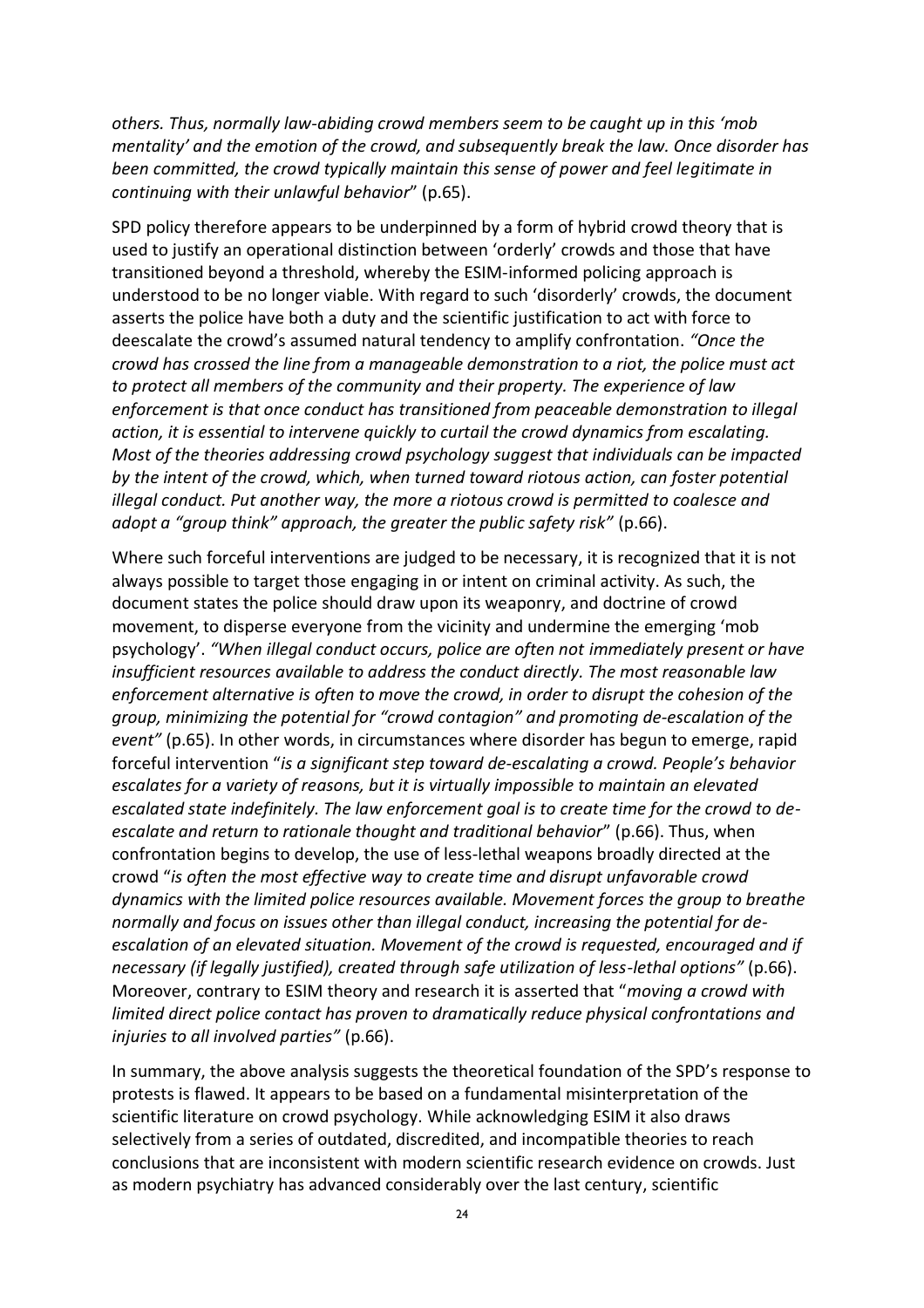understanding of modern crowd psychology has advanced as well, and no longer takes the notion of "mob psychology" seriously. It seems reasonable to conclude these outdated assumptions about crowd psychology are likely to feed poor operational decision making and increase the likelihood that force will be used indiscriminately, and by implication disproportionately against crowds. Accordingly, as supported by contemporary research, building police strategies and tactics around discredited theories of crowd psychology is at best complacent and at worst a recipe for conflict escalation.<sup>xxvi</sup>

#### The Legal Framework

The conceptual approach toward different types of crowds discussed above is what can be called a 'threshold' model. In effect, crowds are understood to exist in two different fundamentally different modes. On the one hand, peaceful crowds are seen as rational and as deserving of first amendment rights to the point at which confrontation appears. On the other, once a crowd reaches a certain level of emergent conflict or criminality the crowd is seen as having transitioned across a threshold to a qualitatively different psychological and behavioral state characterized by irrational group processes and unlawful behavior. Thus, SPD can use the hybrid model of crowd psychology to justify the restriction of First Amendment rights and legitimize police use of force against crowds as whole when only a few individuals may be acting conflictually. This problematic position appears to be supported by the legal framework within which SPD policy operates. As the document makes clear the "*role of police is to support and protect the fundamental rights of the community. All persons in the United States have the right to march, demonstrate, protest, or undertake similar activities protected under the First Amendment to the United States Constitution. Although the right to free speech and to demonstrate are foundational concepts built into the Constitution and are the bedrock on which the Republic is based, these rights are not without limitation. There are common law exceptions incorporated into federal and state law that limit demonstration which endangers the public*" (p.67). It continues that in Seattle "*marches and demonstrations are protected up to the point where they become civil disturbances. A civil disturbance is an unlawful assembly as defined by law"* (p.68). It then makes explicit the specific legal position regarding a *"Failure to Disperse. (1) A person is guilty of failure to disperse if: (a) He or she congregates with a group of three or more other persons and there are acts of conduct within that group which create a substantial risk of causing injury to any person, or substantial harm to property; and (b) He or she refuses or fails to disperse when ordered to do so by a peace officer or other public servant engaged in enforcing or executing the law. (2) Failure to disperse is a misdemeanor"*  (p.68).

The legal framework in Seattle defines a civil disturbance as any situation in which a gathering of three people or more people are judged to be creating substantial risk of injury to another or harm to property.<sup>xxvii</sup> This is reinforced if anyone in that gathering fails to disperse after an order to do so has been issued by police. The document goes on to point out that state legislation is further supported by Federal law which defines a riot as "*a public disturbance involving (1) an act or acts of violence by one or more persons part of an assemblage of three or more persons, which act or acts shall constitute a clear and present danger of, or shall result in, damage or injury to the property of any other person or to the person of any other individual or (2) a threat or threats of the commission of an act or acts of violence by one or more persons part of an assemblage of three or more persons having, individually or collectively, the ability of immediate execution of such threat or threats,*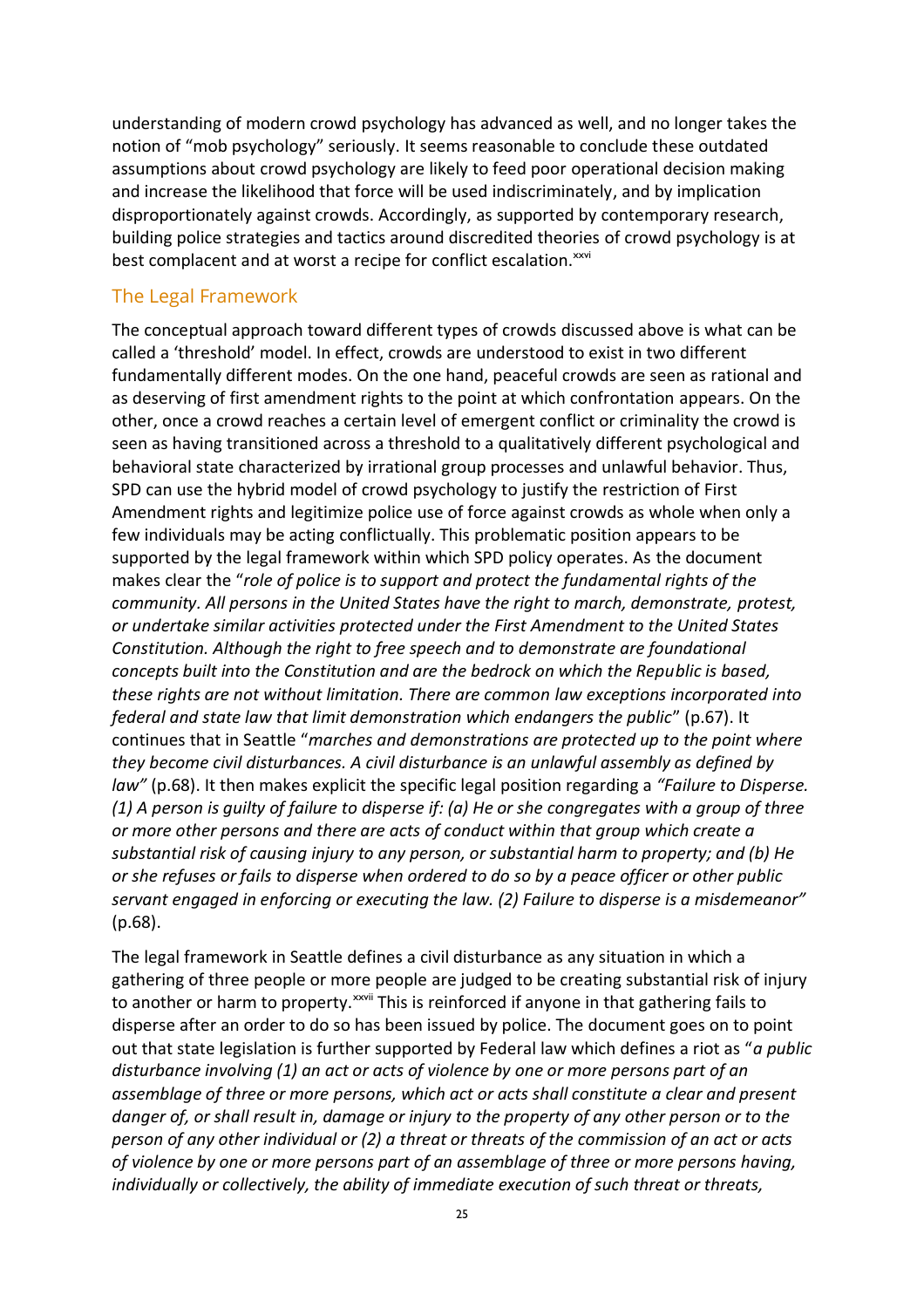*where the performance of the threatened act or acts of violence would constitute a clear and present danger of, or would result in, damage or injury to the property of any other person or to the person of any other individual"* (p.68).

In this way the law places considerable discretionary power into the hands of the police to define any otherwise peaceful public assembly as unlawful. In effect, the policy of the SPD appears to draw both upon the law and crowd theory in combination such that when an assembly is judged as unlawful the rapid use of force becomes a priority to prevent the emergence of 'mob psychology'. Thus, decisions to utilize indiscriminate forceful intervention in situations of emergent criminality appear to be highly likely because of an interaction between the conceptual and legal frameworks that are interwoven within SPD policy. What the related science suggests is that such forms of indiscriminate and disproportionate intervention are likely to escalate and aggravate collective conflict rather than de-escalate it as SPD policy evidently assumes.<sup>xxviii</sup> As the OIG put it in an earlier report "*the general nature of the policy reduces crowd status to two conditions: lawful, and unlawful. In a very general sense, protestors are allowed to assemble, until they are not*"  $($ OIG, 2020; p14). $^{xxix}$ 

## SPD Crowd Policing Policy

The document concludes by setting out in specific detail the SPD's policy toward the management of crowd events. Drawing upon its interpretation of the constitutional position, legislative instruments, and contemporary science and in line with international good practice the policy document explicitly recommends a facilitation oriented, community engagement led, and graded approach based around the proportionate use of force. Thus, *"based on practical experience with crowd dynamics, and in light of recognized best practices, the Seattle Police Department supports a balanced deployment of police resources for crowd control functions"* (p.70). Strategically, the policy is for their policing of protests to be oriented toward the facilitation of positive behavior and built on a foundation of community outreach. "*The preferred method for dealing with a demonstration is that of crowd management as opposed to crowd control. The Department's crowd management concepts for an event are supported in the pre-planning and operational phases by community outreach and efforts to gain cooperation"* (ibid)*.* 

In line with other ESIM based policing approaches, the policy is to build on this initial dialogue and facilitation to enact a graded intervention with bike squads delivering the primary tactic of a 'meet and greet' role. The assumption is their 'low-profile' demeanor necessarily allows them to maintain protester perceptions of police legitimacy. "*During the operational phase the Department uses a low-key deployment model with officers present, but largely equipped with traditional uniforms and equipment. The initial deployment is heavily weighted toward police cyclists. These cyclists may be drawn from on-duty assets, assembled as part of a planned event. At this phase, bike officers are usually deployed in their regular bicycle patrol gear, in order to maintain a low profile and avoid the appearance of preparing for conflict. Due to their effectiveness, bicycle officers are often the only crowd management asset assigned to many demonstrations. In the experience of the Seattle Police Department, police cyclists are generally viewed positively by the public. As with many specialized units, the public is often curious about bicycle officers, as evidenced by their willingness to routinely approach police cyclists, interacting, and asking questions. This interaction is encouraged as a way to foster positive relations and can increase the potential*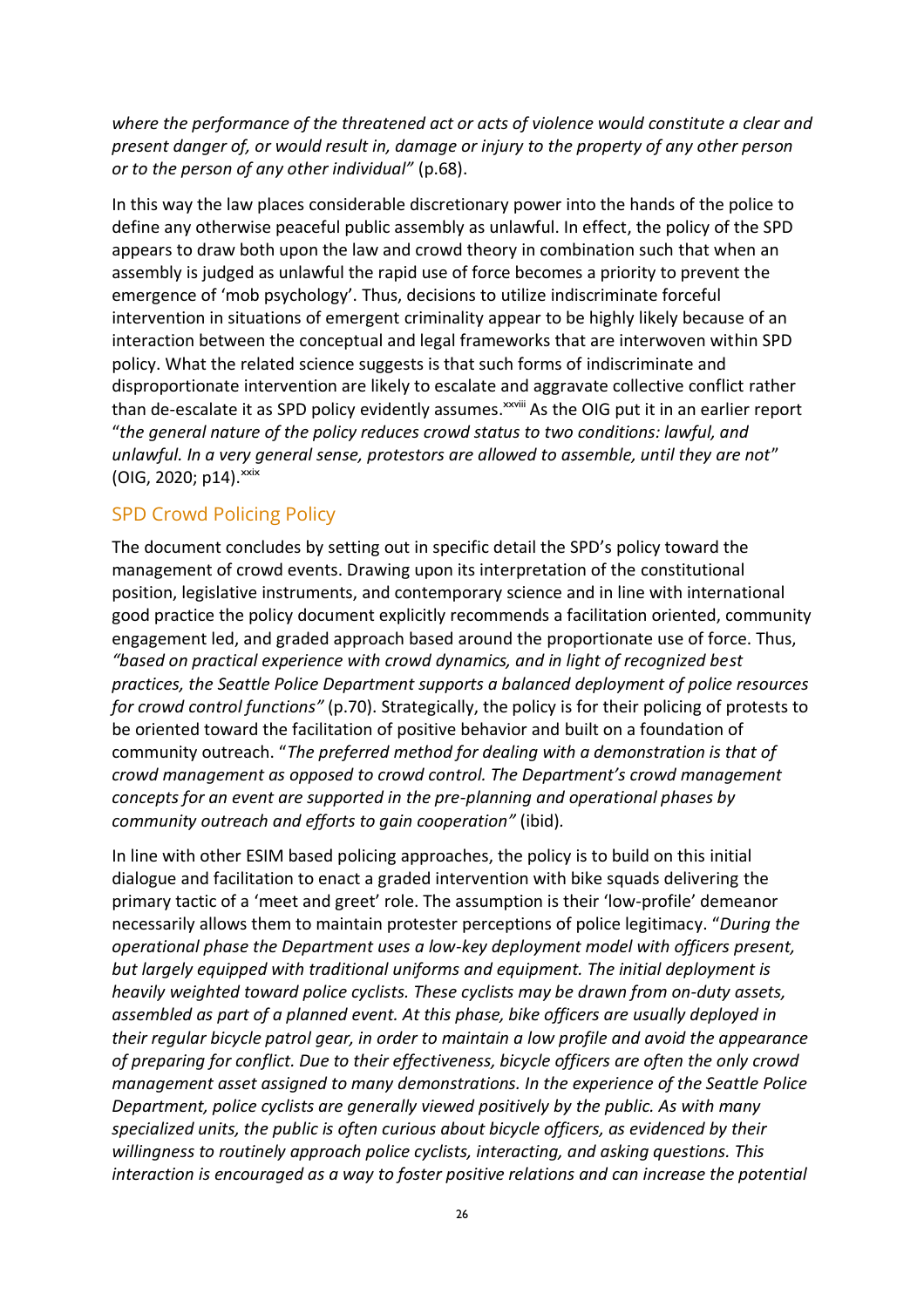### *for de-escalation in situations that might otherwise become elevated, such as demonstrations".* (p.71)

Again, in line with ESIM led approaches, the policy once again recognizes and acknowledges that policing can inadvertently create and escalate conflict so the "*intent throughout the operation is to remove the police as the perceived opposition and encourage the view of law enforcement as the guardians and protectors of the fundamental right of the people to freedom of speech and freedom of assembly*" (p.71). Moreover, "*police in lines, especially when in a "hardened" posture with riot gear, often become a negative focal point for a crowd; seeming to incite the throwing of objects at officers and the pushing of the crowd against the line. Once a riot line has been fixed in close contact with a crowd, gaining the ability to move that line and displace the crowd becomes very difficult without the utilization of less-lethal options, including CS gas, OC spray, or riot batons*" (p.72). Thus, "*the overall goal should not be to hold ground but rather to disperse a riotous crowd. The deployment of hardened squads of officers may be appropriate to protect certain critical infrastructure or deny access to property. Since officers will not be able to take advantage of maneuver, they should be given the advantage of appropriate protective gear, and where possible, provided with fixed barricades to create distance from a crowd*" (p.72)

Accordingly, the "*Seattle Police Department has moved away from a crowd control function as characterized by "riot police" formations, to a crowd management method of addressing demonstrations. This is a lower key police response when compared to traditional crowd control tactics. It is predicated on community outreach and on interaction with stakeholders to support cooperation between demonstration participants and police. This foundational philosophical approach is supported by substantial research and practical application by major international police agencies*" (p.81). In more concrete terms at "*the "street" level, crowd management strategies are characterized by a "meet and greet" format for crowd interaction to build rapport and enhance police legitimacy, supporting positive police and crowd interaction. This mindset encourages engagement with the community by officers as a proactive approach intended to prevent unlawful or destructive behavior*" (p.82).

Drawing on the legal instruments, it reiterates that "*illegal conduct occurs in Washington when a person congregates with a group of three or more other persons and there are acts of conduct within that group which create a substantial risk of causing injury to any person, or substantial harm to property*" and that "*when crowd actions change to illegal conduct, officers have an obligation to preserve public safety and protect property*" (p.93). In line with the threshold model discussed above, the document then asserts that once this is crossed a move to coercion directed at the crowd as a whole is required. Accordingly, "*one of the main objectives in a riotous protest is crowd movement, rather than individualized police action"* (ibid). Under such circumstances the bike squads would move from their 'meet and greet' into a coercive formation *"by attempting persuasion, along with bike movements. If justified by public safety risk, a dispersal order may be given. If imminent risk to the community is present, crowd movement will be compelled using bicycle officers or foot officer formations to move groups; supported by appropriate less-lethal options*" (ibid).

The policy restates that "*flexibility is essential to avoid significant confrontations with disorderly crowds. However, mobility alone is not always sufficient to accomplish necessary law enforcement goals. In order to disperse riotous and uncooperative crowds, less-lethal options may become necessary"* (p.72). While physical force may be necessary, distance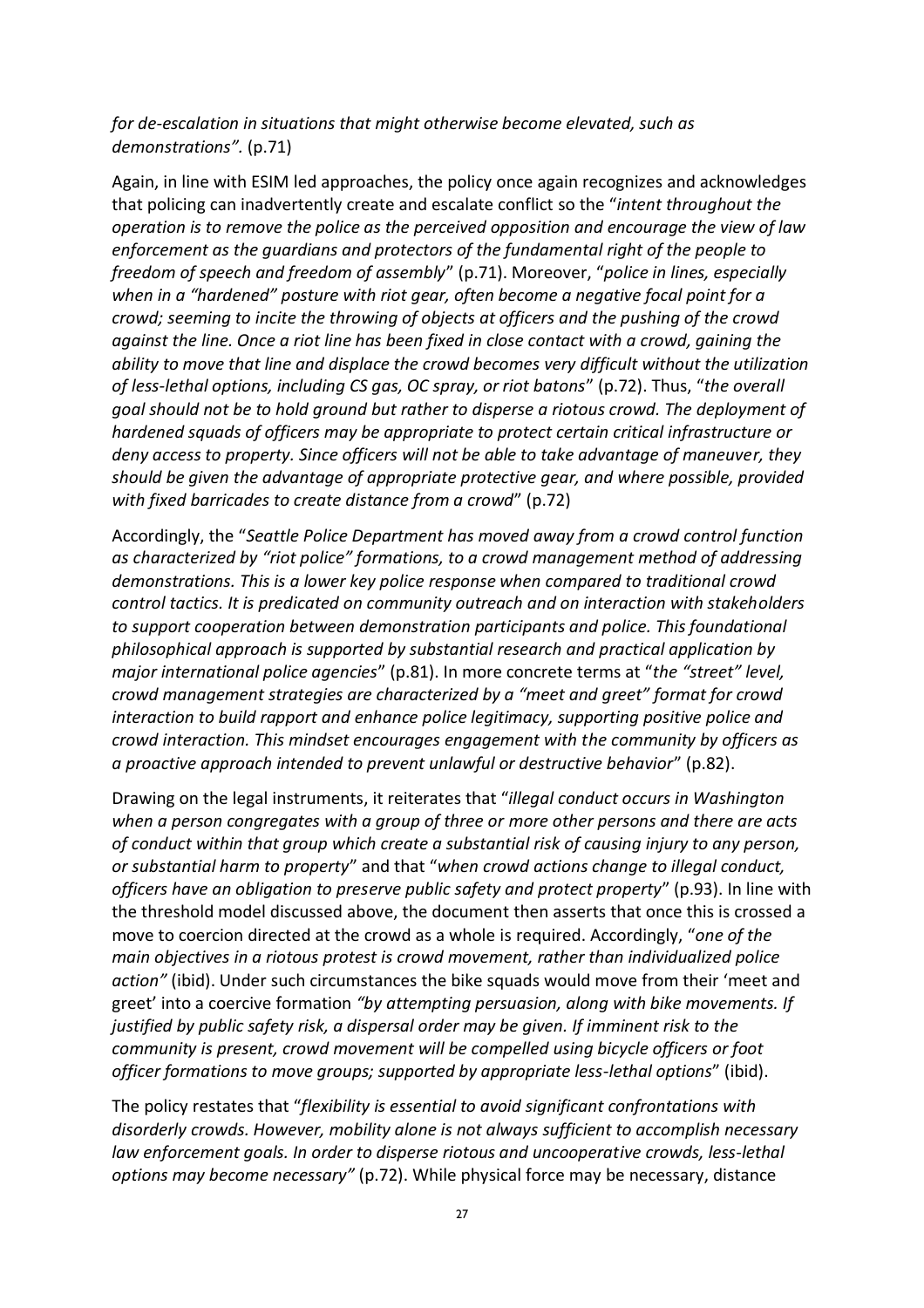weaponry is the expressed preference. *"Though riot batons fall in the same category as other less-lethal tools, the use of batons carries a greater risk of injury and is generally the least effective of the available options. Along with the potential for injury, a baton has a limited effect on crowd [sic], as only one person at a time is affected. The baton also creates the inadvertent risk of injury to those adjacent to a suspect. At the same time, effective use of the baton in the close quarters of a crowd is often difficult due to the close physical proximity of multiple people"* (p.72). Indeed, drawing upon earlier conclusions it is asserted once again that the "*effectiveness of less-lethal tools in disrupting riotous crowds, such as those experienced by Baltimore Police, has been [proven] time and again through numerous engagements with crowds who are otherwise unresponsive to other methods of dispersal*" (p.73). Under such circumstances the policy appears to shift from close contact to a doctrine of distance. The "*ability to address a riotous crowd from a distance provides opportunities to achieve the desired law enforcement objectives, while minimizing direct physical confrontation and the attendant risks of physical injury*" (p.74). It later further justifies this policy by asserting that "*the use of less-lethal tools actually minimizes the force used by officers when compared to the use of traditional riot gear, such as batons. These tools reduce the risk of direct physical confrontations, thereby reducing the potential risk of injury to all involved. The effects induced by the tools usually dissipate quickly, with few reported injuries*" (p.76).

### **Conclusions**

The analysis above suggests the SPD policy and training for the management of crowd events in Seattle currently positions the protection of First amendment rights as a primary strategic goal. To achieve this the Department relies heavily upon a 'meet and greet' approach, delivered primarily by units of bike squad officers. While the operational approach of the SPD is underpinned by contemporary science it also draws upon an outdated and flawed theory of 'mob psychology' to understand the dynamics of conflictual crowd situations. This problematical conceptual understanding appears to combine with statutory instruments to rationalize and legitimize a policing approach that a) underemphasizes police protester dialogue and b) appears overly reliant on the indiscriminate and disproportionate use of force against crowds once isolated acts of confrontation have developed or are judged likely to occur. The legislative context also places considerable discretionary power into the hand of the police allowing them to define when they judge an otherwise peaceful assembly has become unlawful and legitimatizing coercion against crowds as a whole. Thus, having analyzed the policy of the SPD the analysis now turns to a behavioral aspect of the protest events in Seattle between May 29<sup>th</sup> and June 1<sup>st</sup>, 2020, to examine the ways in which this policy manifest itself in terms of police and protester interactions.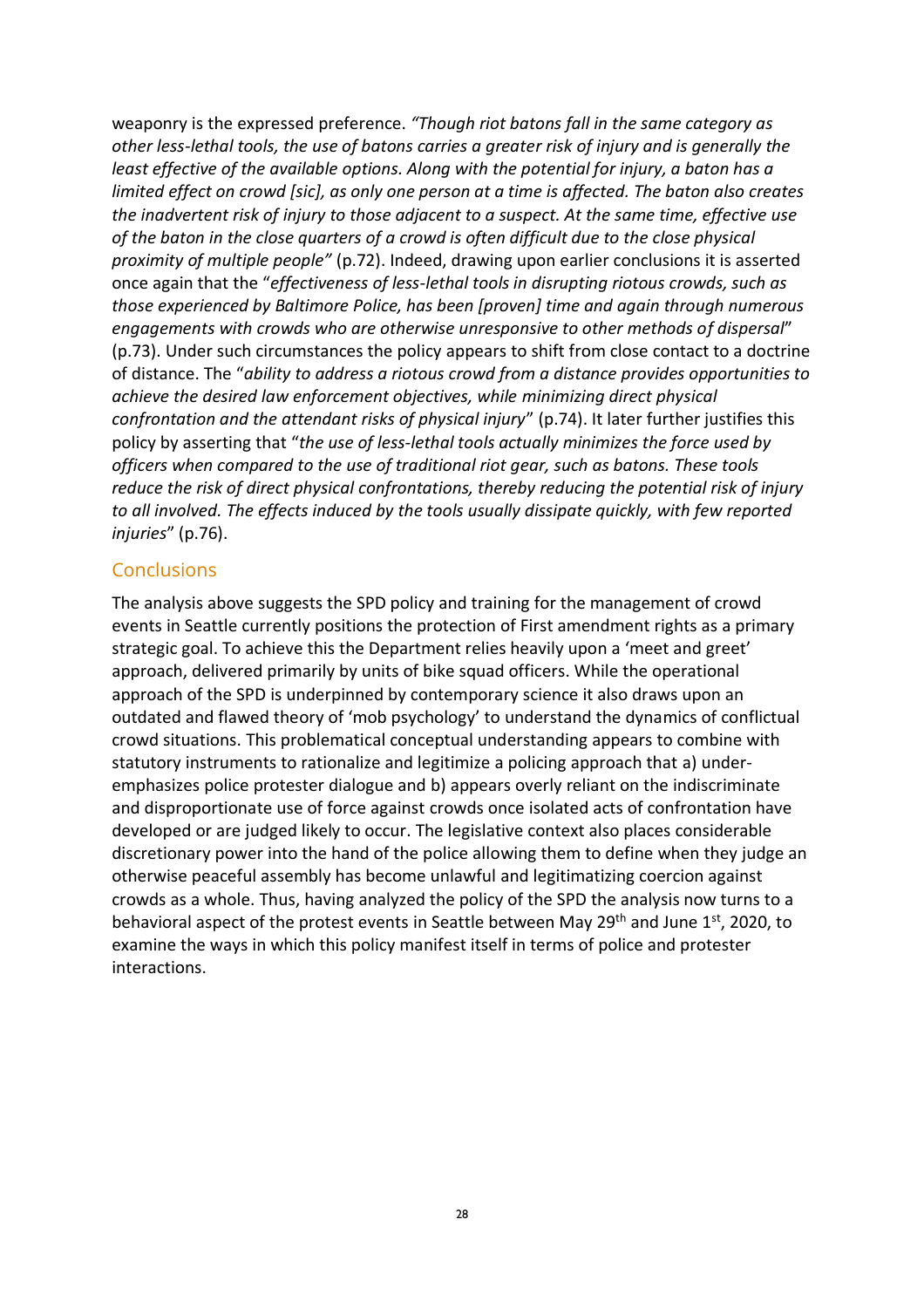# A behavioral account of protest events in Seattle between the evening of May 29<sup>th</sup>to the early morning of June 2<sup>nd</sup>

## Methodology

As a core component of the SER process the OIG Policy Team gathered a detailed corpus of data from a range of different sources relating to the protests occurring in the city between May  $25<sup>th</sup>$  and November  $11<sup>th</sup>$ , 2020. The team began by examining case summaries of police misconduct investigations by Seattle Office of Police Accountability (OPA) arising from the thousands of complaints made by members of the public about police activity during the protests, collating videos, photos, and other materials surrounding these incidents. OIG also collated lawsuits that had been filed related to police action as well as Department of Finance and Administrative Services claims made by members of the public for damages and injuries. The team requested, gathered, and examined SPD data including aggregated use of force and arrest figures. By cross referencing these data sets the data team were able to map SPD recorded use of force geographically and temporally across the period of review. From this they identified that the use of force and arrest data were clustered and strongly associated with other variables of interest (e.g., injuries, complaints, etc.). On this basis they identified five distinct phases or waves, each representing a period characterized by rapid increase in recorded police use of force, arrests, and/or complaints of police misconduct. Each of these waves were also judged to capture critical milestones within the protests as the events evolved over time.

In this report we provide a detailed, data-driven analysis of the chronology, behavioral patterning and policing of the first wave of protests identified by the OIG that began on Friday 29<sup>th</sup> May and concluded in the early hours of the morning on Tuesday 2<sup>nd</sup> June. This phase of the protest is referred to by the OIG as Wave One (OIG, 2021). Having identified this wave, the team began a detailed and in-depth analysis of each of the four days. In addition to the data already gathered, the team sampled mainstream news articles and social media posts on Twitter, YouTube, and Facebook. The team requested and gathered further data from the SPD such as their Incident Action Plans (IAP), Computer-Assisted Dispatch (CAD) and other communication logs, personnel rosters (when available) and officer post-incident statements and SPD Human Resources data on reported injuries. On this basis the team, working under the guidance of the first author, was then able to triangulate and organize the data to produce tabulated event timelines from which they could geo-locate the approximate time and location of specific incidents judged the be worthy of further attention (e.g., any major gathering of protesters, significant crowd movements, police cordons, conflict, etc.). The data team then requested and sampled police body worn video (BWV) footage from officers in the vicinity of incidents judged worthy of further detailed analysis. To supplement this the team also conducted interviews with key stakeholders (e.g., residents in adjacent buildings, protesters, local business owners). This additional data was then scrutinized and triangulated with the original timelines.

Based on this material, the team developed draft timelines that laid out an approximate chronology of the evolution of the events across each of the four days. Protecting the data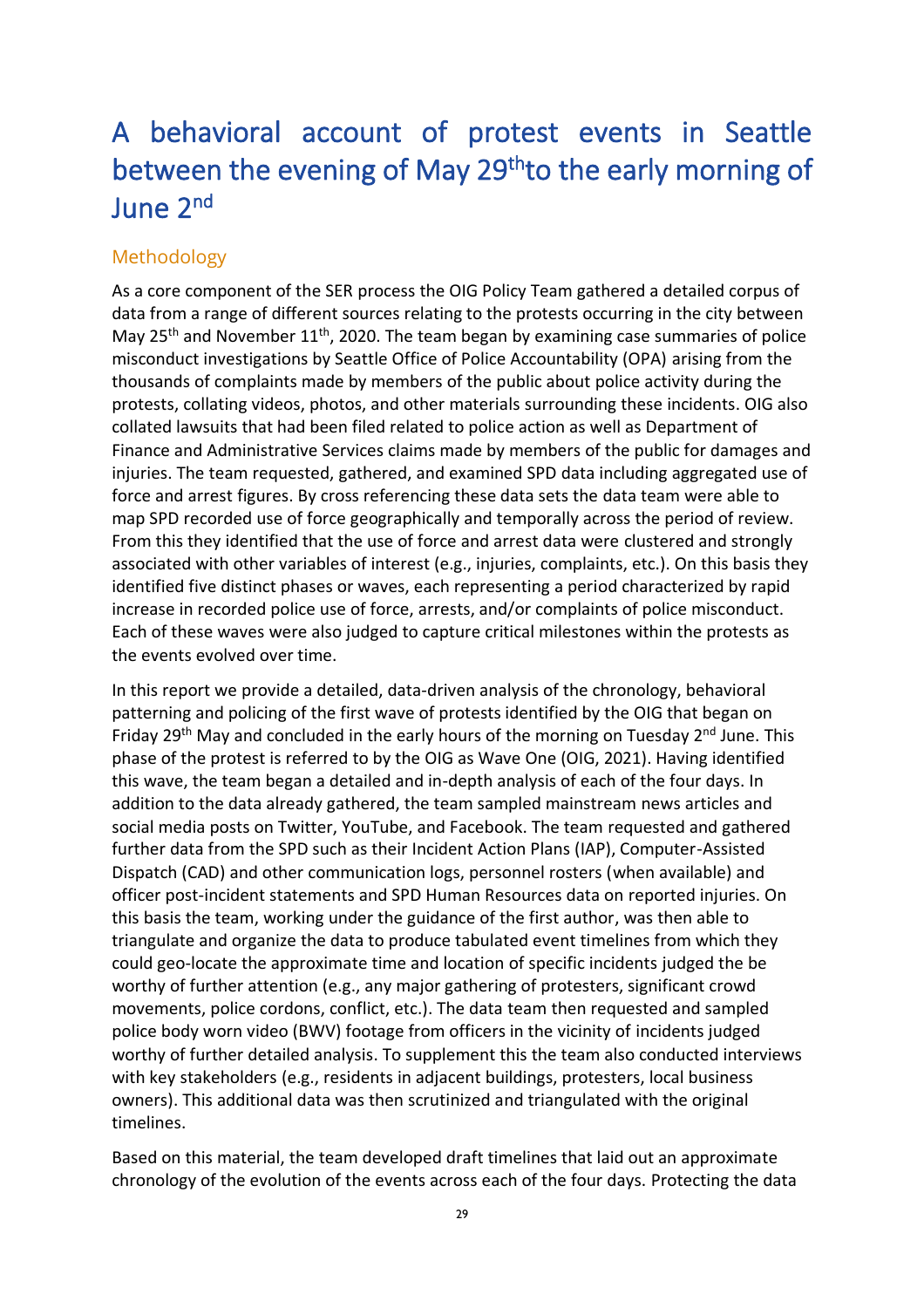privacy of stakeholders, OIG shared the data with the first author of this report who independently scrutinized the timeline against the data. The method for this was developed through research on riots in England in August  $2011<sup>xxx</sup>$  and a series of disturbances related to protest in Hong Kong in 2019 $\frac{1}{2}$  The draft timelines allowed for the approximate geographical and temporal location of behavioral sequences and police deployments to be identified. The available video and photographic data were then sampled and analyzed from key locations relative to these behavioral sequences. There were three primary sources which were footage posted social media, mainstream media broadcast and police BWV. Using the principle of triangulation (Denzin, 2015)<sup>xxxii</sup> this data was cross referenced with Google Street view to allow it to be accurately geolocated. BWV data is time stamped and social media data also had the time at which it was posted. There were various points in the data that also allowed it to be temporally located (e.g., clocks located on street corners, footage of smart phones displaying the time, etc.). Taken together this allowed an accurate, data-driven chronology of the policing of each day's events to be constructed.

Through this process a series of errors and anomalies were identified and corrected in the draft timelines. On occasion further BWV data was obtained from the SPD to allow for greater clarity to emerge. The timelines were then redrafted, and the tabulated timelines translated into chronological accounts. These narratives lay out what the data suggest were the key sequences of events. Where incidents or events are described that appear in more than one data set (e.g., police statements, video data and interviews) there is no reference to the specific data source. However, where we describe occurrences where there is a reliance on a single data source (e.g., video data, police communication records, etc.) that source is indicated. On various occasions different data sources (e.g., police communication records) did not correspond with others (e.g., video data, social media posts). In these cases, the contrast is highlighted for the reader to make their own judgment of epistemological confidence. Once finalized the chronological narratives were returned to the OIG for further scrutiny who cross referenced them with their understanding of the broader data corpus and suggested adjustments where absences, errors, or anomalies were identified. Finally, the chronological accounts for each day were read, assessed, and discussed by a data scrutiny panel comprised of representatives of the OIG policy team, senior OIG officials and Professor Edward Maguire who is another of the world's leading experts on the policing of crowd events, currently based at Arizona State University.<sup>xxxiii</sup> The narrative chronologies were then finalized and appear below as the most objective accounts of the available data relating to the nature of collective actions and policing that occurred across Wave one.

### Day 1: Friday May 29<sup>th</sup>

The first protests in Seattle linked to the murder of George Floyd began on the 29<sup>th</sup> of May 2020. By this time social and mainstream media were reporting on several protests in other US cities that had transitioned into serious collective violence. Our data suggests these framed understandings about the nature of the protest that might and subsequently did materialize in Seattle. At approximately 4:00 p.m. the SPD began preparing for what they initially assumed would be a small demonstration involving less than a dozen people later that evening. Two bike squads and one Anti-Crime Team (ACT) were allocated to the event. However, by 7:00 p.m. approximately one hundred and fifty people had gathered at Hing Hay Park in the International District. The data contained no video footage of this initial gathering but according to police statements officers experienced a situation that was "*very*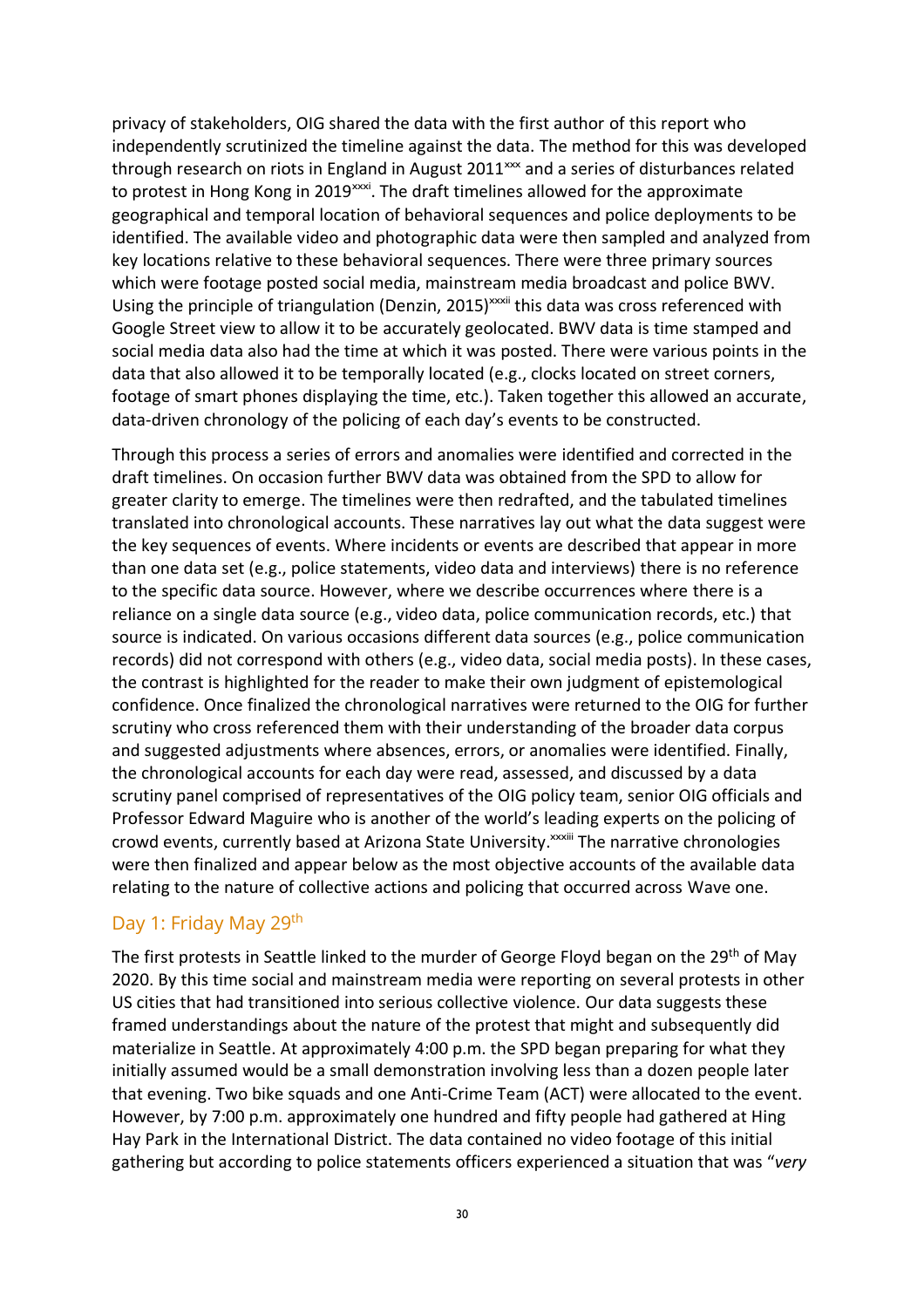#### *agitated and hostile, with speeches and chants that expressed very negative views of the police*".

According to their statements, officers believed some individuals in the crowd were affiliated with an anarchist political ideology referred to as 'antifa'. This judgment appears to have been because several of the protesters were wearing masks, which at that time was also a key Covid safety measure for anyone gathering in proximity to others. As a result, the Incident Commander (IC) judged that his resources were insufficient and began to mobilize more from other areas of the city and redeploy them toward the management of the protest. At around 7:45 p.m., before any of these additional resources arrived, the crowd began to move out of the park toward the Downtown area. Around ten minutes later, an additional bike unit arrived and was immediately deployed by the IC to parallel the march on the sidewalks. According to officer testimonies, this decision was made because there was an expectation that the crowd would become violent and damage property, so the IC wanted to use the bike squads to dynamically create 'mobile fences' between protestors, buildings, and road junctions. However, according to officer statements, the sergeant of the bike squad advised the IC that he was experiencing hostility from people in the crowd, so the squads were withdrawn to follow at the rear of the procession. We could find no data to confirm police radio logs that unspecified "*damage*" was caused to property at this early stage of the demonstration.

As the procession moved spontaneously around the Downtown area, it created some traffic disruption, not least of all because video data shows that SPD vehicles and cordons were being used to block various roadways to try to shepherd the movement of the protest. Video and photographic data shows that protesters were moving up from  $4<sup>th</sup>$  to  $5<sup>th</sup>$  Avenue along Cherry Street as additional police units arrived. These were deployed at first to block access by the protesters to the freeway running through the area, presumably on the assumption that they may try to access it to block traffic. The procession then continued to move along 5<sup>th</sup> Ave until it reached the intersection with Madison Street. At this time bike squads implemented a cordon across  $5<sup>th</sup>$  Ave preventing the demonstration from moving any further. It is not entirely clear why the IC made this decision, as the data is contradictory. According to police statements at around 8:15 to 8:30 p.m., these units were responding to "missiles" being thrown. However, video footage of this incident posted on social media shows a small number of protesters walking up to and abutting bike squad officers in the cordon across 5<sup>th</sup> Ave and Madison. Shortly afterward a second video shows that a window of the Madison Centre adjacent to that intersection had been shattered, presumably by protesters. The video data then shows that several officers in the cordon and three to four protesters physically clashed, during which a water bottle was thrown toward the officers, hitting one on his cycle helmet. Almost immediately, officers deployed oleoresin capsicum (OC) spray following which three further water bottles were thrown toward them. Officers in the cordon then immediately deployed a volley of explosive munitions which drove all the protesters in the vicinity south toward 5<sup>th</sup> and Marion.

At around this time photographic data shows an individual using a hatchet to smash the window of an Amazon Go shop at the intersection of 5<sup>th</sup> and Marion and some of its other windows are spray painted with the phrase "A.C.A.B." (All Cops Are Bastards). It appears that the SPD bike cordon at Madison then moved south down to 5<sup>th</sup> and Marion and reestablished itself and the situation momentarily calmed. Video data shows that a small fire was burning in the roadway and according to a police officer account, officers fired a 'less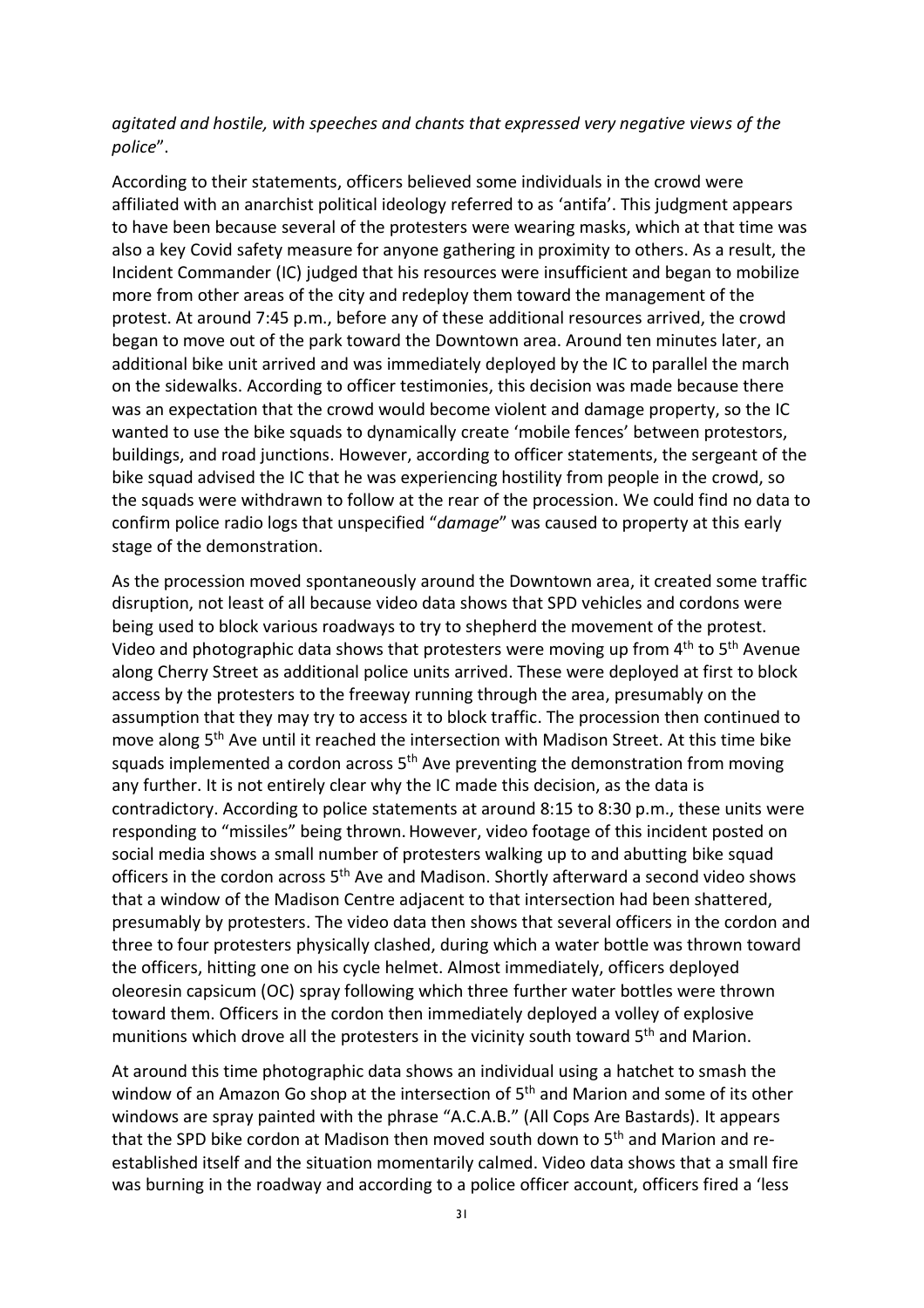lethal' 40mm munition to prevent lasers being shone toward police officers. Subsequently, the protest appears to have dispersed to other locations and from about 9:00 p.m. to 2:00 a.m., there was a series of sporadic public assemblies around the Downtown area several of which escalated into confrontation with police and significant damage of property. This involved two particularly high-profile incidents. First, both social media reports and formal complaints gravitated around video footage of an officer using force and apparently punching an individual during an arrest. Second, a group of around thirty people are recorded on video initiating significant damage to property along and around Jackson Street in the International District.

By cross referencing the data, we were able to determine that around 11:00 p.m., a group had gathered outside the King County Children and Family Justice Center, where the SPD log recorded individuals throwing rocks and fireworks at the building. According to the log, another group of around 100 people headed towards the SPD's East Precinct HQ. We understand from an interview with a local resident that SPD officers had created a cordon outside the East Precinct building. At 1:27 a.m., SPD radio communications reports at least one officer injured by rocks and the use of force to disperse a group by deploying blast balls. According to SPD logs the group gathered at the East Precinct dispersed at around 2:30 a.m.

At about 11:23 p.m. the SPD log records an arrest near South Jackson Street, just past 10th Avenue South, when officers appear to have prohibited demonstrators from progressing and one was arrested. Members of the public recorded videos of two police officers making this arrest and posted them on social media. In the video, one officer can be observed striking the arrestee with what appears to be a punch. The video went viral on social media and generated multiple complaints prompting the Office of Police Accountability (OPA) to subsequently initiate an investigation (Case: 2020OPA-0323). A short time afterwards a group of demonstrators were videoed by a citizen journalist moving down Jackson Street chanting *"I can't breathe."* This video footage, also posted online, shows that property damage was initiated by them primarily to banks and other financial and major commercial institutions (e.g., Bank of America, Washington Federal, FedEx). Other smaller businesses on Jackson Street (e.g., Seattle Vision Centre) suffered graffiti damage but the video footage shows some of these attacks remained limited and those involved can be heard verbally discouraging others, suggesting that such attacks need to be *"more tactical"* and justifying their actions as an *"expression of rage"*. By 1:00 a.m., the Downtown protest had mostly disbanded.

SPD use of force reports provide an important yet incomplete look at the amount and type of force used by law enforcement officers during the protests. According to SPD, many of these reports were filled out several days after the incident occurred due to the ongoing nature of the protests. SPD also sought and received assistance from nearby law enforcement agencies, whose officers used force and are not required to report uses of force to SPD. Given these caveats, on this first day SPD reported a total of 37 individual use of force incidents recorded by SPD officers working on the protests. The most notable were 12 deployments of OC spray, 11 blast balls and 3 40-mm foam munitions. There are also records of 5 instances of 'take downs', 'control holds', or pushes. The one use of force later investigated by OPA for possible misconduct was partially upheld, with OPA finding that the force used by one of the officers was excessive. Taken together the data suggests these initial protests and disturbances may have set in motion a dynamic whereby the SPD began to experience and expect that significant levels of protests may develop in the city,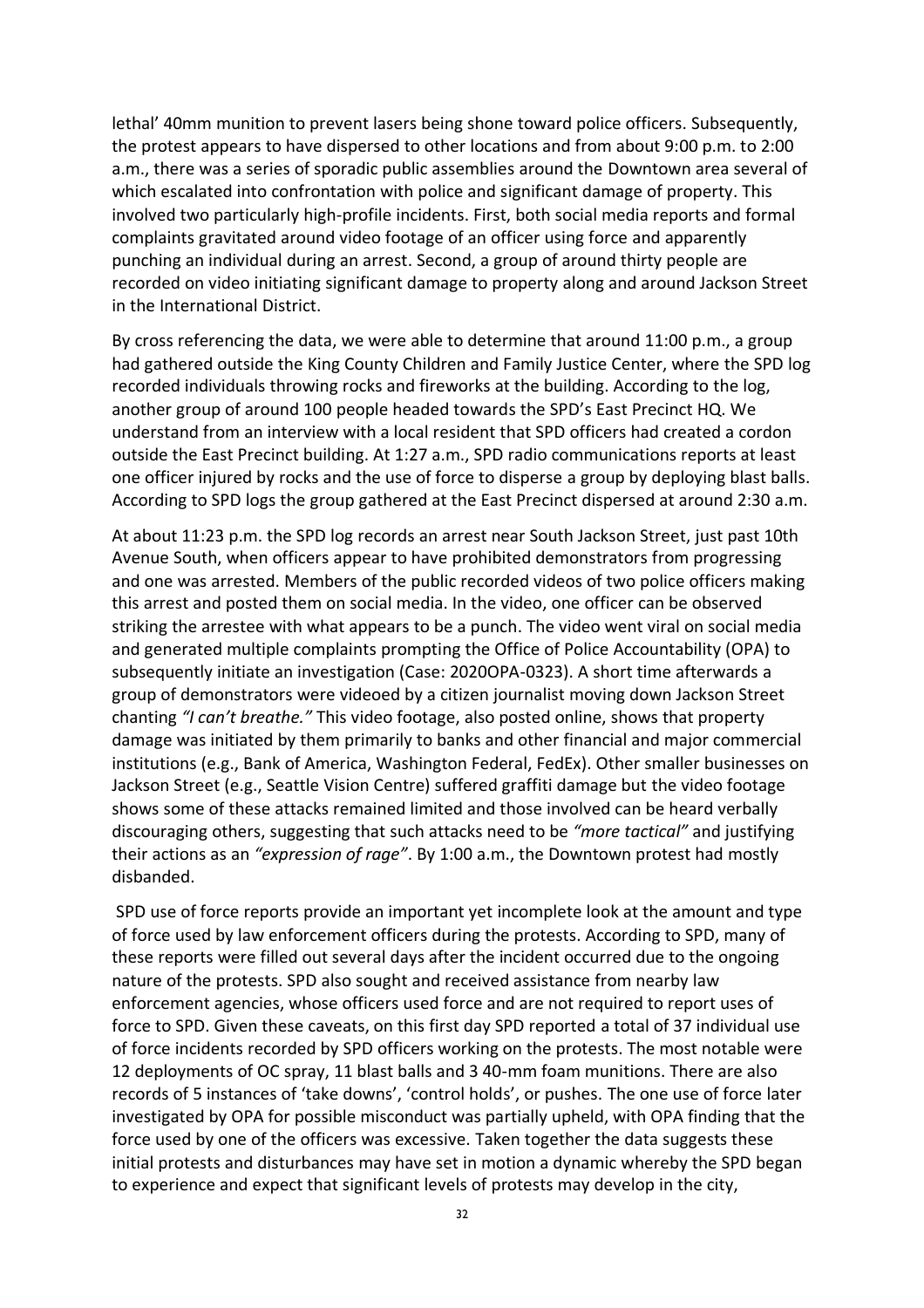elements of which may evolve into significant incidents of criminality. The data also suggest that even at this early stage, officers in the SPD started to recognize that their standard operating procedures, prior experience, and tactics might be inadequate to deal with the nature of the protests that were now beginning to materialize. As one SPD officer put it:

*"The night before, we were following a group [of demonstrators] headed to the SPD East Precinct headquarters. We are used to escorting groups like this and it's rarely a problem. But I decided to pull back our team so that it didn't seem like they were corralling people toward the precinct. Usually when we pull back everything is fine. But this time, when we disengaged and pulled back, the protesters started to confront us and attack. A patrol car got stuck with an officer, but we got it out. But that was when I realized that this was different. It was the first time we really realized that this really was directed at us and there were individuals' intent on attacking us. It made doing our traditional job – of facilitating – difficult. Our usual tactics that would work, no longer did. . . we had to come up with different approaches for May 30 and beyond."* (OIG, 2021; p82)

### Day 2: Saturday May 30<sup>th</sup>

While the previous day's events were largely unpredicted by the SPD, there were two formally planned protests on Saturday May 30<sup>th</sup> for which the SPD appears to have been more prepared. A 'Justice for George Floyd' group had scheduled a demonstration for 12:00 p.m. outside Seattle Police Department Headquarters on 5th Avenue. Another organization, 'Not This Time!' planned a second demonstration called 'the Defiant Walk of Resistance Against Injustice' to the U.S District Court building, scheduled to begin at 3:00 p.m. at the Westlake Center on Pine St. According to police statements a police force briefing for these events took place on Friday, May 29<sup>th</sup>. A second briefing then occurred on the morning of the 30<sup>th</sup> where according to police statements, the Chief of Police, Carmen Best, had made clear that *"losing the Police HQ was not an option*". This data confirms the suggestion that the SPD had begun to perceive considerable threat from these protests and set the protection of police stations in the city as a core priority. This is perhaps unsurprising because on the evening of May 28<sup>th</sup>, a police station in Minneapolis had been subjected to arson attacks and burned down.

Reflecting the potentially more advanced level of SPD preparation, an Incident Action Plan (IAP) had been developed and on the first page it defined the situation confronting the SPD that day. It states *"Due to the state of emergency created by this pandemic, the Washington State Governor issued a Stay-at-Home Order on February 29 through May 4, 2020. Governor Inslee has extended this order through May 31. Additionally, the Mayor of Seattle suspended all permitted events on April 6 until further notice"* (p.1). In other words, the IAP suggests that from the outset that the very presence of protests on the streets of Seattle was in violation of legal directives. The IAP goes on to define the mission of the operation as being to *"enforce the law and preserve order"* and that the SPD *"response priorities are Life Safety, Incident Stabilization, Property Conservation, and Crime Scene Preservation"*. However, it also makes clear that in line with policy the IC's intent remained to *"facilitate, in a contentneutral manner, the rights of all gathered, the freedom to assemble and express their views within the limited conditions necessary to address public safety concerns."*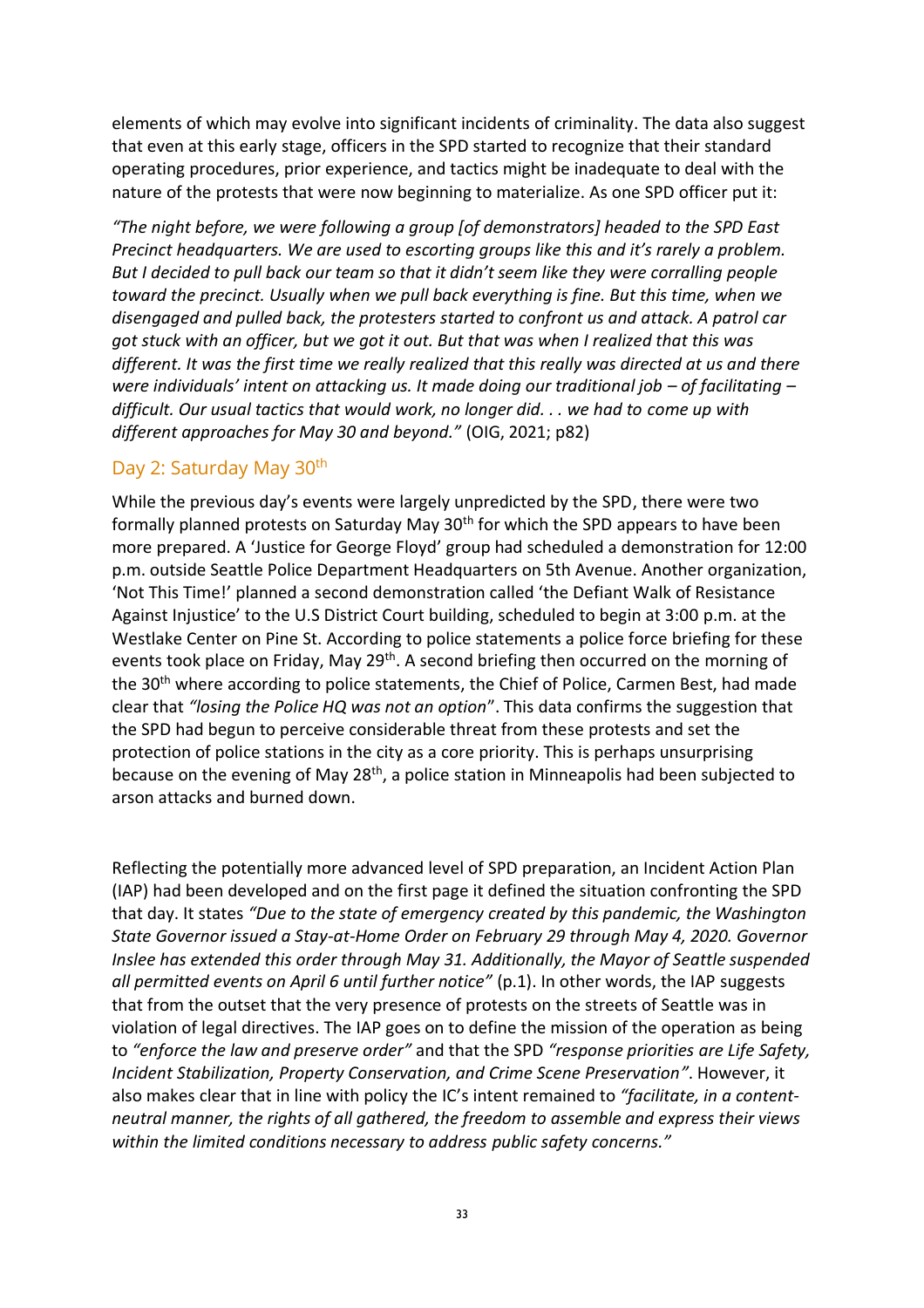The IAP stated that large numbers of people would be involved and that several groups with histories of violence would be present. The IAP records that it was very likely spontaneous forms of procession would take place despite the stay-at-home order meaning that these protests were technically unlawful. The IAP listed five general objectives one of which appears to have been to facilitate public assembly, as far as it was possible for them to so within the regulations.

- *1. Provide for the safety of the general public, spectators, first responders, and participants during this statewide COVID-19 state of emergency which does not permit public gatherings.*
- *2. Facilitate citizen's right to peacefully express their First Amendment free speech rights within the parameters set forth by the Washington State Governor's Stay at Home proclamation and the suspension of permitted events.*
- *3. Take enforcement action for violent crimes committed against persons or significant property damage, while ensuring arrests are conducted in a safe and effective manner and in accordance with training and law.*
- *4. Deter criminal activity and protect public and private property by providing a significant uniformed patrol presence.*
- *5. Minimize the disruption to traffic through the use of traffic diversion as required.*

According to police statements, the main police staff briefing for these protests took place at 10:00 a.m. and was addressed by Chief Best who "*reiterated her order that we would not be giving up any police facility".* The SPD had already activated the Seattle Police Operations Center (SPOC) at approximately 6:00 a.m. that morning and had begun deploying officers for the first event outside Seattle Police Headquarters (HQ) by around 10:00 a.m. Reflecting underlying concerns, photographic evidence shows that by approximately 11:00 a.m. the front of Police HQ was protected by waist height temporary fencing and bike squads, and MFFs were stationed at different points outside the building. Just before noon, videos from the scene show that approximately 200 people had gathered, the situation was calm, and traffic was flowing along 5th Ave. Video data shows that an individual stood on the sidewalk facing the HQ building reading out loud the US Bill of Rights asserting the right to protest. The crowd can be seen and heard alongside him chanting "*Black Lives Matter*".

By approximately 12:30 p.m. the crowd outside the Police HQ had increased to at least a thousand people. Protesters overflowed from the sidewalks and occupied the roadway. SPD radio data records a request to shut down 5th Ave was made at 11:50 a.m. Protesters in the roadway can be heard chanting "*hands up, don't shoot*" and "*stop killing us*" toward police officers stationed outside the HQ building. Interview data with police and protesters describe an incident where a white male, dressed in military clothing and armed with a rifle, came and stood in the vicinity of this protest. This appears to have provoked some people in the crowd and led some community leaders to approach the police to resolve the situation. While communications between police and community leaders were constructive at that time, SPD decided that the armed individual was not in violation of Washington State law. Despite this incident, no police use of force or conflict from crowd participants are recorded throughout this first demonstration, so it appears to have remained entirely peaceful.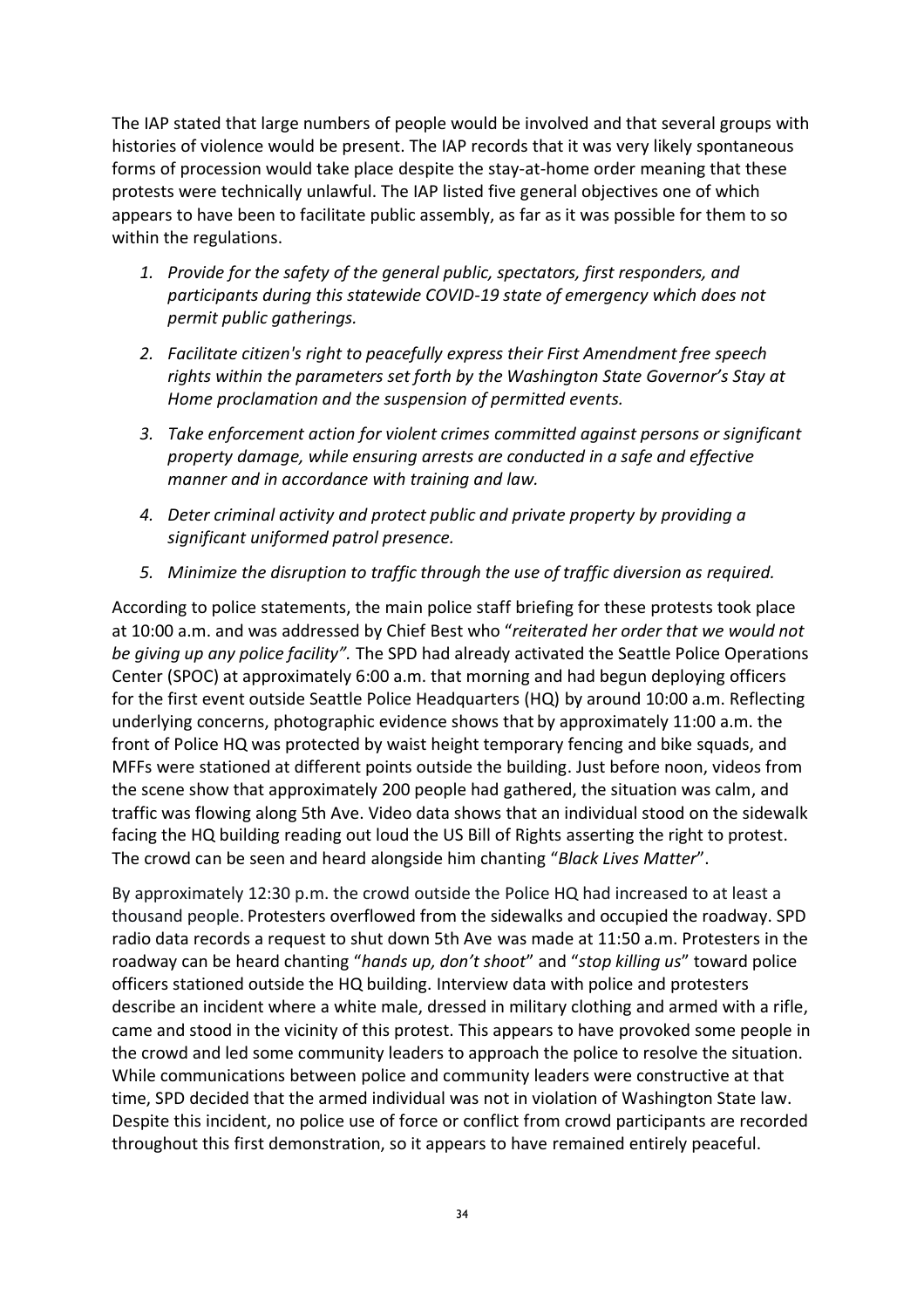At approximately 1:00 p.m., this crowd began to disperse. According to interview data, several community leaders and police commanders remained outside police HQ seeking to help resolve the situation with the armed individual. The data suggests that at least one large procession moved from police HQ along 4<sup>th</sup> and 5<sup>th</sup> Avenues between 1:00 and 2:00 p.m. As one interviewee who was present at the protest expressed, the procession was diverted to walk several times in a circular motion around Westlake Park. As it moved around Downtown, the protest grew and according to police estimates involved up to four thousand people. Video data shows that the movement of protesters certainly caused some minor disruption to traffic, but all the available video and social media data indicate it was an entirely peaceful procession. Indeed, testimony from an SPD officer explicitly states that "*the marchers returned walking southbound on 5th Ave with the flow of traffic. As they passed there was a lot of yelling and chanting but no acts of violence or property damage*". However, the SPD communication log records radio traffic detailing incidents of throwing objects (e.g., bottles, stones, etc), or what this report will refer to as "missiles", at intersections along 5th Ave, specifically at Marion, Madison, and Cherry. It also records a missile attack on a 'pro-life' demonstration at 2:00 p.m. By cross referencing, it appears that these reports relate to a single incident that at worst involved just a few people. Nonetheless, these appear to have been sufficient to shift the IC's perspective about the threat the crowd posed and as such he began to mobilize further resources into the area to deal with what he believed was an increasingly hostile situation. As he states in his post event account:

*"At about 1300 hrs., Lieutenant and I drove around the downtown core to get a perspective on the events. A demonstration had taken over 5th Avenue at City Hall / SPD HQ but was peaceful. I then heard a report from a unit following a protest march at 4th Avenue and Blanchard Street that someone in the crowd had thrown water bottles at officers. At 1337 hrs., another officer reported full cans of soda pop were also being thrown at officers near that same intersection. At 1400 hrs., there was a report over radio that a group was breaking windows at 5th Avenue and Marion Street, which was shortly followed by a transmission that some "pro-life" protesters were also taking bottles thrown at them at 5th and Cherry Street…. At about 14.12 I began calling for the Patrol Task Force to respond to Westlake Park to help us deal with the large crowd. The Patrol Task Force had the effect of stripping the outlying precinct of many resources to deal with the exigent circumstances, which I believed was occurring."* 

As the main procession then converged into the vicinity of Westlake Park, SPD attempted to control the direction of its movement through the dynamic deployment of bike squads and other resources at key intersections. This created a situation where access to the park only became possible from the south via the intersection of 4<sup>th</sup> Ave and Pine Street. Crowds developed at the various cordons and protesters can be heard chanting "*let us through*" on video footage. In any case, a short time after 2:00 p.m., the main body of the procession approached the park heading north along  $4<sup>th</sup>$  Ave. Video data shows that a bike squad was deployed to create a cordon at 4th and Pine; it appears to maneuver the procession into Westlake Park and Pine Street. While police statements claim that the cordons were established because the crowd was hostile and several missiles had been thrown, video footage shows that the cordon itself was established at 2:12 p.m. prior to the arrival of the procession. This suggest the perception of threat may have been related to the earlier radio traffic rather than direct observation of confrontation by those units. The video data shows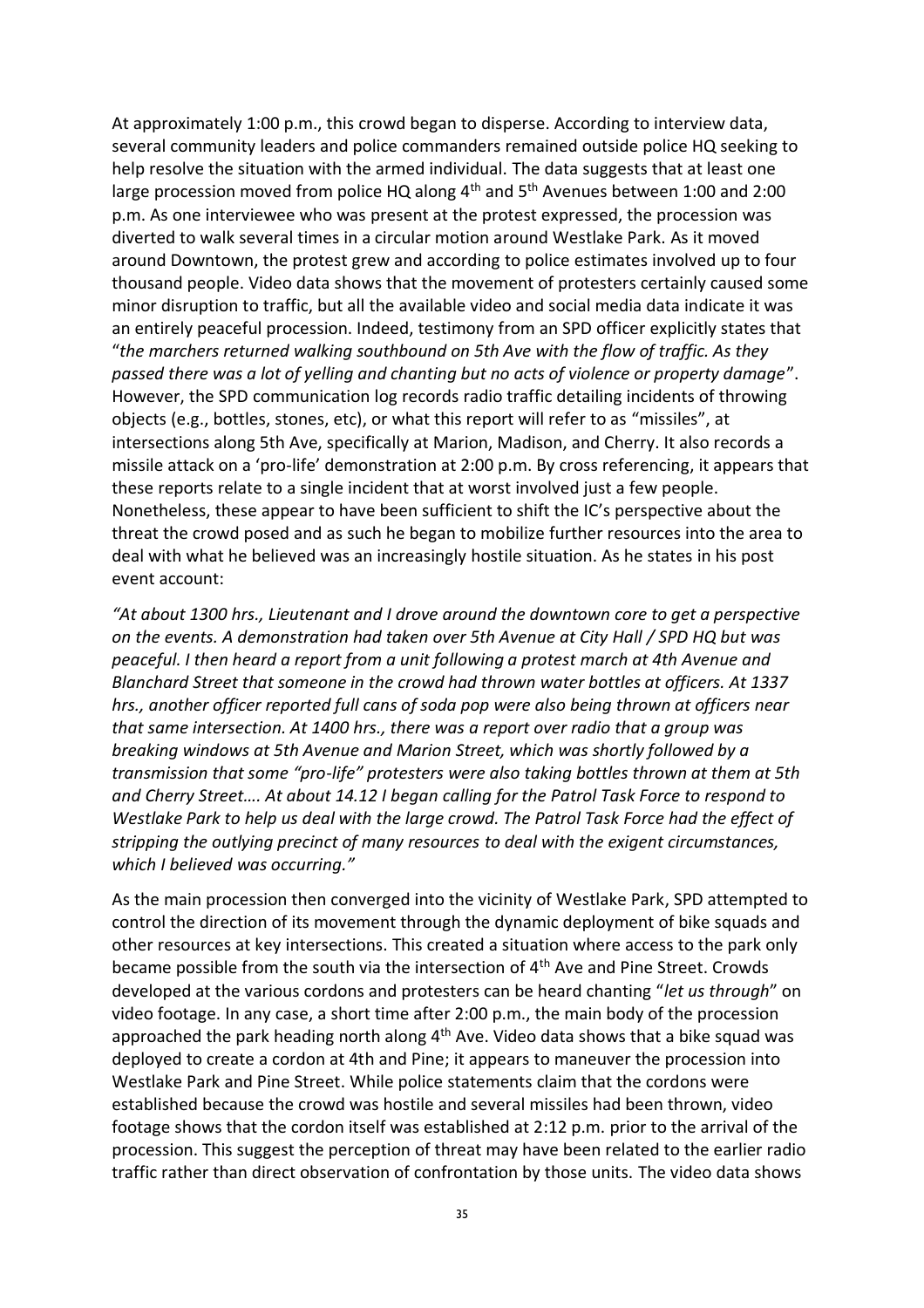the front of the march meeting the cordon and moving peacefully and compliantly east along Pine Street into Westlake Park. Several hundred protesters can be seen standing close to and in the intersection and the gathering appears to be coalescing around the stage set up in the park for the 3:00 p.m. demonstration. The footage shows the situation remained entirely calm and there is no evident hostility or confrontation.

At around this time video footage shows that a similar bike cordon had also been established at 5th Ave completely blocking Pine Street, just before the intersection outside the entrance to the Nordstrom department store. Interview data with an SPD police commander suggests that placing such cordons is routine for any gathering in Westlake Park to manage traffic and safety issues, given the roadway is an otherwise busy vehicular thoroughfare. Regardless of their intended purpose, at 2:29 p.m. shortly after the procession had been diverted onto Pine Street, SPD radio logs indicate that a large group, who it records were "*probably wanting to continue to march*", moved eastbound along Pine Street and abutted directly onto the cordon. Video data shows that at 2:35 p.m. protesters in this vicinity were calm and peaceful but stood in front of and facing the bike squad cordon with placards condemning police racism and violence. A young black male raised his arms and expressed loudly in apparent exacerbation at being prevented from continuing "*they [the police] are starting shit, that's what they are doing*".

The SPD log notes that at around this time instructions were issued to allow protesters to leave Westlake, but only southbound on 5th Ave. The video data shows that correspondingly the bike officers withdrew from the cordon in Pine Street, thus allowing protesters to move into the intersection. As they did so additional bike cordons and other officers can be observed in video footage facing protesters blocking 5th Ave northbound and Pine Street eastbound. The exit into 5<sup>th</sup> Ave south was open. Video footage then shows a small group of protesters verbally disparaging some of the officers withdrawing from the cordon in Pine Street. These officers quickly began to assertively push the protesters, instructing them to "*move back"*, but several of them, all of whom are young and Black, rebuke the officers telling them "*don't touch me*". These officers then deployed chemical spray, batons, and bikes to forcefully push the protesters and the situation immediately escalated. Large numbers of protesters within the crowd in the intersection, numbering approximately three to four hundred people, became agitated and stood occupying the roadway with several holding their hands in the air with palms facing and arguing with the police officers. In response, another officer threw a blast ball into the intersection, momentarily scattering the crowd. From the video data it was possible to determine three missiles subsequently being thrown toward police lines; two appear to be plastic and the third a glass bottle, none of which hit anyone. Within seconds officers then threw a volley of blast munitions into the crowded intersection which exploded near people who had not been involved in any confrontation. Protesters initially dispersed back toward Westlake and some south along 5<sup>th</sup> Ave. Officers then re-established cordons and protesters moved back into and peacefully occupied the intersection for around 40 minutes. This completely blocked and prevented further movement along both Pine Street and 5th Avenue, both into and from Westlake Park.

One block west, the cordon at 4th and Pine appears to have been left in place for around 30 minutes. In contrast to the escalations developing at 5<sup>th</sup> Ave, the available video footage shows the situation on the western side of the park to be calm and peaceful. However, video footage shows that loud explosions were heard by people in this area at 2:38 p.m. The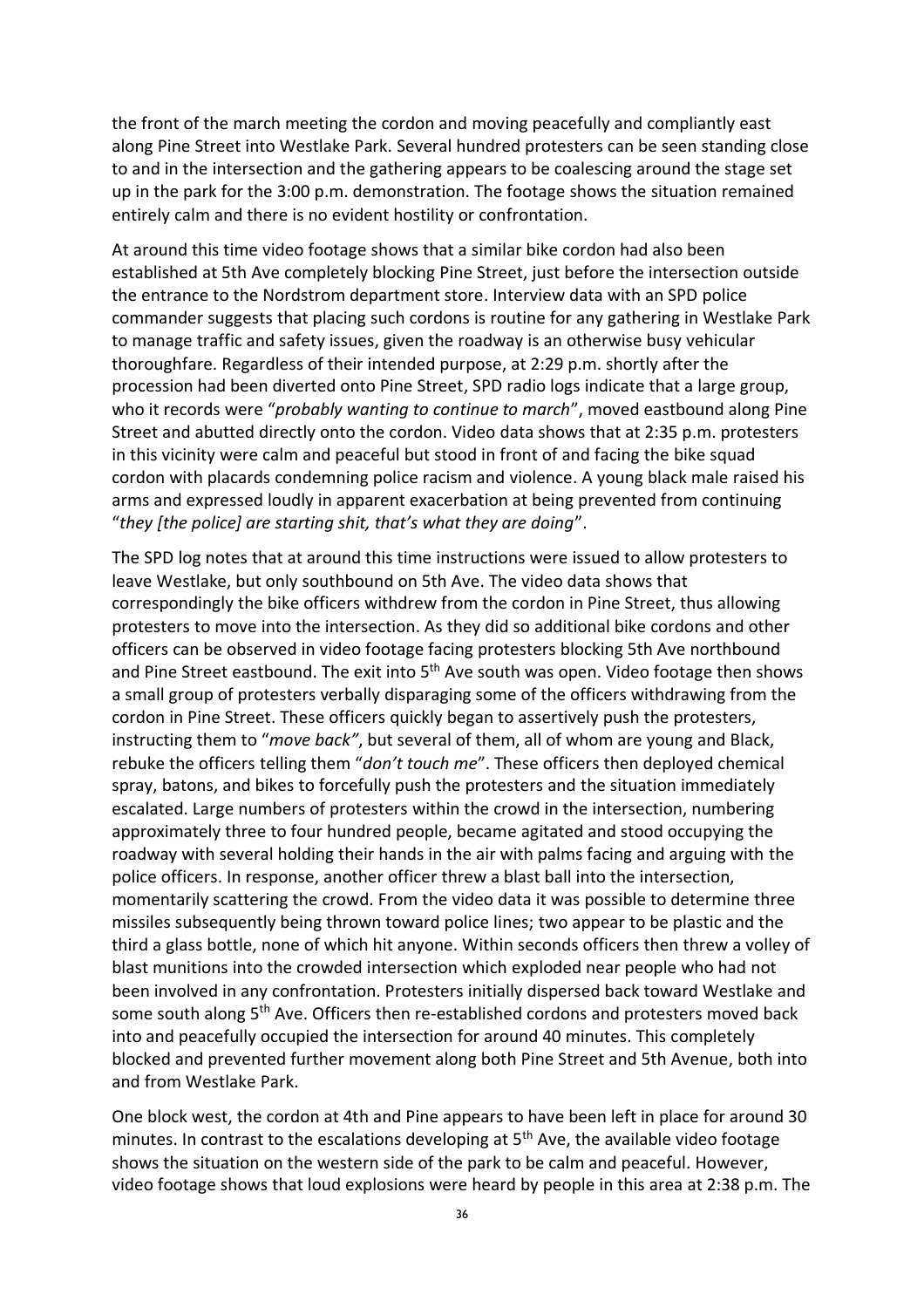timing suggests these were the blast munitions exploding at  $5<sup>th</sup>$  and Pine, echoing across Westlake Park. The video footage shows large numbers of people in the crowd gathered in that area running rapidly away in alarm south along 4th Ave. People were evidently distressed, and some can be heard expressing confusion about the origins of the explosions. At around this time the video data also shows that the diagonal cordon established at 4th and Pine withdrew and was reestablished a few yards north on 4th Ave. At much the same time video data suggests this bike unit was reinforced by other officers, with dispersal munitions capability (i.e., SWAT officers and MFF officers wearing gas masks). Reflecting the growing antagonism, as officers moved boos and can be heard with one demonstrator shouting "*you are supposed to be protecting us*". While most protesters stayed within and around Westlake Park, the footage shows that as the cordon withdrew, around fifty to a hundred people moved with them north into 4th Ave until they abutted and spread-out facing officers in a single line all along the newly positioned cordon. Some were holding placards and most held hands while standing passively in front of the police line, as if themselves creating a cordon protecting the demonstration. Very little, if any, verbal interaction can be observed between these officers and protesters.

As this new cordon was established at around 2:46 p.m., police BWV footage shows fifteen to twenty people moving southbound along the 4th Ave walkway toward Westlake Park. It appears that they were merely seeking to access the protest. However, comments from the officers heard on their BWV indicate this southward movement raised concerns to them and the officers began organizing a second cordon preventing southward movement thus further restricting access to Westlake Park that was now almost entirely cut off other than through a single entry and exit on 4<sup>th</sup> Ave. Almost immediately afterwards, at around 2:50 p.m., other BWV footage shows an individual moving from Westlake attempting to walk northbound past the cordon along the sidewalk that had been open moments earlier. He is prevented from doing so by a police officer in the cordon. It is unclear why this individual was not allowed to progress, and the individual becomes very agitated. A verbal altercation develops where he is abusive toward the officer, insisting he had the right to proceed. The footage shows that while several protesters intervened attempting to calm the individual and to prevent a police intervention, an SPD officer deployed pepper spray. As a result, the male, as well as the others around him, who prior to that had evidently been seeking to deescalate the situation, were hit by the chemical and pulled back from the cordon. Several people in the vicinity then became agitated toward the police officer and the agitated male pulled out a canister that he threw toward the officer. At this point a SWAT officer stepped in and fired a series of 40mm 'less-lethal' rounds aimed directly at the male, hitting him and forcing him to move away.

Other protesters began to verbally protest the actions of the officers, but with the male departing, the situation momentarily calmed. However, just a few minutes later at approximately 2:54 p.m. BWV footage shows another altercation developing on 4th Ave this time involving police in the new cordon preventing people moving south into the protest. An individual can be observed being pulled on to the ground and arrested by several police officers while additional officers push several others who are arguing with them north toward Olive Street, where they disperse. The video data shows that the situation in and around 4th Ave then ostensibly calms again for around 20 minutes. BWV data shows that during this next lull an impromptu briefing took place between the Incident and other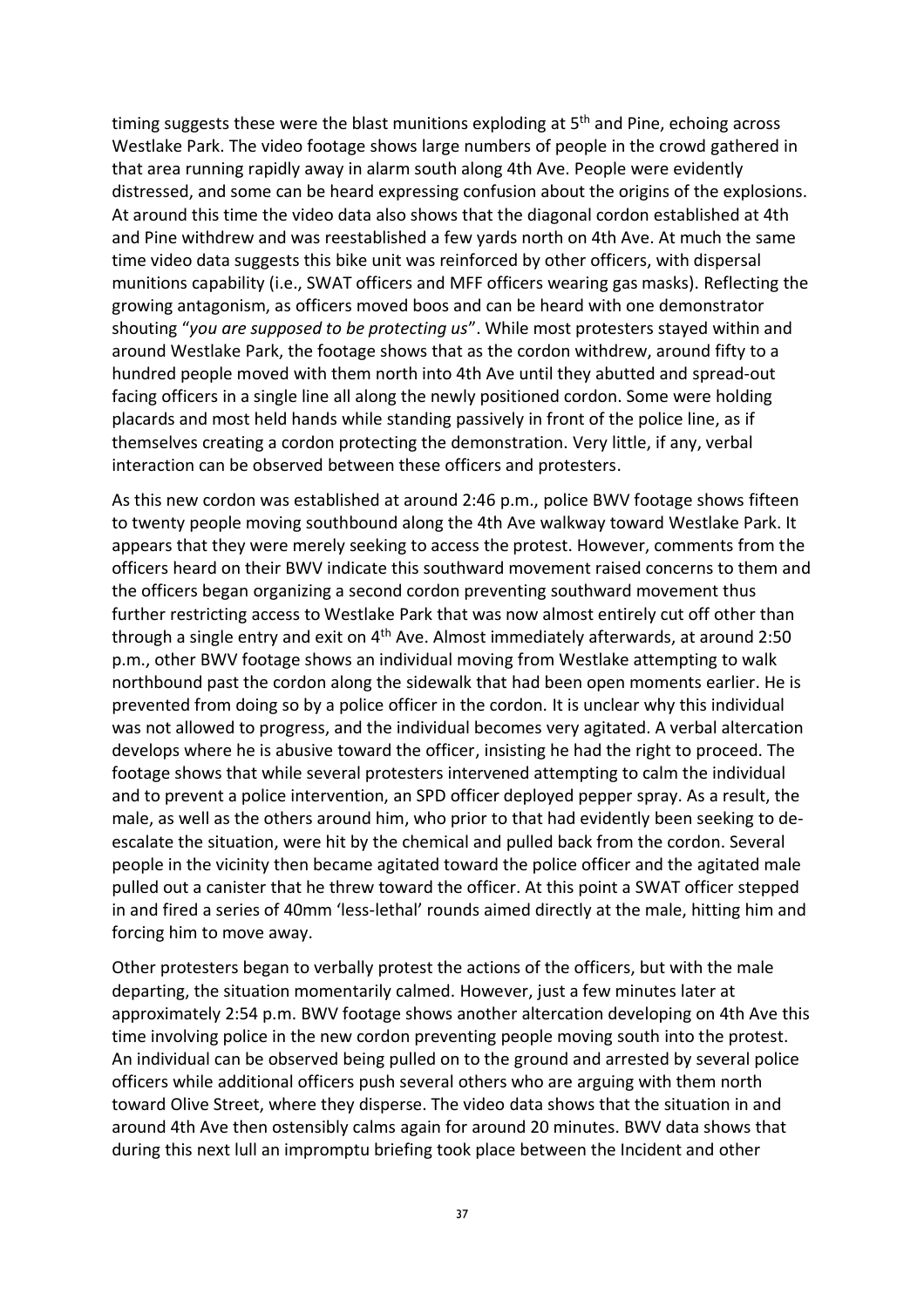Commanders in 4th Ave at around 3:08 p.m. The IC can be heard issuing the following assessment of the situation and how he planned to proceed.

"*Ok, here's the deal. [Lieutenant X] is over there [cordons on 5th] taking lots of volleys and an officer injured. In a couple of minutes, we are going to declare this, once we get, [pauses and looks around]. Where is the State Patrol? Once we get them, we are going to declare an unlawful assembly. We are going to push these people this way [gesticulating with an arcing motion toward Westlake Park, Pine Street, and 5th Ave]. Start pushing people south again. I don't care if there is a bottleneck on 5th. We will get them through. We will just start getting them off. So, get your guys ready to do that.*"

Immediately following this briefing, at approximately 3:10 p.m., the male involved in the earlier altercation returned to the cordon at 4th Ave and Pine Street and began to verbally confront the officer about his earlier actions. BWV footage shows that other protesters close by once again intervened, placing themselves in front of the individual, in an apparent attempt to de-escalate the situation. Others stood facing the police, encouraging officers to remain calm. People can be heard shouting at the male "*Don't give them the excuse*" and toward the police that "*he is just talking*". On the BWV footage officers can be heard discussing their objective of arresting the male for the earlier altercation. Shortly afterwards, officers in the cordon pushed forcefully into the abutting protesters and detained the male, pulling him to the ground and cuffing his hands. As a result, several protesters who had just been pushed by police became agitated and angry toward them. Almost immediately, BWV footage shows another officer ran toward the incident, shouted instructions for protesters to move back, and released chemical spray toward several of those abutting police lines, including those who had been standing passively or trying to deescalate the situation. As a result, a young Black child standing close by was struck in the eyes from this chemical spray. The father of the child can be observed on the footage angrily criticizing the officers. Footage of the young child suffering from the chemical spray was posted on social media and quickly went viral, ultimately generating thousands of complaints to the OPA.

According to police statements the IC then contacted the Police Chief who states:

"*At approximately 1530 hrs., I had a phone conversation with Chief Best where I gave her a briefing on the situation In the Pike/Pine Corridor. Chief Best and I agreed that the downtown demonstrations had shifted from peaceful expression of 1st Amendment rights to a riot. Due to my duties, I was not able to give that announcement over the radio until 1603 hrs., declaring the downtown assemblies to be a riot".*

It is evident from the data therefore that as early as 3:10 p.m. the IC had decided to begin the forceful dispersal of protesters from Westlake Park and by 3:30 p.m. had support from the Chief of Police to declare the entire situation as a riot. However, throughout these episodes, in stark contrast to the events unfolding on 4<sup>th</sup> and 5<sup>th</sup> Ave, from 3:00 p.m. onwards a series of speeches had begun from a stage set up in Westlake Park. The speeches called for unity and peaceful opposition to police brutality toward Black people. Video footage and social media posts indicate that the stage was surrounded by thousands of people all behaving peacefully. Indeed, video footage posted on social media shows that organizers of the protest openly disassociated themselves from the conflicts developing on 5<sup>th</sup> and Pine. A reporter concluded there were almost two distinct types of events,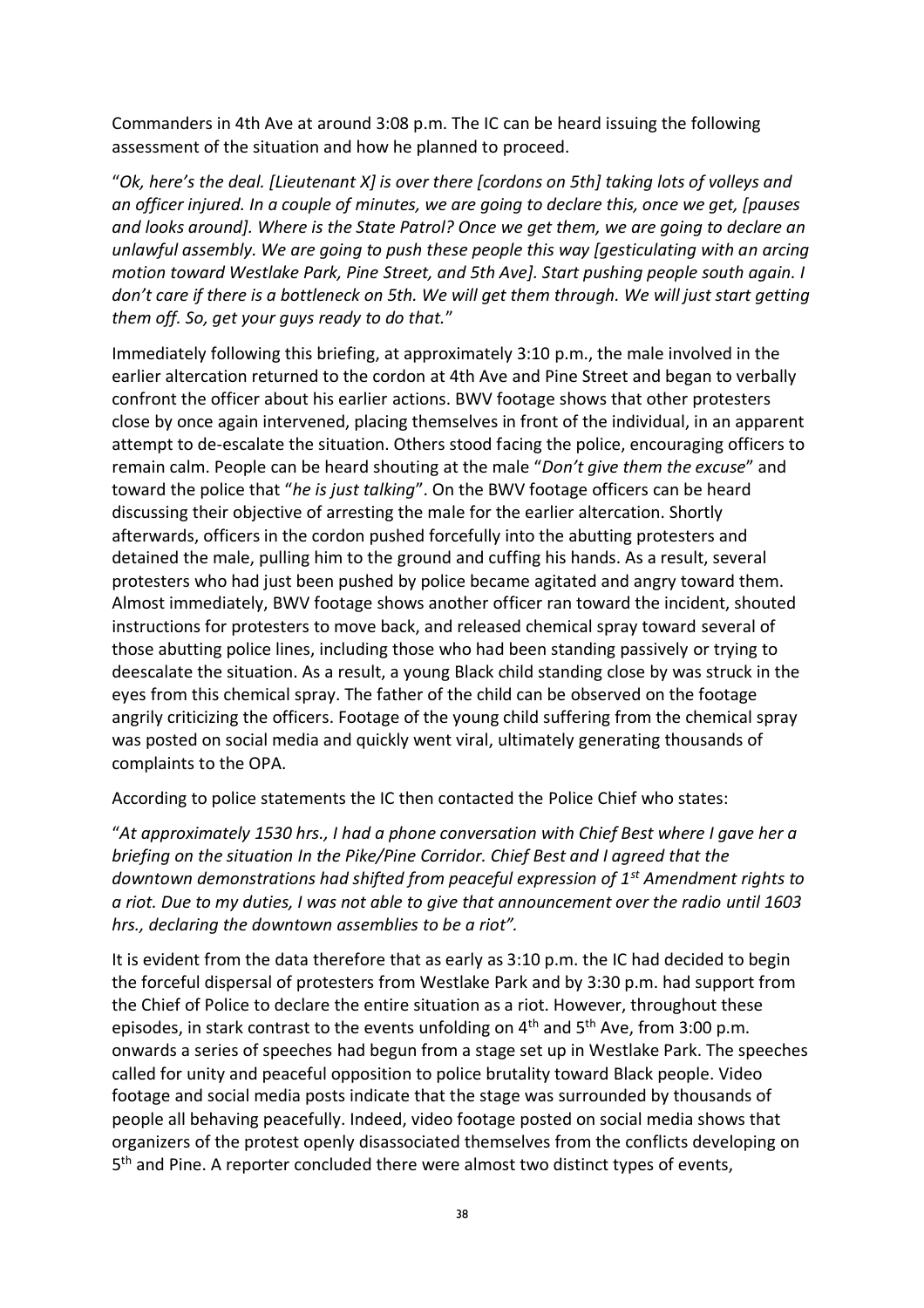"*Hundreds of people sing and pray for peace at Westlake Center in downtown Seattle, while just blocks away another group of protesters face off with Seattle police officers."* This protest, which we assume was the 'Defiant Walk of Resistance Against Injustice', later moved off from the area and peacefully proceeded to the courthouse where another peaceful rally took place, even though a curfew had been imposed by that time.

Back at the intersection of 5<sup>th</sup> and Pine, while the situation had calmed following the first use of blast munitions, it once again began to escalate. As noted above, following the initial volley of explosions, several hundred protesters had reoccupied the intersection for around 40 minutes. While the situation had calmed, the SPD issued a verbal dispersal order at 2:38 p.m. Thus, from that point onward anyone gathering in the vicinity was committing an offence. The intersection was densely crowded, and BWV footage shows that several protesters stood directly facing and abutting the police cordons on Pine Street and north on 5<sup>th</sup> Ave. BWV data shows the situation was peaceful but there were considerable levels of verbal interaction, initiated by protestors, who were questioning police and expressing anger about their action toward them. The same footage also shows little to no evidence of the police officers replying, speaking to, or even acknowledging protesters. Instead, the majority can be observed standing passively facing the crowd with bikes in front and some with batons in their hands. At 3:10 p.m. a second verbal order to disperse was issued. By 3:30 p.m., data suggests that a large contingent of protesters from that area had departed south on 5<sup>th</sup> Ave, processing around the Downtown area and eventually marching onto the freeway. However, back at 5th and Pine, hundreds of protesters remained standing in the intersection. SPD log data suggests the police cordons were reinforced as a further volley of blast munitions appears to have been deployed.

Given the sheer number of protesters and the increasing hostility, according to interviews with the senior commander present at that location, the cordons withdrew north into 5th Ave, where they apparently became surrounded both from the north and the south. According to this interview data, at around this time the commander decided that he had no other option available to him but to deploy CS or 'tear' gas. Across the next few minutes, video footage shows police officers in the vicinity put on their gas masks and shortly afterward gas munitions were fired into the crowd. Video data show that the entire vicinity became filled with CS gas, and that protestors and other members of the public dispersed as they struggled to deal with its negative effects. Shortly after the officers deployed the gas, they appear to have retreated further north along  $5<sup>th</sup>$  Ave. The firing of these munitions preceded a major escalation of conflict. Protesters, who began to move along Pine Street, surrounded an empty police vehicle, which several protesters began to attack. It was then set on fire at around 3:55 p.m. Subsequently, a row of police vehicles parked on  $6<sup>th</sup>$  Ave were also attacked. At roughly 4:18 p.m. five vehicles were set on fire and a rifle was taken from another, which shortly afterward was handed back to police. The fires must have burned for some considerable time as video footage and photographic shows them entirely destroyed.

The data also indicates that a large crowd headed towards SPD headquarters and the SPD Emergency Operations Center (EOC) broadcast a regional mutual aid request seeking further support from other law enforcement agencies. Ultimately, a crowd of approximately 1,200 protesters gathered outside SPD Headquarters, and SPD officers inside the building reported that they were "under siege".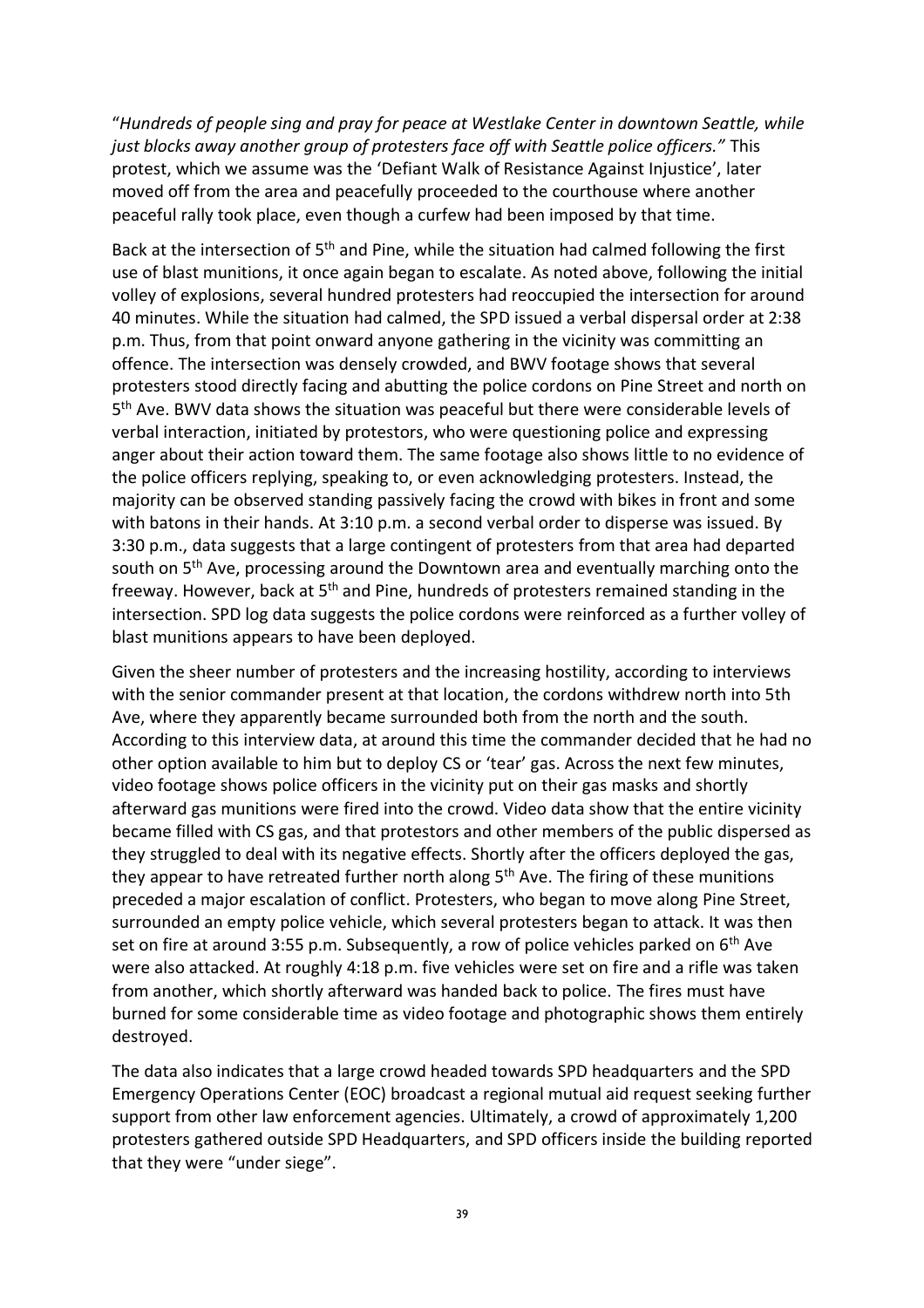Given these major escalations, at 4:46 p.m. Mayor Durkan announced on Twitter the implementation of a curfew for the city beginning at 5:00 p.m. The mayor's office said the curfew would be in effect until 5:00 a.m. and then would be in effect again Sunday at 5:00 p.m. It was intended to "*prevent violence and widespread property damage, and to prevent the further community spread of COVID-19 through continued gathering."* The curfew order gave protesters less than 15 minutes to leave the area, which proved increasingly difficult as the nearby Westlake Metro station and Downtown sections of Interstate-5 were temporarily closed. In addition, King County buses stopped operating in the Downtown core. At 5:23 p.m. Washington State Governor Jay Inslee announced that the National Guard had been activated and sent to Seattle to assist with the situation.

After the car fires were set, some protesters began to move around Downtown smashing shop windows, spraying graffiti, destroying, and looting businesses particularly around the junction of 6<sup>th</sup> and Olive including the Pacific Place Theatre and Jimmy John's food retail outlet as well as the Evergreen salad bar and Starbucks. Further along  $6<sup>th</sup>$  Ave after the vehicles had burnt themselves out, protesters can be observed inside the Nordstrom Department store looting and destroying its interior. Several people can be observed actively protesting the looting and destruction. Cordons of police can be seen moving into 6<sup>th</sup> Ave but then retreating. Video footage shows that shortly afterwards, other large retail outlets were broken into including the North Face and Columbia stores. While looting is clearly taking place and hundreds of people are involved, video footage suggests many others are merely intent on destruction. One person can be heard shouting "*break that shit*". Further CS gas canisters were fired dispersing protesters toward 4th Ave where other stores were attacked, damaged, and looted. It is equally evident from the available video footage that while police bike squads move through the area, the police do not intervene to apprehend any of the people leaving stores carrying looted goods and at least one store is set on fire. It is evident that groups then moved beyond Downtown for several hours breaking into and looting business and retail outlets until approximately 1:00 a.m. Toward midnight several people came Downtown and began spontaneously cleaning up some of the damage. In total there were 112 reported individual uses of force by officers working these protests. The most notable uses of force recorded by SPD were 40 instances of OC spray, 30 blast balls, 6 40-mm munitions. There were also 11 deployments of CS Gas, and one Flashbang.

### Day 3: Sunday May 31<sup>st</sup>

The rioting on the 30<sup>th</sup> evidently introduced a very high level of scrutiny for the police and its political leadership in the city. Mayor Durkan, Chief Best, and Fire Chief Scoggins held a five-hour press conference on the previous night's events beginning at 12:30 p.m. Moreover, the last two days are likely to have created a high level of expectation within the SPD that similar levels of confrontation might materialize once again. One officer reflecting on their deployment on the 30th described how they had observed "*rocks, fireworks, flares and other objects thrown at officers" and heard threats that "officers should be killed*" and that "*all cops must die*". As another officer wrote in a statement to the OPA "*I mean, it was single-handedly one of the most or the most violent I've ever seen a crowd or had to deal with in terms of just sheer violence*". They continued that when they came back to work on the 31st, "*we were expecting a continuance of the previous two days*."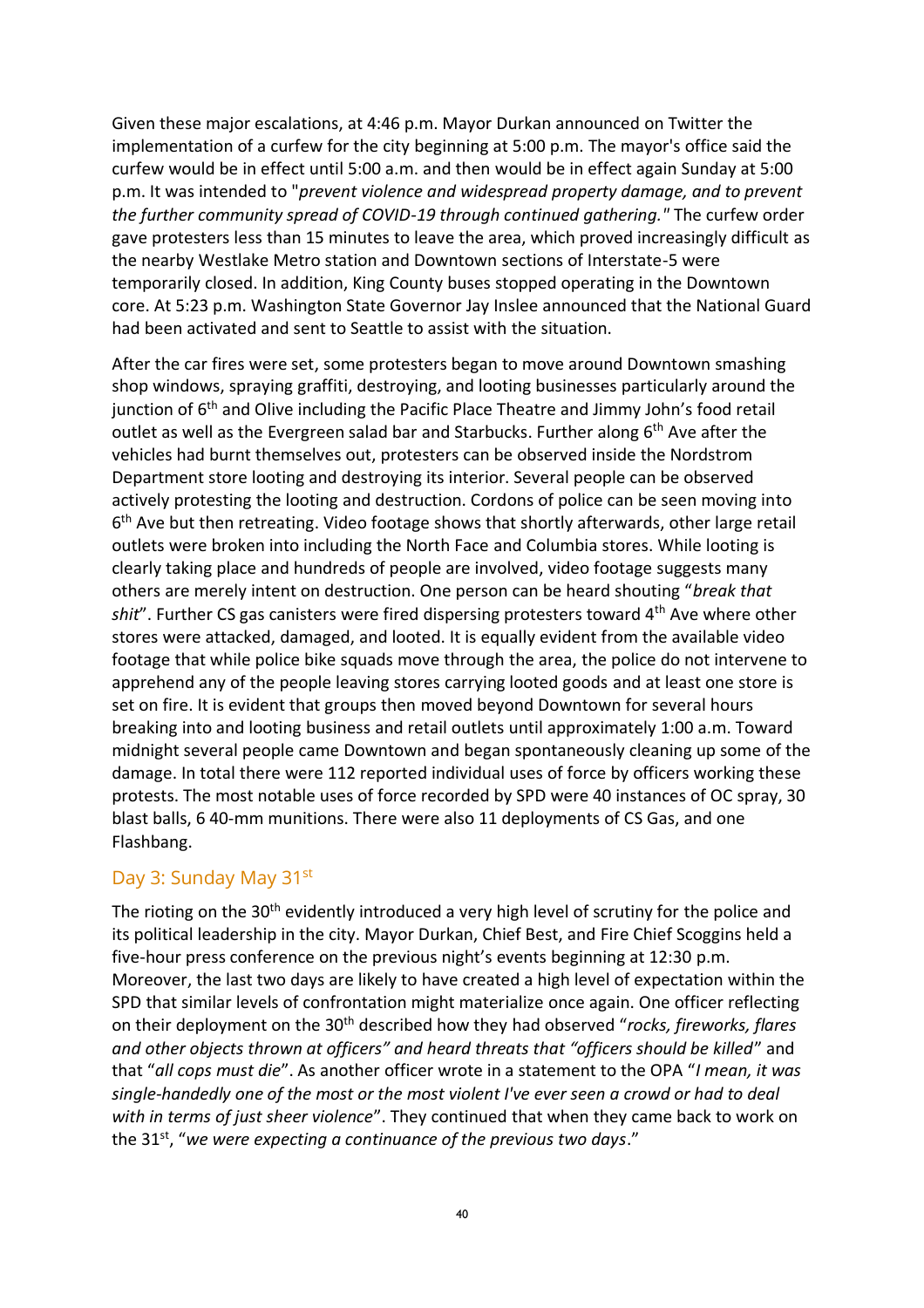Perhaps it is unsurprising then, that the SPD log notes the Seattle Police Operations Center (SPOC) was activated at 9:00 a.m. on the 31st and at 12:00 p.m. SPD began to implement an IAP for the day. The IAP described SPD's overall approach and involved a roll call of two platoons of crowd management resources overseen by an Assistant Chief as the Incident Commander. This level of resourcing and senior oversight speaks directly to a high level of concern within the SPD that the reemergence of conflict was both likely and extremely important politically. Up to this point previous ICs had been Captains and Lieutenants. Moreover, despite the high level of resource mobilization, the IAP itself does not document any specified 'incident' that it had been created to manage, so appears to have been established as a contingency developed directly because of the preceding day's disturbances. The IAP once again set out the situation the SPD understood its officers would be confronting. It begins by confirming the particular importance of the emergency the city was facing in relationship to the pandemic. It contextualizes the disorder being experienced in Seattle as part of a wider wave of violent protests sweeping across other cities in the US and in so doing implies their importance in terms of the SPD being ready to confront further disturbances in the city.

*"The Seattle Police Department is currently operating under a Stage 2 Mobilization and has instituted Precinct Area Command to address operational needs during the current COVID-19 pandemic. Due to the state of emergency created by this pandemic, the Washington State Governor issued a Stay-at-Home Order on February 29 through May 4, 2020. Governor Inslee has extended this order through May 31. Additionally, the Mayor of Seattle suspended all permitted events on April 6 until further notice. There have been numerous protests nationally supporting George Floyd, who died in Police custody. Many of these protests have turned unlawful and caused significant injuries and extensive property damage. On Saturday May 30, thousands came to downtown Seattle to participate in unpermitted protests and marches. Throughout the day and night, protestors committed violent acts and assaults, mainly targeting police officers and destroying property to include citizen and police vehicles. On Sunday May 31, numerous SPD and Mutual Aid resources will be deployed to the downtown core to protect critical infrastructure and prevent further acts of violence. The Washington National Guard was deployed to downtown Seattle to assist SPD with this state of emergency. SPD will remain on priority call status until further notice. Mayor Durkan has imposed an emergency declaration with a curfew in effect from 1700 hrs. - 0500 hrs."*

The IAP defines the core assignment for the day and five key objectives that are identical to those set out for the 30<sup>th</sup> above. Having set out these objectives the IAP instructs that the initial deployments across the city should simply *"remain vigilant and maintain situational awareness and report suspicious items or activity. Taking enforcement action in any large group requires good judgement to ensure Officer safety and to prevent inciting the crowd. When possible, quickly remove suspects from the area to facilitate the continuation of the demonstration".*

The SPD log first records small groups gathering outside the East Precinct and the King County Jail on 5th Ave, as well as in Hing Hey Park from around 2:00 p.m. Reflecting underlying police apprehensions and based upon a "*citizen report*" the log notes an "*individual of concern*" carrying a backpack that it was suspected contained incendiary devices. The log records that officers approached an individual, but nothing is subsequently reported as being found. Of the three initial protests the largest was in Westlake Park,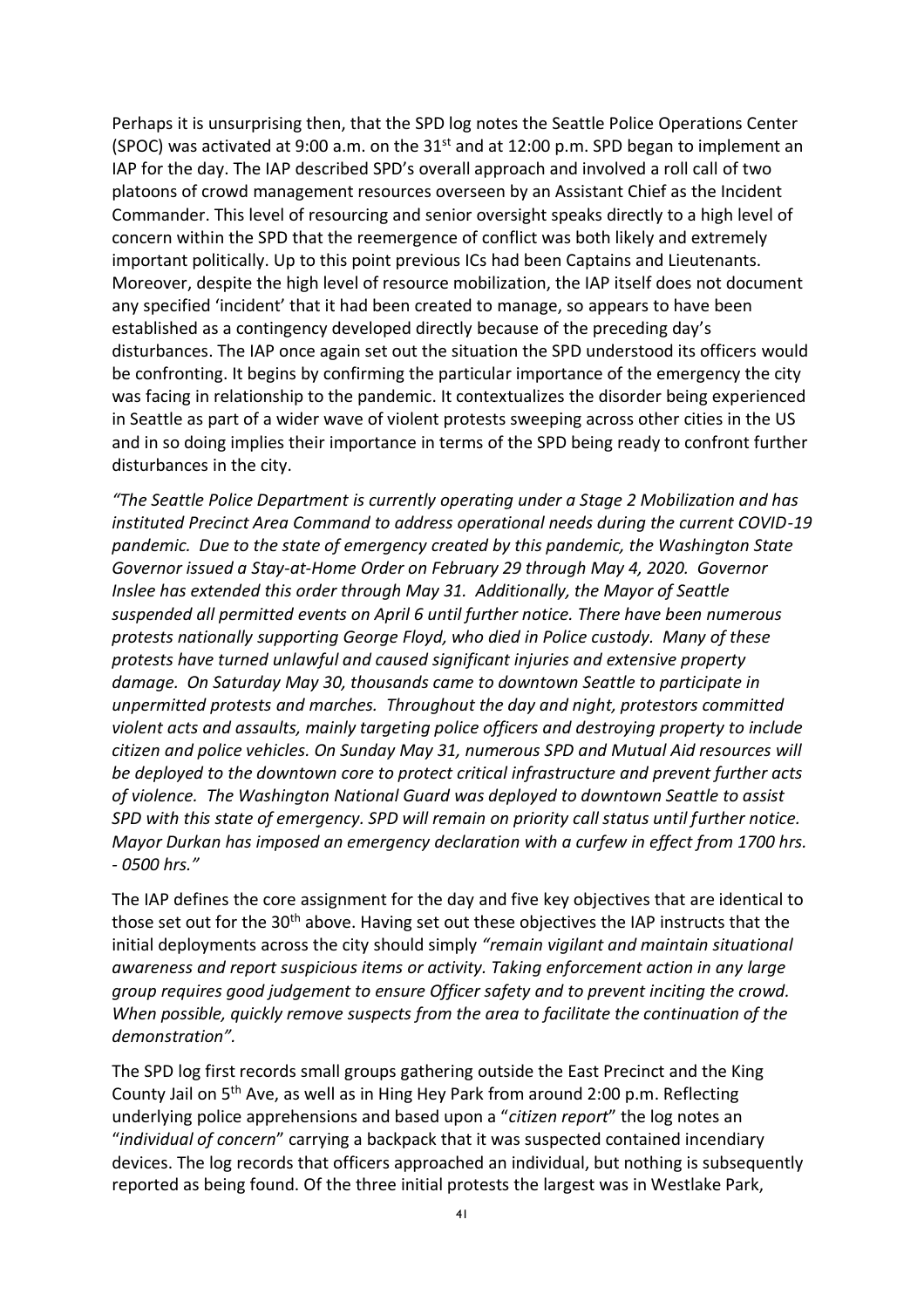which grew as others converged into the area. The SPD log records that by 2:30 p.m. over three hundred protesters had gathered there and, in line with policy, an SPD Captain present at the scene had issued a directive to "*treat this as a standard demo, keeping roadways open, addressing any acts of violence and property damage*". In contrast, between 2:00 and 3:30 p.m. the SPD log records several reports of looting of Downtown stores and of fireworks being ignited from vehicles. However, our data sampling provided no corroborating evidence of these latter incidents, and the policing operation did not appear to orient toward them in any significant manner. This suggests these may have been very small scale or reports to the SPD of incidents that on closer investigation did not actually take place.

The SPD log notes that an SPD officer spoke with an "*organizer*" and assessed that while "*there are a few non peaceful individuals in the crowd*" the "*intent is to hold a peaceful demo and they do not intend on marching*". This suggests that at least at the early stages some forms of communication were taking place between protesters. Photographic evidence also shows that protesters had printed, and were distributing, leaflets explicitly calling for non-violent protest. The SPD logs indicate that by this time groups had gathered in other Downtown locations, but none appear to have caused police any concerns as there are no further data referring to them. The log then records that just before 3:30 p.m. the people gathered in Westlake began to move from the park. Video footage shows a few hundred protesters walking north along the roadway of 4<sup>th</sup> Ave adjacent to Westlake Park at 3:40 p.m. Here they met an SPD bike cordon diverting them west along Pine Street. Once again, the footage shows little to no verbal interaction between police and protesters, officers were merely standing in a line facing protesters with bicycles in front of them. As such, the procession stopped a few feet before the police line and one protester can be heard verbally redirecting the crowd to turn around and move south to meet up with the other protesters at Police HQ. The SPD blog and other video footage then record a large procession moving south along  $2<sup>nd</sup>$  Ave. SPD bike units can be observed on video footage skirting ahead and alongside to block roadways evidently to contain the procession to certain roadways.

Although there was no corroborating evidence, at 3:56 p.m. the SPD log reports a "*group broke EB [eastbound] on Cherry, HQ heads up*" and five minutes later officers at 1<sup>st</sup> and Cherry – which is west of the procession on 2nd Ave - report "*taking bottles*" and "*rocks*" and in response issuing a dispersal order. The log describes a group near SPD HQ as "*possible anarchist*" and police resources stationed outside police HQ were instructed to put on gas masks. The log also records that a group had been contained to "*James, Cherry, 3rd to 5th*" and that there was a directive issued to "*let the groups join*" at "*4 th and Cherry*". This data suggests at least two groups and possibly others were moving relatively spontaneously around Downtown in the proximity, both east and west, of a main procession progressing first along 2<sup>nd</sup> Ave and then across into 4<sup>th</sup> Ave at around this time. Video footage and police logs suggest this main procession had grown substantially in size, to at least fifteen hundred people. After stopping briefly outside City Hall, the procession then appears to have moved north further along 4<sup>th</sup> Ave. Video footage shows a large procession crossing Columbia Street on 4th Ave at around 4:14 p.m. Despite the reports of rocks and bottles and protesters categorized as anarchists, the available video footage shows the main procession to be peaceful with protesters occupying both the roadway and sidewalks walking along, many with signs raised and chanting *'I can't breathe', 'black lives matter'* and *'hands up,*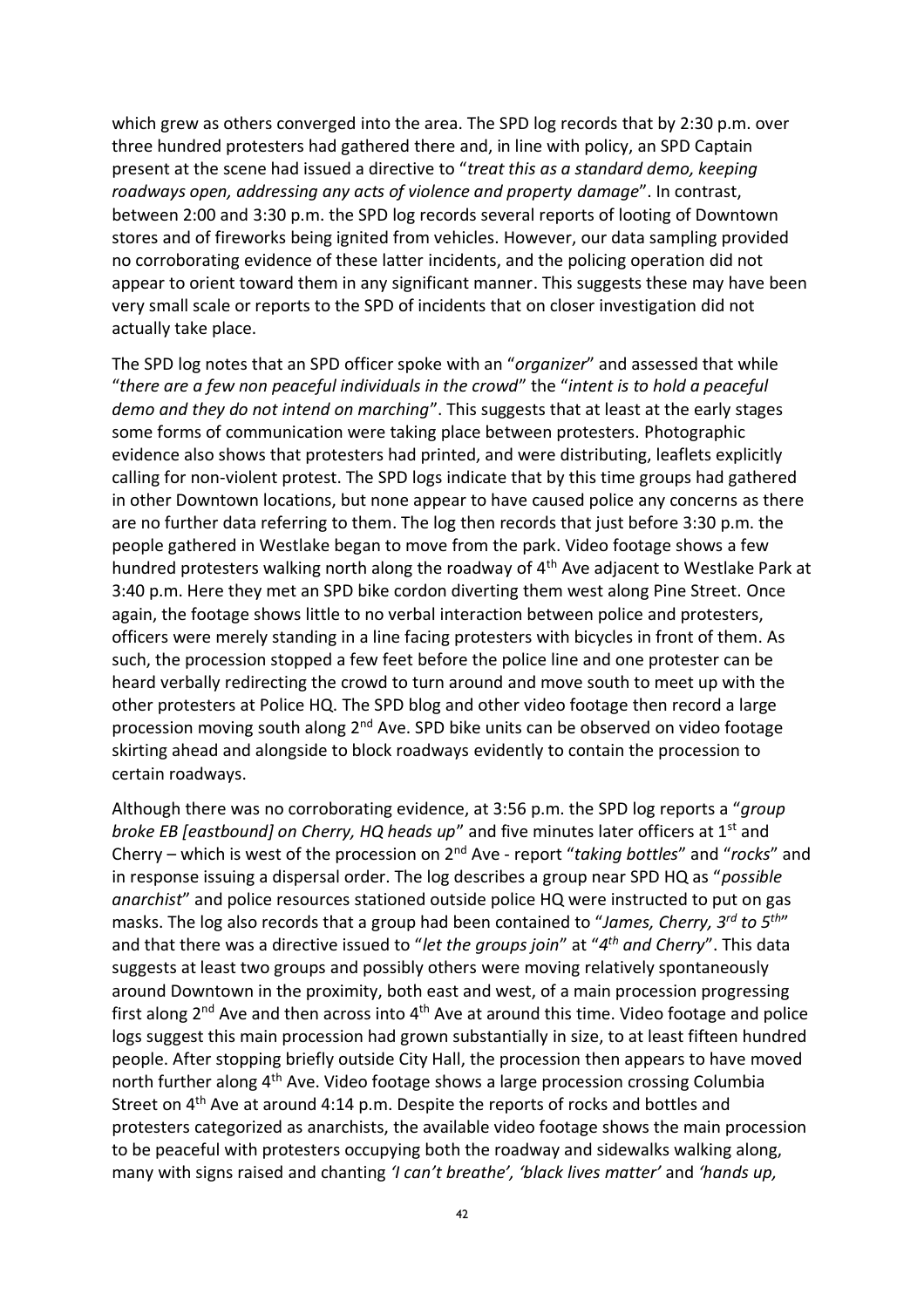*don't shoot'* as they moved northbound. While the situation appears generally calm BWV footage does show several protesters approaching and verbally berating officers in the bike cordons as they pass by.

According to officer statements, the bike squads had been informed over the radio that "*this was an unlawful assembly*" and that they were given orders to "*leapfrog ahead of the group and block one-way streets so the crowd cannot march against the traffic*". How or why this unlawful status had now been applied is unclear, but around 4:25 p.m. one of these bike units was positioned at the intersection of 4<sup>th</sup> and Spring Street, preventing movement eastbound. As the procession was still passing, this unit was instructed to redeploy to Seneca Street which they attempted to do by cycling along the sidewalk on the far righthand side of the procession. As they cycled along 4<sup>th</sup> Ave video data suggest the situation was entirely peaceful and otherwise calm, but BWV footage shows the walkway was crowded and as such the unit had to squeeze between shop fronts and protesters. At one point one of the officers (the fifth cyclist in a line of six) came into direct contact with a protester and video footage shows the officer falling from his bicycle as he began restraining him on the ground. A struggle developed and the situation immediately escalated. Instantaneously dozens of people in the procession turned toward the incident and verbally challenged the officer making the arrest. Video footage shows other officers in the squad then quickly intervened, some pulling out their chemical spray canisters pointing them and possibly firing them toward protesters. The footage shows another female protester also being arrested and forced to lay on the ground. As protesters coalesced around the incident both arrestees were disputing their detention, one shouting repeatedly "*what did I do?*". Within seconds other officers, some with dispersal munitions capability, arrived and created a cordon around the arrests. A few seconds after that, OC or "pepper" spray and several blast munitions were fired into and toward the crowd. The procession can be observed in video footage dispersing northbound further along 4<sup>th</sup> Ave. This incident was the basis of multiple complaints to the OPA. These complaints were not upheld, but the resulting investigation prompted OPA to issue a recommendation to SPD to "*place more parameters around officer discretion and responses to misdemeanor offenses during protests and to ensure that officers are balancing the potential escalation of tensions within the crowd against the need to make the arrest*."

By 4:45 p.m., the procession appears to have headed east towards Capitol Hill, crossing over I-5 freeway on Pike St. Around this time, Washington State Patrol announced it had shut down the freeway in anticipation of potential incursions by protesters and Sound Transit had also closed the Westlake Light Rail station. Reflecting a region wide escalation and mobilization, throughout Sunday afternoon other protests had developed in the nearby cities of Bellevue and Olympia. Bellevue Mayor Lynn Robinson declared a civil emergency throughout the city and imposed a 5:30 p.m. curfew for Downtown Bellevue in response to property damage and looting that is reported to have begun Sunday afternoon. The Seattle Times reported that "*the city has also requested deployment of 200 members of the National Guard, which Gov. Jay Inslee granted Sunday evening. It is believed to be the first deployment of the National Guard in Bellevue in at least 30 years"*. At much the same time in Downtown Seattle footage also shows two King County SWAT vehicles driving past the WA State Convention Center on Pike St. in the direction of Capitol Hill as a second incident occurred on Boren Ave near Union Street where an SPD officer on a bike once again rode into a narrow gap between a protester and the wall. There appears to be some verbal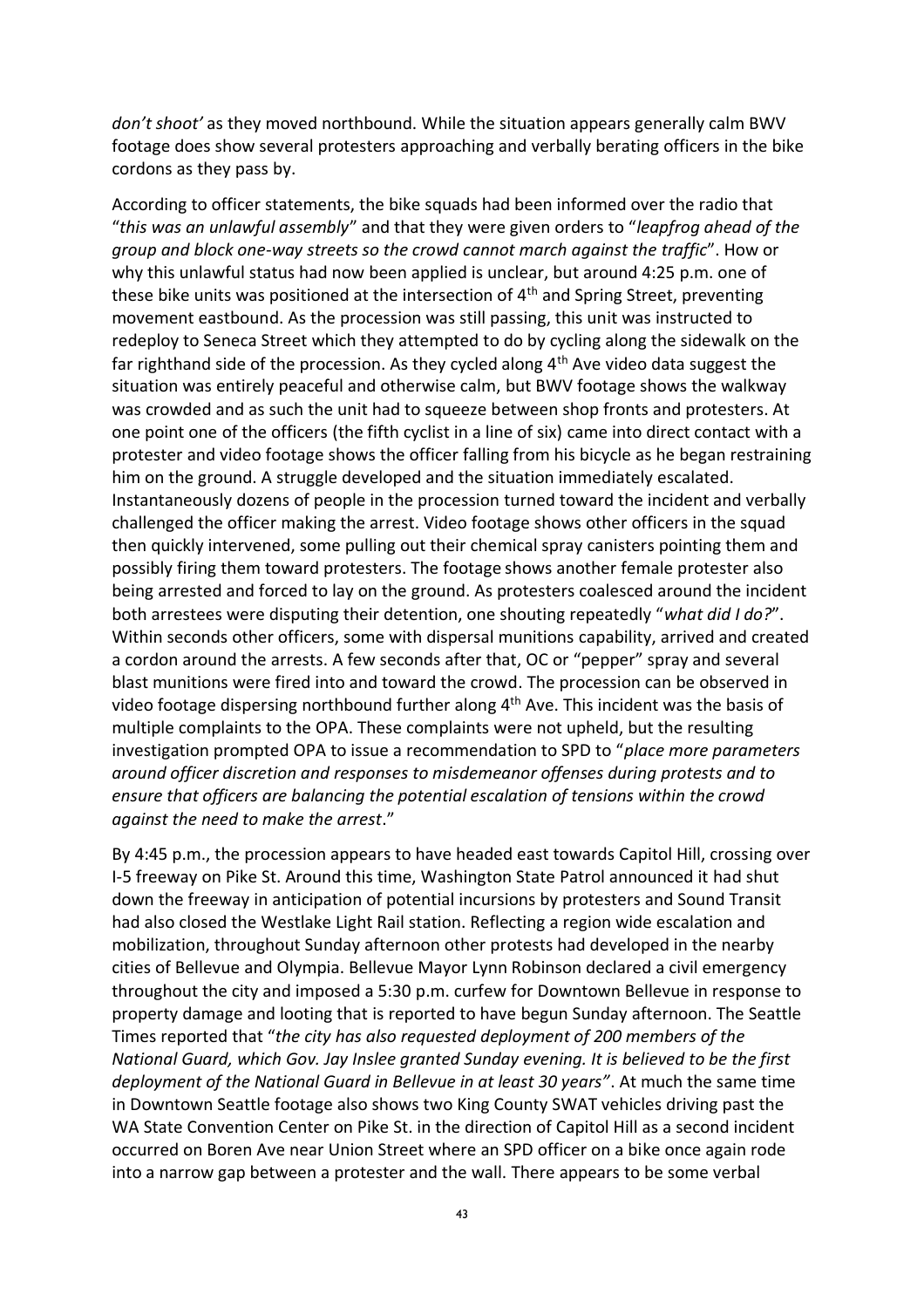interaction and the officer forcibly restrained and then arrested the individual while protesters in the vicinity shouted, '*he didn't do anything*!'. On this occasion, chemical and blast munitions do not appear to have been deployed.

At 5:05 p.m., video footage posted on social media shows a group of several hundred protesters gathered in and occupying the intersection at the corner of E John St. and Broadway. The data suggests the procession then marched through a residential area of Capitol Hill as far north as East Roy Street before heading back towards Downtown. Other than the earlier incident this procession appears to have been entirely peaceful. Video footage shows protesters walking past police cordons at Olive Bridge with officers wearing protective equipment, some with batons drawn, preventing access both to the interstate and downtown. The SPD log states the purpose of these cordons was to "*prevent crowd from going downtown...no one can return downtown due to curfew.*" Data suggests the demonstration split into at least two groups at this point. Video footage shows one crowd moved south on Melrose Ave and continued into First Hill before stopping at a police cordon at the intersection Madison St and Boren Ave where it came to a halt for nearly an hour. The other appears to have proceeded to the East Precinct, where nearly 1000 protesters sat in front of police barricades set up at 11<sup>th</sup> and Pine before around two thirds of this group circled the precinct and attempted to access from the opposite side at 13<sup>th</sup> and Pine. Unable to march past the precinct, the protesters appear to have moved back toward Downtown around 7:00 p.m.

Back on First Hill, video footage shows large numbers of protesters waiting at Boren Ave with some collectively moving back up Madison, while those at the front remained standing in front of the cordon until the police removed it at approximately 8:15 p.m. Video footage shows that as they did so, the remaining crowd cheered and moved off in the direction of Spring Street. Video footage then shows large numbers of protesters crossing the interstate and moving into the Downtown area. The data suggests that by this point there were several large crowds moving spontaneously around police cordons back into Downtown along various routes. Video footage shows that eventually large numbers of protesters arrived back to Westlake Park, where police cordons with officers wearing helmets and holding long batons stood in lines preventing access to 5<sup>th</sup> Ave. People remained in the park as some speeches and chanting took place, at one point most of the crowd began to chant "*peace will prevail*". Video footage also shows that at least one other procession involving a few hundred more protesters moved along Pine Street to join the assembly there. By 9:10 p.m. the various processions had merged into a single large gathering at Westlake Park that later dispersed without incident.

In total that day, the SPD recorded the use of OC spray 17 times, blast balls 17 times, and physical use of force 12 times, all of which involved either a takedown, control hold or a push. From the incidents on that day, one lawsuit was filed relating to chemical spray deployed against a young girl along with other peaceful protesters, and the inappropriate use of flash-bangs that resulted in a significant thumb injury to a member of the public. The SPD recorded 22 arrests of which 3 were for assaults, 7 for burglaries, 10 for obstruction, 1 for property damage and 1 for robbery. However, it is not clear how many of these incidents related directly to the protests. For example, a claim was filed to the FAS relating to property damage to a jewelry shop on  $1<sup>st</sup>$  Ave that appears to have occurred sometime between the evening of  $31^{st}$  March and the morning of  $1^{st}$  June. This location is some considerable distance from the protests and the damage appears to have occurred well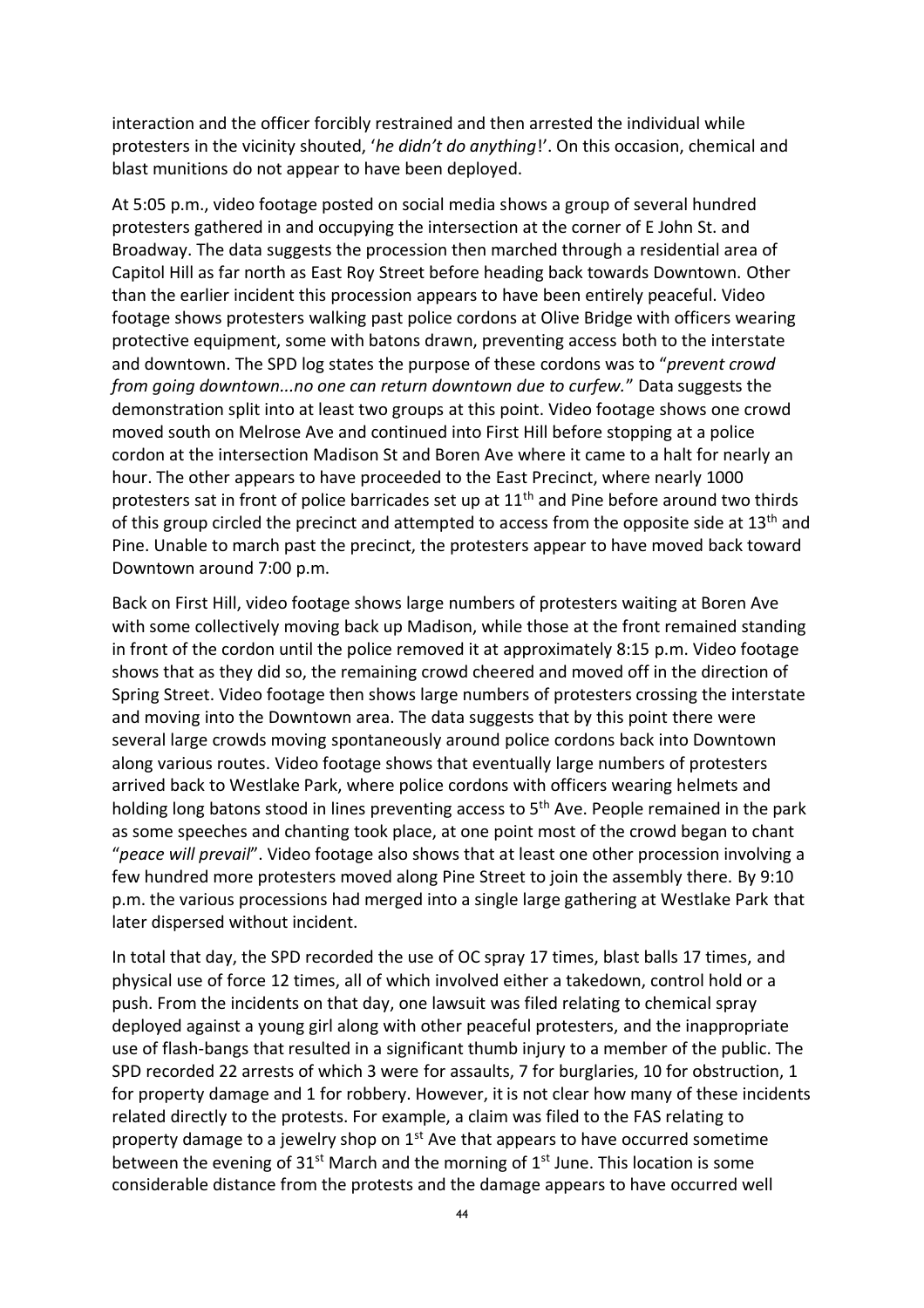after the last demonstrators had dispersed. This jeweler is adjacent to another recorded incident of looting that appears to have taken place on a tobacconist at around midnight, where three people were arrested. These three arrests may well have contributed to the statistics above, particularly those relating to burglary and property damage. There appears to be little if anything to connect these incidents of property damage and burglary to the protests. Taken together then, the analysis concurs with the *Seattle Times* social media feed which reported that "*protesters in Seattle, split into several diverging crowds after first meeting in downtown, pressed on Sunday evening despite a citywide curfew imposed at 5 pm. Despite frequent blocking of the crowds and a deployment of flash bangs by the police earlier this afternoon, the demonstrations remained largely nonviolent*".

#### Day 4: Monday June 1st

While the data suggests the 31<sup>st</sup> was characterized by a de-escalation of violence, property damage and looting, Monday, the 1<sup>st</sup> of June saw another major mobilization of police resources, similar in scale and organization to that witnessed on the Sunday involving two platoons with an Assistant Chief Officer as the IC. At 2:00 p.m., Mayor Durkan, Police Chief Best, and Fire Chief Scoggins held another press conference this time from the Emergency Operations Center to address the weekend's demonstrations, where they discussed preparations for future protests and announced that a 6:00 p.m. curfew would be in place later that day. The IAP for the day's protest-related policing operation suggests the SPD held a contrasting interpretation of the preceding day's events. Indeed, the situational update characterized the protests on Sunday as a direct continuation of the violent and disorderly protests that had occurred on Saturday and, as such, painted a very bleak picture of the civil emergency it described was confronting the department.

*"The Seattle Police Department is currently operating under a Stage 2 Mobilization and has instituted Precinct Area Command to address operational needs during the current COVID-19 pandemic. Due to the state of emergency created by this pandemic, the Washington State Governor issued a Stay at Home Order on February 29 through May 4, 2020. Governor Inslee has extended this order through May 31. Additionally, the Mayor of Seattle suspended all permitted events on April 6 until further notice. There have been numerous protests nationally supporting George Floyd, who died in Police custody. Many of these protests have turned unlawful and caused significant injuries and extensive property damage. On Saturday May 30, thousands came to downtown Seattle to participate in unpermitted protests and marches. Throughout the day and night, protestors committed violent acts and assaults, mainly targeting police officers and destroying property to include citizen and police vehicles. On Sunday May 31, numerous SPD and Mutual Aid resources were deployed to the downtown core to protect critical infrastructure and prevent further acts of violence, however more violence and property destruction occurred. The Washington National Guard was deployed to downtown Seattle to assist SPD with this state of emergency. SPD will remain on priority call status until further notice. The protests turned violent, and riots have ensued. On May 30, Seattle Mayor Durkan declared a state of Civil Emergency and issued a Mayoral Proclamation due to acts of violence, significant property destruction, arson caused by incendiary devices (Molotov cocktails) and other acts of civil unrest. Additionally, a Civil Emergency Order for Prohibited Items was issued by the mayor for persons possessing rocks, bottles, pipes, etc. Mayor Durkan has imposed an emergency declaration with a curfew in effect from 1700 hrs. - 0500 hrs."*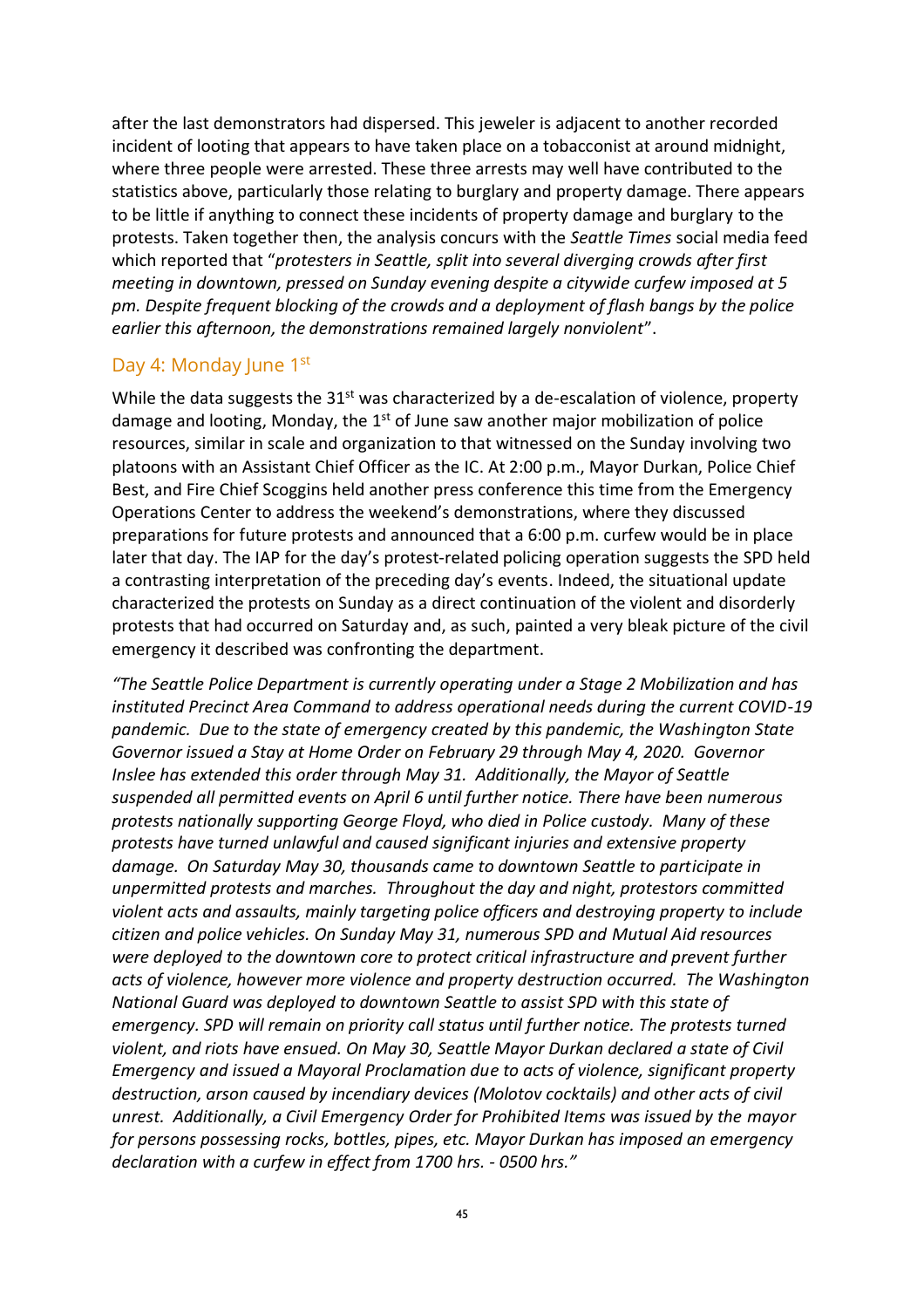As with the preceding days, the mission of the Seattle Police Department remained the same as did the Commander's intent. The data suggest that the SPD had significant concerns that the protest events that they may have to deal with that day could be violent. As one officer wrote in his post incident report, the "*SPD Intel Unit generally had very little information to offer, other than very large crowds and more violence, particularly against police, could be expected. Regional mutual aid and the Washington Army and Air National Guard were deployed to Seattle".* Indeed, in the absence of clear intelligence there is some evidence that assumptions of at least some police officers were being underpinned, by mob psychology perspectives. As one sergeant deployed on the operation that day later recorded in his post event statement.

"*During my approximately 7 years working at the Seattle Police Department, I have worked numerous large crowd events throughout the City of Seattle. Specifically, I have worked protests/ demonstrations, marches, parades, rallies, and "May-Day" demonstrations as a bicycle officer and as Rapid Deployment Force (RDF)/ Chemical Agent Response Team (CART) on the West Precinct Anti-Crime Team. I have also performed the duties of linebacker and Acting-Sergeant during protest / demonstrations. I have witnessed several different ideological groups committing acts of violence and property damage on several occasions. I have witnessed a "crowd contagion" factor can occur in these types of settings. Crowd contagion refers to the propensity for individuals in a crowd to unquestioningly follow the predominant ideas and emotions of the crowd. Ultimately, it can cause individuals who are not necessarily violent or anti-police, to adopt the crowd's ideas, therefore making the crowd even more dangerous. Additionally, I have noticed that there is a correlation with violent protestors and wearing indistinguishable black clothing, hiding their faces with masks and bandanas to conceal their identity. This leads to an inability for one to be held personally responsible and can lead to violence and property damage to Seattle businesses, vehicles, and city property. I have also witnessed numerous instances of crowd contagion leading to assaults on officers and have personally been assaulted in protests on multiple occasions*."

Whatever the expectations, it is evident that the SPD simply rolled forward the operation and large-scale mobilization from Sunday into Monday, with little if any adaptation. Once again, the IAP does not reference any specific events that were planned to take place but according to the SPD log the SPOC was activated at approximately 12:30 p.m. and protesters began to gather in and around Westlake Park from around 2:00 p.m. onwards. The log records that vehicle traffic was stopped from flowing into Pine Street from 5<sup>th</sup> Ave by the SPD at 2:30 p.m. and video footage confirms that by approximately 2:50 p.m. there were around 200 people gathered in the park. At 3:13 p.m. a local journalist posted on Twitter with pictures of a gathering and that there had been "*CLEAR MESSAGING: Speaker just said, If you are here to riot, loot, cause problems, then go home!*". By 3:25 p.m. the crowd had grown to around 500 people. Video footage shows that SPD officers and National Guard troops were deployed in several small squads of between six and a dozen, each largely stood against walls and shop fronts observing the park from various locations. All appear to be equipped with helmets, body armor and many are carrying long batons. None can be observed engaging verbally with protesters, rather all are standing some distance from them. People in the crowd can be heard chanting "*George Floyd*" and "*Black Lives Matter*".

Some distance away in the University district, between 3:30 and 4:30 p.m., a group of roughly 40 to 60 people marched along 15<sup>th</sup> Ave from the University Village to the nearby 'U-District' shopping center chanting *"Black Lives Matter."* At 4:34 p.m., photographic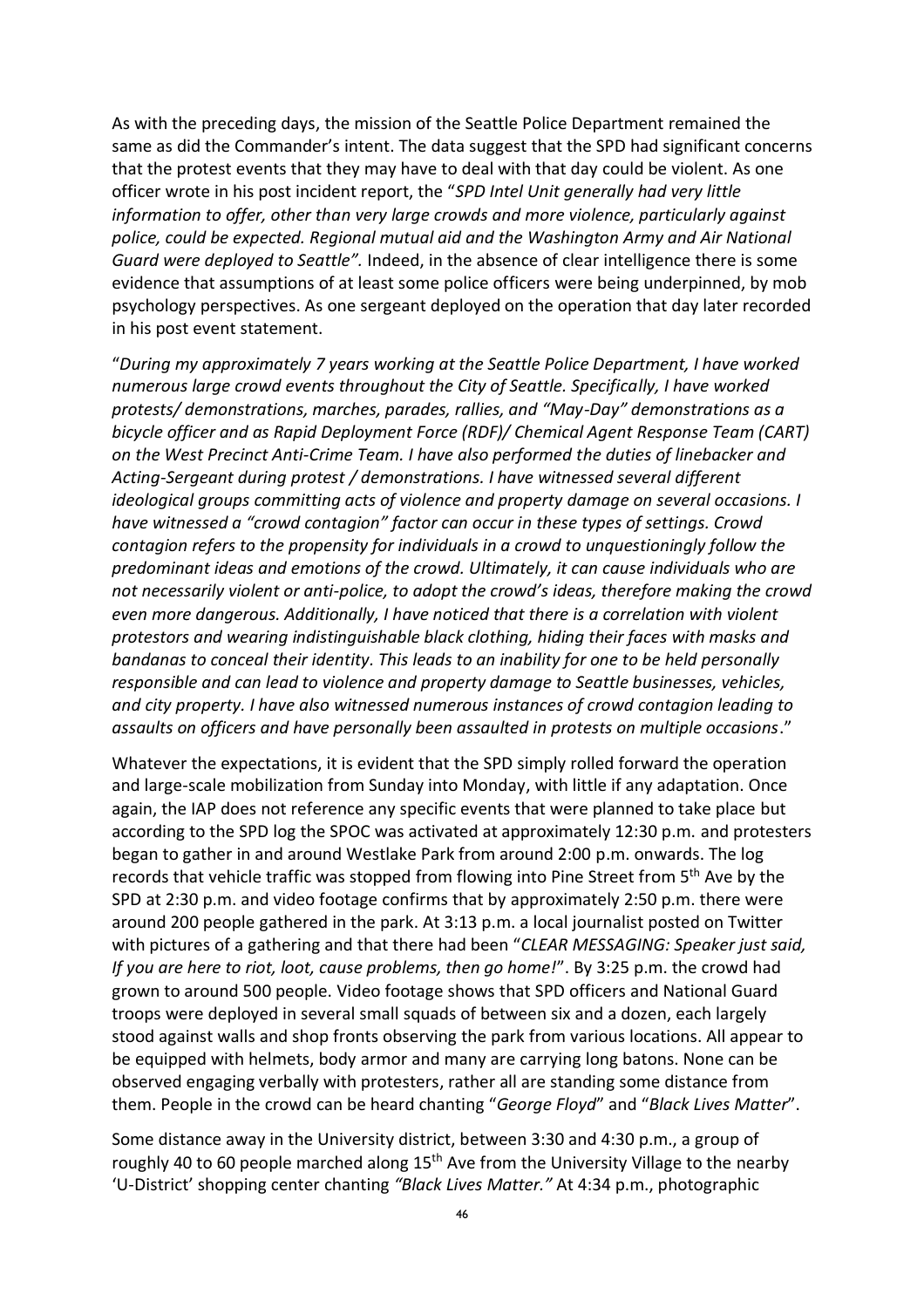evidence shows that looting occurred at a nearby Safeway supermarket on 45<sup>th</sup> St, with SPD estimating up to 40 people inside and another 60 people in the parking lot. It remains unclear whether the looting of the supermarket was directly connected to the protest, but it was the case that no further issues developed in this location throughout the rest of the day's events. Nonetheless this does suggest that these incidents may have begun to further validate SPD concerns that any protests were potentially dangerous and likely to involve criminality.

By 3:50 p.m., the protest Downtown had grown to more than 1,500 people and by 3:56 p.m. had begun to filter out of the park westward down Pine St., then south on 2nd Ave. Just prior to this at 3:52 p.m., the SPD log records that the Deputy Operations Commander present in the vicinity was struck by a rock. The log also reports that some protesters had leaf blowers. There is no other data in our sample to corroborate these log entries, but in a statement an SPD officer deployed at the event reported that the leaf blowers were interpreted by him and his colleagues as signaling that at least some of the protesters had criminal intentions. Nonetheless, all the video footage and social media of this time and location indicates the situation was overwhelmingly peaceful. Video footage shows that the crowd, while mixed in terms of gender, ethnicity, and age, was populated predominantly by young white adults. The majority were wearing masks but, given that a large proportion of these were surgical in type, the video footage suggests these were being worn primarily to minimize transmission of the Covid virus. As had been the pattern across the last few days it appears this procession then moved spontaneously around Downtown, with SPD officers circling ahead and around creating various cordons trying to control its movement. At 4:15 p.m. the log records that the SPD judged that the intention of the crowd was to reach police HQ on 5<sup>th</sup> Ave, and as such that they created cordons to divert the procession from 4<sup>th</sup> Ave into James Street. The SPD log indicates that an officer in a vehicle had observed that an "*improvised weapon just used (or displayed)"* by a *"light skinned, B/F"* who "*ran back into crowd".* However, video footage shows the situation at the front of the procession to be calm and peaceful. By 4:30 p.m. video footage shows that a large crowd had gathered on a pedestrianized area outside of City Hall on 4th Ave where a series of speeches were delivered.

Again, video footage shows the situation to be overwhelmingly and entirely peaceful, following which the crowd gathered again on 4th Ave. Data suggest this crowd moved off at around 5:10 p.m. A journalist posted to Twitter from the vicinity at this time stating that the "*MARCH RESUMES: Protestors just left City Hall. They talked about heading to Seattle Police headquarters. We shall see*". Units of SPD officers wearing helmets and holding batons can be observed in video footage creating cordons on side streets but as has been a consistent pattern in the data there is no evidence of any verbal engagement with people in the crowd. The log then records that the procession moved off in the direction of Westlake Park. The log also records a series of confrontational incidents involving an arrest, at least two *"disturbances"* along with a blast ball being fired before video footage places the procession, now numbering some 7000 people back in the vicinity of Westlake Park. Once again, there is no evidence to precisely corroborate these incidents, other than two short video footage extracts which shows a large squad of some twenty to twenty-five officers wearing helmets with visors down all holding long batons marching immediately behind the procession. The apparently MFF officers can be seen physically pushing protesters in the direction they were already walking. Shortly afterwards the second short extract of video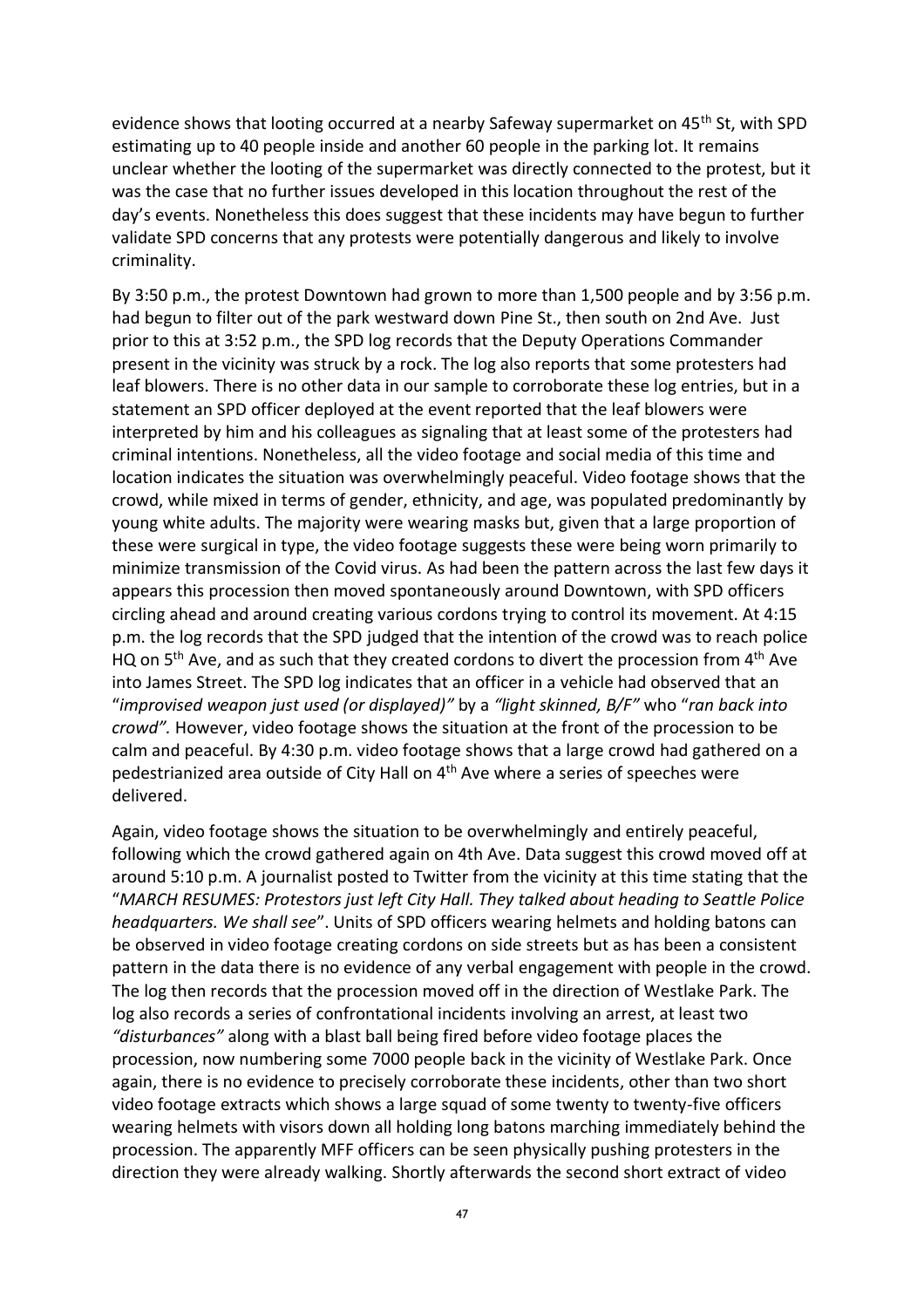footage shows a fracas developing at the rear of the procession involving several protesters and police. A woman can be observed lying on the ground, several protesters were yelling at the officers and one can be heard questioning officers saying, "*why are you being violent?"*. It has not been possible to confirm whether an arrest was made, or a blast munition deployed at this time.

Whatever their precise detail, these incidents appear to have remained relatively isolated, as video footage posted on social media approximately five minutes afterwards shows the front of the procession reaching Westlake Park along Pine Street. The situation appears calm, and protesters are chanting "*George Floyd*" in response to the utterance "*Say his name*" being issued by a male walking at the front using a megaphone. According to the footage, the police appear to have created cordons preventing further movement along Pine Street or on 4th Ave. A journalist posted on Twitter from the intersection *"INTERESTING DEVELOPMENTS: @SeattlePD have blocked all streets around Westlake Park. Now what?".* Video footage shows that then protesters occupied the roadway in Pine Street, and many sat or 'took a knee'. Video footage then shows that a protester then addressed the crowd using a megaphone and informed them that she had just spoken directly to Chief Best.

*"I just spoke to the Chief just now. She is putting our message out to all the officers that are out here today to let them know that we want to march peacefully on to the precinct. She is going to send that message right now and she is going to come back to me and work with us!"* 

The crowd cheered and applauded in response. Then shortly after 6:00 p.m., the SPD removed their cordons and allowed the protest to march eastbound on Pine St. This was now the largest demonstration of the sequence involving more than 7,000 people. The SPD log records several incidents during this phase including *"taking bottles at 5-pine"*, at 6:04, *"trespassing on scaffolding at Boren and Pine",* at 6:28 and *"sneaker city just looted"* between 6:37 and 6:44 p.m. However, we could find no corroborating evidence, and all other sources of data we have suggest the march to the East Precinct was overwhelmingly if not entirely peaceful. Indeed, a journalist present at the front of the procession posted on Twitter at 6:12 p.m. "*A SEA OF PROTESTORS: Police agreeing to part the police barricades on Pine St. They are now heading to Seattle Police East Precinct. Such a juxtaposition from all the looting and vandalism on this street on Saturday."* Another local journalist at the front of the procession posted that protest organizers *"have requested that Mayor Durkan meet us at the precinct... not only are we requesting, we're demanding. We are peaceful..."* and that the march was *"calm and quiet at the front"* but that protesters "*did not know what was going to happen"* when the march arrived.

At around 7:10 p.m., the march reached and stopped at a police cordon and barricade that had been established at the intersection of  $11<sup>th</sup>$  Ave and East Pine St., just west of the East Precinct on  $12<sup>th</sup>$  Ave. The barricade was similar to those that had been established in that location on previous days, other than it had been brought closer to the intersection. It involved waste high fencing which stretched across the entire roadway on Pine Street, behind which was a large squad of SPD officers wearing helmets and other protective equipment. They were standing facing the crowd and several appear to be MFF officers. Behind and interspersed among them were bike squad officers and behind them another large squad of SPD officers, again all wearing protective equipment. Behind them was the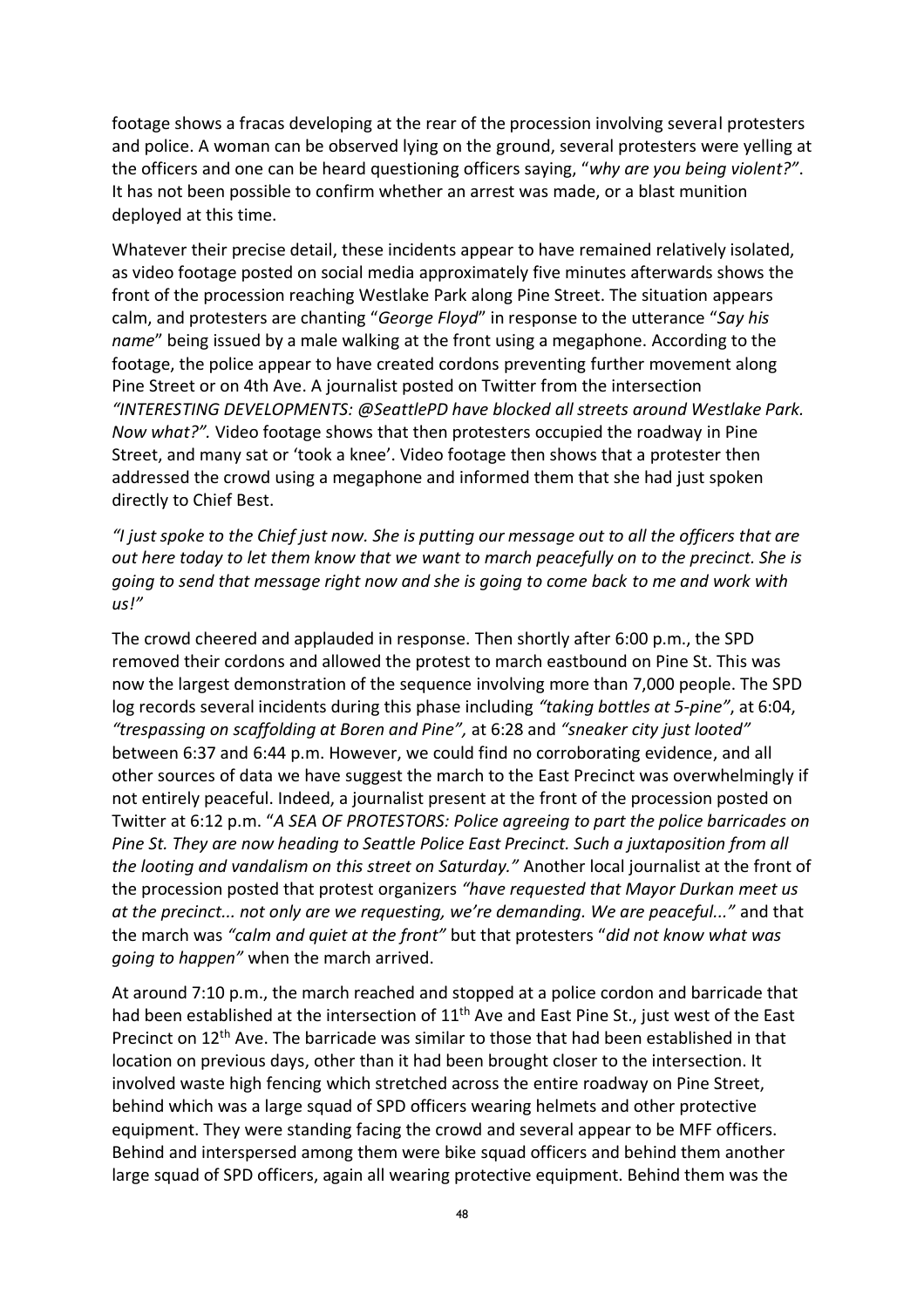East Precinct, adjacent to which was a residential apartment block with 85 residents whose entrance and exit from Pine Street was now blocked behind the police lines. Based on interview data with a resident in that building, it appears that the SPD had made no attempt to communicate or liaise with people in the building. This resident stated that in contrast to similar barriers created on the preceding days "*they moved the police forward. [The cordon] is now at the intersection and now it means the entrance and exit to my building is now behind police lines. So, this was difficult because, again, no communication with the police*".

The crowd now occupied the entire intersection, and a standoff appears to have developed with protesters chanting slogans until at around 7:30 p.m. two police commanders, East Precinct Captain Bryan Grenon and Lieutenant Paul Leung, approached the fencing and 'took a knee' with protesters. According to video footage this gesture by the SPD appears to have been welcomed by the crowd since several people can be heard cheering and applauding. The woman who had spoken earlier of her dialogue with Chief Best again used the megaphone to chant *"this is change"* and a few protesters shook the hands of the two officers. Video footage then shows relatively relaxed conversations between Grenon and people in the crowd that continued across the fencing for some time afterwards. During this phase video footage also shows people in the crowd chanting "*take off the gear*" toward the police, presumably urging them to further deescalate their posture. At around 8:15 p.m., several hundred protesters moved away from the intersection at  $11<sup>th</sup>$  and Pine St, circling around the East Precinct congregated in front of another barrier preventing access that had been established on 13<sup>th</sup> Ave. The situation at this second gathering appears to have remained peaceful with social media posts claiming protesters were again chanting "*lets us walk*" and "*where is the mayor?"*

By 9:00 p.m., several hundred demonstrators were still crowded into the intersection on the west side of the police barricade on 11<sup>th</sup> and Pine. Interview data with police commanders suggest they had significant concerns that that there were highly organized groups within the crowd aiming to attack and destroy the police station and that protecting the buildings was a key strategic priority. BWV footage shows that large numbers of those gathered at the barrier on 11<sup>th</sup> Ave were directly abutting the fencing and several held or were leaning on it. They stood facing the police many with hands raised chanting "*I can't breathe*". Most of the protesters were wearing surgical masks and other kinds of face covering, and some were also wearing helmets, hoods, and different forms of eye protection, such as goggles. This suggests that many were prepared for the deployment of chemical spray by police, which is perhaps not surprising given police tactics over the last three days. On the other side of the barricade, video footage shows there were more than 100 SPD officers, many of whom appear to be in MFF formations, and state troopers standing in lines two to three deep across Pine Street facing the crowd. All were wearing helmets, body armor and other forms of protective equipment. It should be noted that there is also BWV video footage of a large police vehicle some considerable distance behind police lines issuing a verbal dispersal order via a loudspeaker. The video time stamp places this at 8:31 p.m.

One Sergeant described the situation in front of him.

*"I noticed that most of the protestors that were being confrontational with officers were equipped with eye protection, N100 masks, gas masks, gloves, umbrellas, and helmets/hoods. These protestors were confrontational directly in front of our lines as opposed to other protesters that dispersed once the dispersal order was given. Based on my*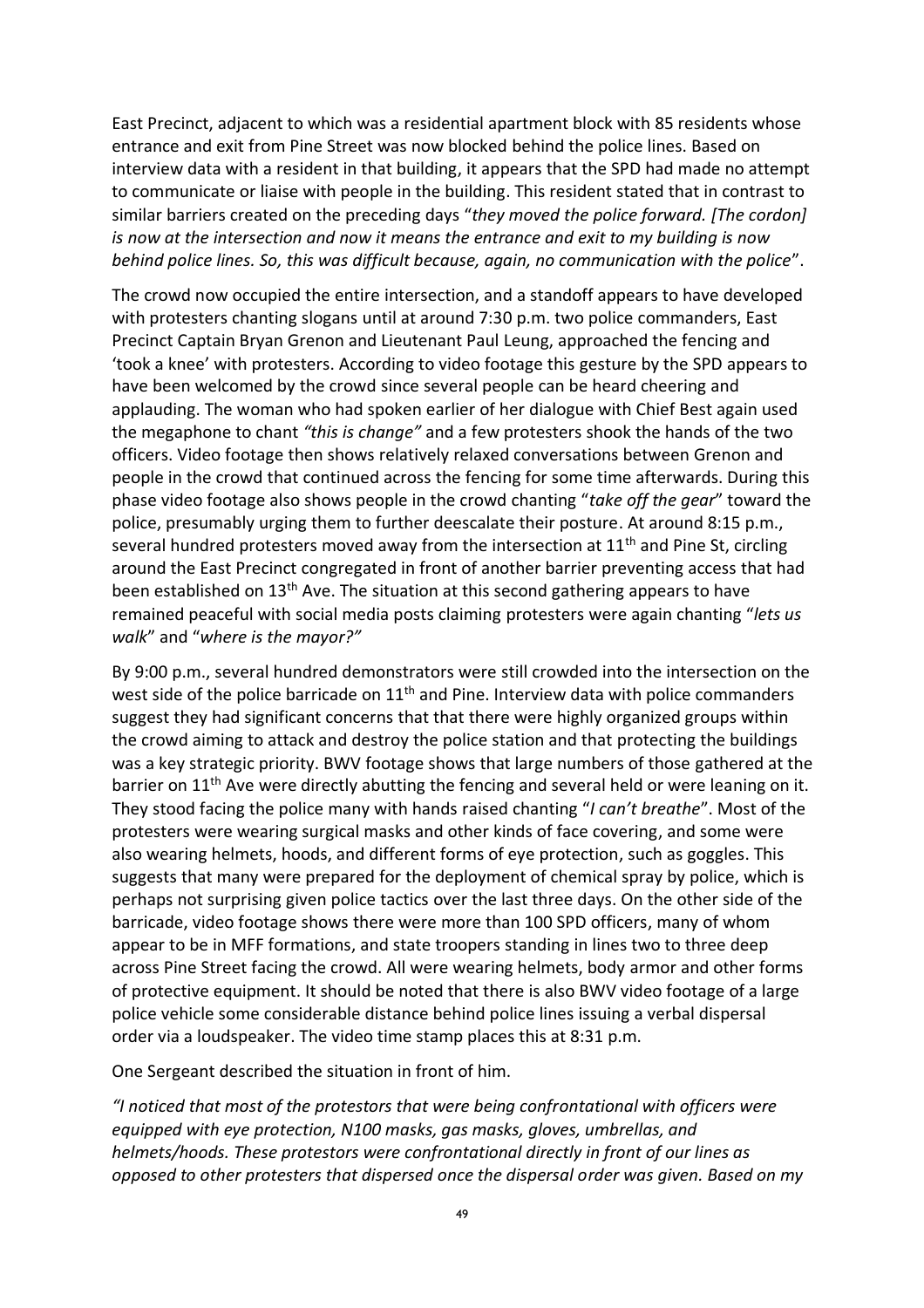*training, experience, and behavioral observations, I recognized that this group was intent on continually instigating physical fights with officers. I thought it was likely that I or another officer would sustain serious bodily injury if the crowd continued to advance on our position and continued to throw bottles and rocks at us."*

Another described the purpose of the cordon. As discussed previously, it is also interesting to note how events in other cities may have framed the SPD tactical focus and expectations about the potential threats posed by crowds in Seattle.

*"This line was established to prevent property damage to the East Precinct (rioters in Minneapolis had set fire and damaged a police precinct the week prior). While at that assignment a crowd of approximately 10,000 protesters filled the intersection. SPD maintained that position for several hours. There was no obvious criminal behavior occurring and I did not activate my BWV for this portion of the event. However, while standing at the bicycle fencing, I observed hundreds of protesters wearing masks, goggles, face shields and carrying seemingly heavily backpacks some with obvious makeshift weapons such as BB bats and sticks. Also, while standing at the bicycle fencing, I heard protesters arguing with protest organizers about what type of action should be taken. There were agitators in the crowd that wanted to take direct action against the police and move past the bicycle fencing to presumably engage in property damage and assaultive behavior. At approximately 2100 hours, while on a break inside the East Precinct, I heard over radio that protesters at 11/Pine had begun to throw glass bottles and were attempting to push through the bicycle fencing."*

The above extracts reflect how several SPD officers reported protesters in the crowd were actively pushing against the fencing and that several missiles had been thrown toward the police lines. There is video footage, taken from the roof of an adjacent building at this time, which shows that some sections of the bicycle fencing had been moved a few feet forward toward police lines. Moreover, body worn video footage suggests the sheer density of the crowd forced the fencing forward at these two locations, however, footage at the same time also shows the crowd withdrawing. The video data suggests that at 9:00 p.m., the situation was tense, and protesters were chanting *"let us through"*. From the extensive and high-quality footage of this time and location, there is no evidence of any direct physical conflict or of any sustained missile throwing prior to the subsequent police intervention. Indeed, several of the protesters close to the barrier can be observed engaging in conversations with officers. There is no footage of people pushing forward on the barrier in a concerted manner and officers in the cordon along with protesters do not appear to be under any significant pressure. Nonetheless, several of the police statements indicate that at this time several verbal warnings were issued toward protesters. As one stated

*"I saw several officers in front of me repeatedly order the crowd to "move back" and disperse. The crowd refused to comply with these orders to move back. I witnessed multiple physical confrontations with line officers and protestors. Protestors were actively pushing/grabbing/throwing objects [at] officers. Additional warnings were not feasible given the noise and the speed at which the events unfolded. I witnessed several assaults on officers. I believed that multiple additional assaults on officers were imminent and ongoing. At about 2100, WACT was detailed to support the police line on the east side of 11 Ave / Pine St. Protestors began pushing hard against the line at about 2104, this necessitated the use of OC to create space and hold the line*."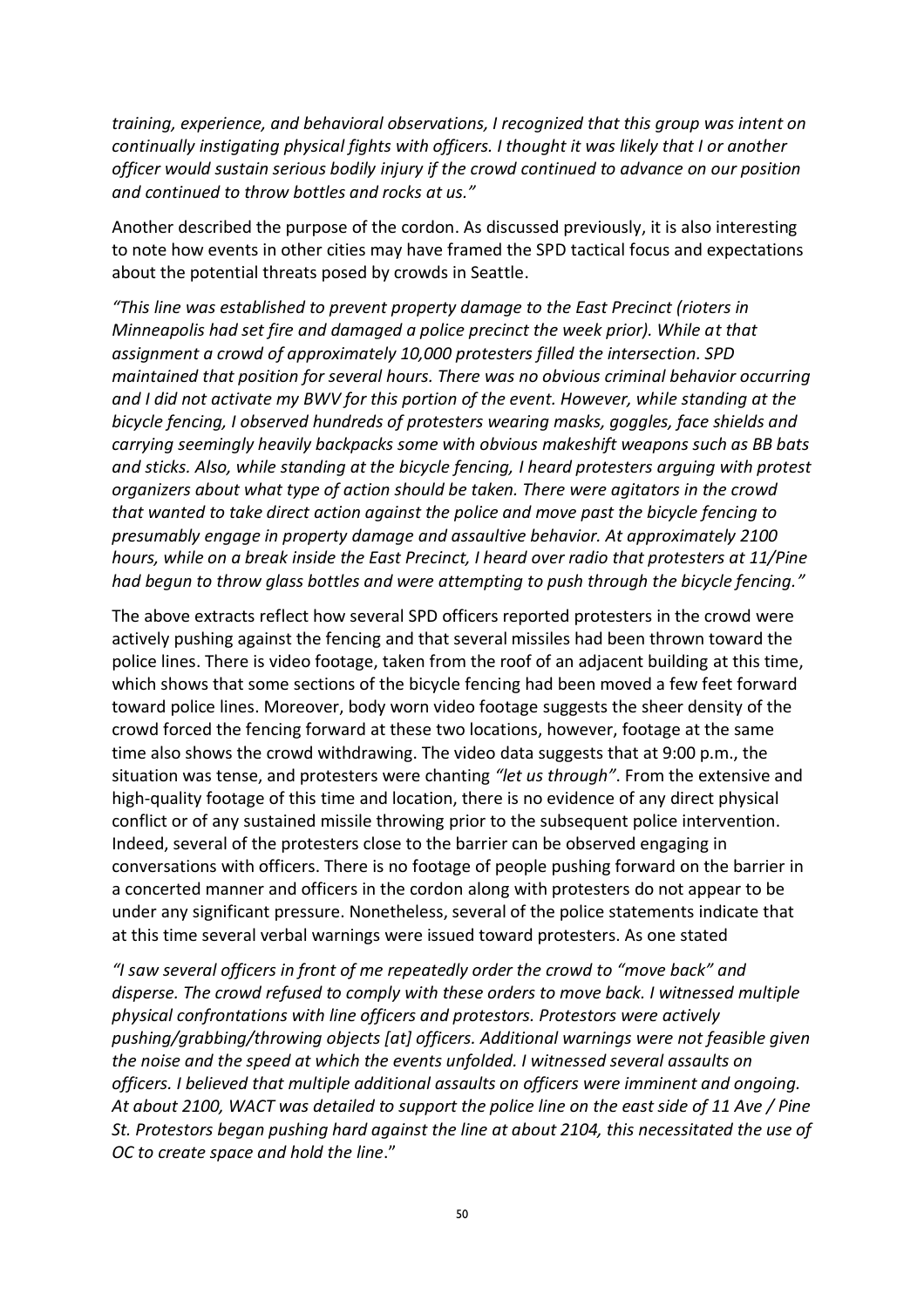There is BWV footage suggesting that verbal warnings accompanied by a hand gesture were given by at least one officer in this location at that time and the verbal dispersal order had been given some thirty minutes earlier. Yet, in both cases it is difficult to conclude these warnings would or could have been audible to most people in the crowd, given footage showing that the situation was very noisy. Nonetheless, as the interactions were developing, video footage confirms that a large squad of what appear to be MFF officers arrived at the rear of the cordon some minutes before 9:00 p.m. These officers are wearing full protective equipment, carrying long batons, and wearing gas masks. As they arrive, over the next several minutes they filtered into the front of the cordon, gradually replacing the bike squad officers, who withdrew to put on their own gas masks. Some of the protesters standing adjacent to the fencing began to argue with officers and express concerns that they were about to be attacked by the police, one vocally urging the police to de-escalate. As this was occurring one officer pulled out a spray canister and pointed it toward protesters. In response, two protesters opened umbrellas and held them forward toward the cordon, in ways that protected them from being sprayed but also blocked line of sight for those officers. One protester held their umbrella over the fencing, and shortly afterward an officer in the cordon reached out and pulled the umbrella toward him, collapsing it as he did so. Immediately several other officers in that location began deploying OC spray toward those in the crowd. Within seconds, an officer further down the line can be heard shouting "*OC*" at which point more officers along the line began deploying spray into the crowd, one with his arm stretched above his head in a sweeping motion to ensure that large numbers were affected.

Those protesters at the barrier immediately began to shout protestations and withdraw back into the intersection, but despite this, within seconds a large volley of explosive munitions and then CS gas were thrown directly into the crowd. The volley was extensive and video data shows that it went on for around five minutes. During this phase missiles can be seen being thrown at police lines, including returning gas canisters that had been thrown into the crowd by police. Having dispersed the crowd, the police then moved west into the intersection and progressed along  $11<sup>th</sup>$  Ave firing further volleys of CS gas. People scattered into various locations including a large group of protesters who moved onto Bobby Morris Playfield in Cal Anderson Park. This gathering included an MSNBC news team providing coverage of the demonstrations. At 9:19 p.m., the reporter in this team was hit by a CS gas canister on live TV, an incident which later became the subject of an OPA investigation. Based on interview data, by this third day the SPD had begun to run short of blast balls and flashbangs, given the unprecedented levels of use across the previous two days. As a result, they were overly reliant upon CS gas for less lethal force options in this situation. Video footage confirms that CS gas filled the entire intersection and surrounding areas not only forcing the crowds to disperse but also entering several residential apartments, resulting in two claims for damages with the City of Seattle. As one resident in the apartment block adjacent to the East Precinct described.

*"People who are coming out be like, what's going on? We're like screaming at them as we run out, like, get back inside, get inside. And we can you know, as I'm running, I was you know, I was wearing a hoodie and I was trying to cover my face as much as possible, but my eyes were burning. I could feel my lungs burning up and I just ran. I get back into my apartment, I, I wear contact lens. I tore my contact lens out of my eyes, and I just ran my mouth, like, doused my hand under the shower and just tried to like, you know, wash up*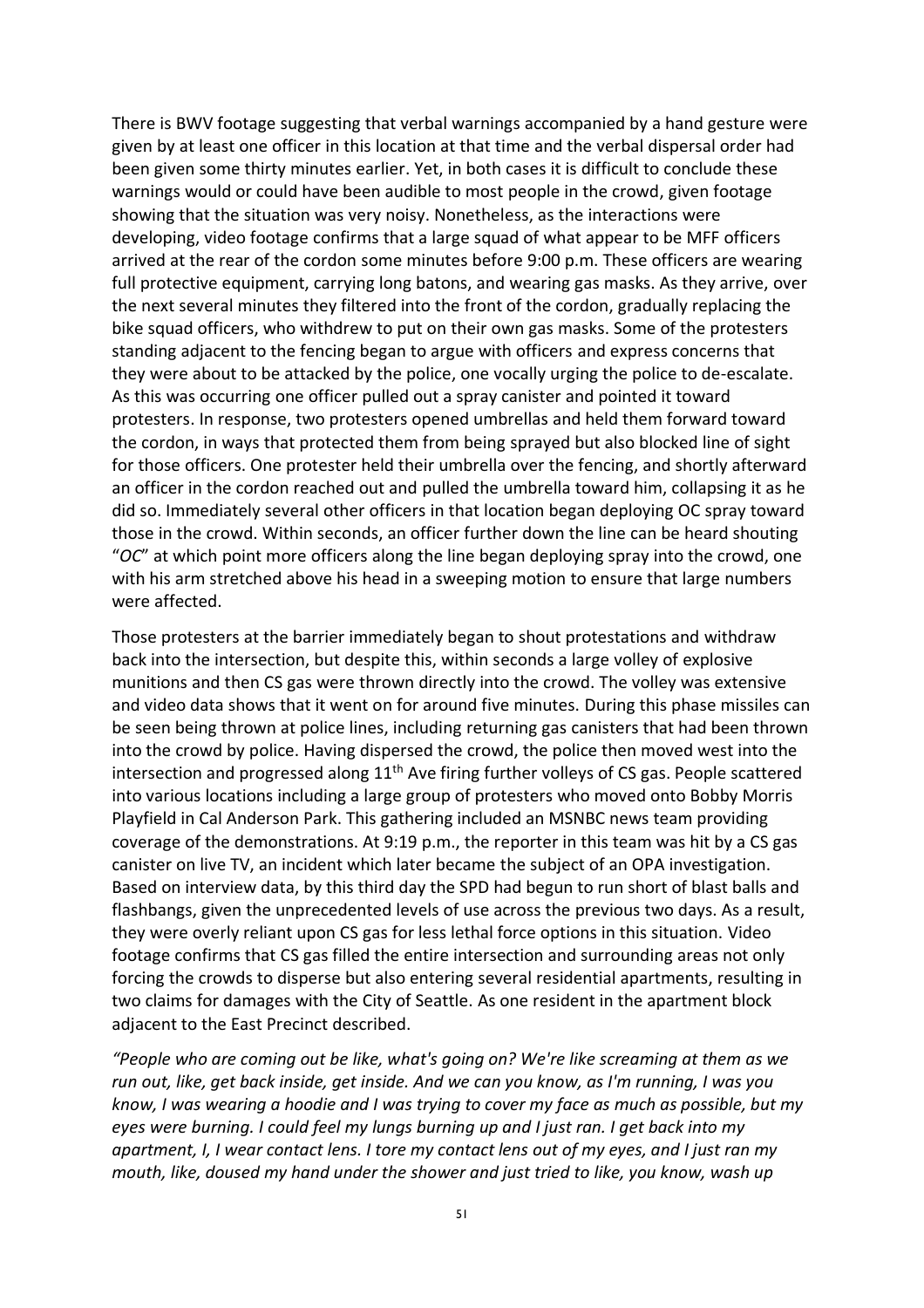*whatever I could. I had the presence of mind, if you want to call it, that was not the most flattering picture. So, I took this picture immediately after and you can see how red my eyes are. I cut my contacts out at this point. I dumped my head in the shower. It was terrifying because you felt like there are people living here and this happened. How, how, how, could they not know? I was shocked and upset that this was now part of my story, that the police deployed just a cloud of tear gas that enveloped my home"*

Video footage taken at around 9:50 p.m. shows groups of people filming police on their smart phones. This footage shows an individual loudly asserting that he is a resident, shouting toward a large squad of police officers *"Stop, you are invading my neighborhood. If you try anything look how many cameras are on you".* At 9:52 p.m., SPD radio logs document that an officer was injured. The officer received medical attention at the East Precinct and was later transported to Harborview Medical Center. At 10:03 p.m., video footage shows a large crowd of protesters sitting on the roadway of  $11<sup>th</sup>$  Ave adjacent to the park facing a large group of police standing some distance away at the intersection. The crowd can be heard chanting *"George Floyd"* in response to *"Say his name"* while many were holding their arms aloft some with palms facing forward toward the police. Across the next hour the situation appears to have calmed and at 10:51 p.m., video footage shows SPD officers moving back toward the East Precinct.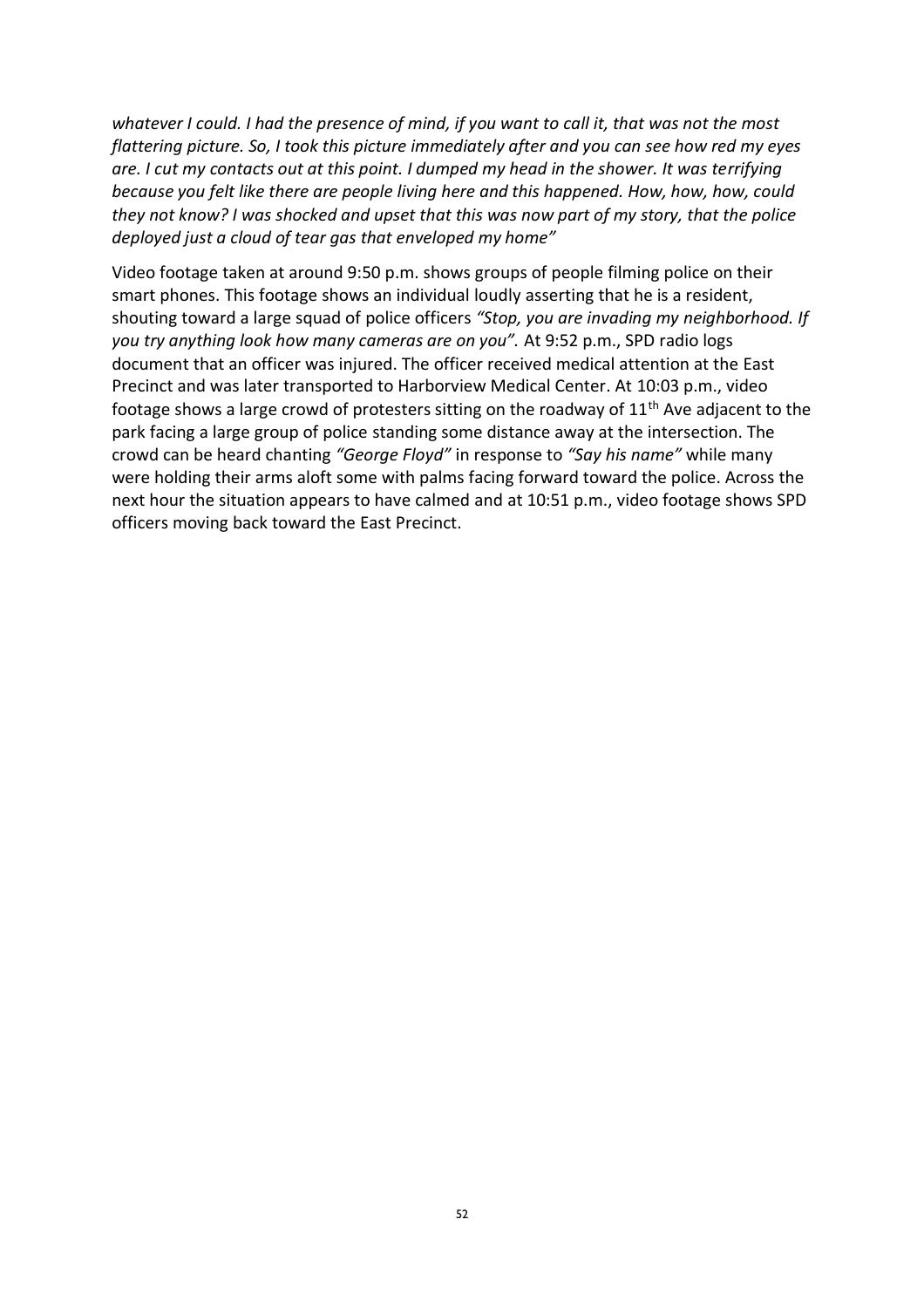## **Discussion**

The central purpose of this report is to build upon the OIG-commissioned SER analysis of the root causes of, and recommendations relating to, five specific incidents that took place within four days of protest during Wave One. The current study builds upon it by providing a) a systematic analysis of the SPD policy and training guidance on the policing of crowd events and b) a scientific analysis of the nature of the first four days of protests that occurred in the city. This section draws the two analyses together to focus understanding on how policy may have related to the policing of the protests and how this in turn may have played an important role in the dynamics through which events materialized across the first four days.

The current report drew first upon a detailed policy document that was created by the SPD to underpin its training. The document suggests that SPD policy already positions the protection of First Amendment rights as a primary strategic goal, but this is caveated against the recognized obligations they hold to protect public safety and prevent criminality. The document also sets out a complex rationale for the tactical approach the SPD deploys to try to achieve this strategic mission. By providing an historical analysis of the evolution of crowd policing in Seattle the document locates its origins in the foundational development of the MFF, which remains a cornerstone of its method. It then tracks development of protest events in the city defining core problems experienced in managing highly dynamic crowds, sometimes containing people the SPD believes are predisposed toward criminal activity. Ultimately, SPD policy appears to position the bicycle or "bike" squads, supported by an array of 'less-lethal' weaponry, as the primary tactical option for managing crowd events in the city. These bike squads are seen both as a resource to act in a legitimacy and dialogue-based community engagement capacity, and as the first line of defense when it is judged necessary to shift toward a deterrence-based approach.

The policy document then sets out how the organization has interpreted the academic literature to conceptualize the underlying social psychological dynamics of crowds and how this should relate to its strategic and tactical orientation. A misinterpretation of crowd science is relied upon to rationalize a strategic and tactical transition in policing crowd events. On the one hand, ESIM is used to underpin a 'facilitation and dialogue' based method built around the need to manage and maintain public perception of the legitimacy of policing. Under this framework, police action is recognized as a potential cause of conflict and 'disorder' leading SPD to move away from the static formations and deterrence-based or instrumental approach of the MFF (i.e., generating behavioral compliance through fear). The ESIM-related developments are used to support the formation of the bike squads and the 'meet and greet' approach. This development was designed to improve the SPD's crowd management capabilities by being more dynamic, generating perceptions of police legitimacy, and promoting crowd self-regulation through public engagement and dialogue.

On the other hand, and in stark contrast, the policy document simultaneously draws upon and maintains a form of scientifically discredited 'mob psychology' as an integral part of the SPD conceptual framework. Rather than recognizing its incompatibility with ESIM, it draws upon mob theory to understand and rationalize a qualitatively different form of crowd psychology that is assumed to emerge when even minor acts of criminality are either judged to be likely or have begun to occur. In these circumstances, it is apparent that both a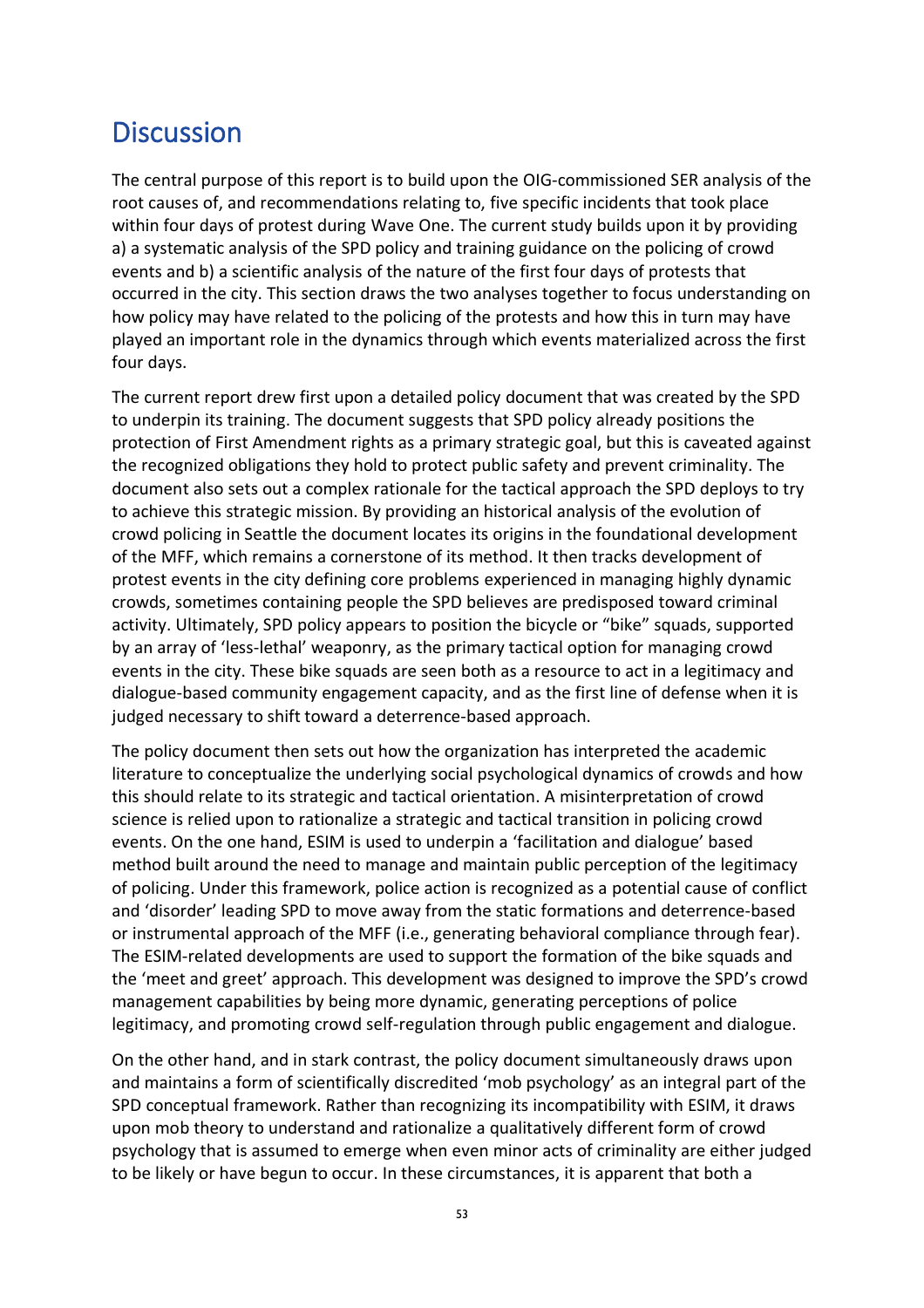strategic and tactical change are likely to occur. Where the threshold of lawfulness has been challenged or transgressed, police officers are guided to a) assume that crowd dynamics will unavoidably result in an escalation in criminality and b) rapidly use force against crowds as a whole, preferably with 'less-lethal' munitions. The indiscriminate use of force is sanctioned primarily because it is understood to play a de-escalatory role. Put differently, the earlier acknowledgment that police crowd interactions can escalate conflict disappears and is replaced by the assumption that there is a need to disrupt the emerging irrationality of the mob. This raises serious issues because this conceptual rationale for the operational transition is inconsistent with ESIM research which proposes such interventions will actually run considerable risk of *amplifying* confrontations at these pivotal moments.<sup>xxxiv</sup>

The analysis then progressed to examine the behavioral dimensions of wave one to try to understand how SPD policy manifested operationally during the early stages of the BLM events in Seattle. A scientific methodology was applied to create detailed, data-driven accounts of the nature of crowd behavior and policing across each of the four days. The data suggests from the outset, SPD decision making was based on limited background intelligence and embedded in an objective tension between enforcing Covid regulations and facilitating First Amendment rights. Such tensions were not unique to the US, but the novelty of the situation suggests a highly ambiguous decision-making environment for commanders, presumably unclear how these restrictions related to their policy of facilitation.<sup>xxxv</sup> Nonetheless the evidence suggests the SPD set out with the aim of facilitating the demonstrations, even though similar protests in other cities across the US had already turned violent. During the initial demonstrations on May 29<sup>th</sup>, many protesters were wearing face masks, perhaps in order to follow public health guidance. Nonetheless, the SPD experienced this unexpectedly large crowd as hostile and assumed some in it were violent anarchists. Indeed, there is evidence that some did come with criminal intent (e.g., at least one person appears to have attended with a small axe) but equally this was a demonstration about the illegitimacy of police action, so some level of hostility should not have been surprising. In this sense, the IC appears to have interpreted the situation as dangerous from the outset, and therefore requiring a more coercive approach. Given the unexpected scale of the protest, the IC determined that initial staffing was insufficient, and it evidently took some time to mobilize additional SPD personnel.

While waiting for backup, reports of continued hostility are likely to have amplified and reinforced any initial concerns about a volatile and criminal crowd. It is also evident that the demonstrations' sporadic movement and apparent hostility corresponded with a lack of dialogue or engagement by police. Faced with antagonism, there is little evidence that a 'meet and greet' approach was successfully implemented. Instead, as sufficient resources arrived, the IC appears to have decided to utilize the bike squads to implement cordons that at one point physically prevented a procession from continuing along 5<sup>th</sup> Ave. It was then that the first triangulated evidence of damage to property and of physical conflict between protesters and police occurred. After the cordon was implemented, a relatively minor altercation developed, and damage occurred to an adjacent building. In line with policy, within seconds SPD officers deployed explosive munitions. The act of aggression and criminality by two or three people in the small crowd met the low legal threshold for defining an unlawful assembly, in other words a 'riot'. Nonetheless, what is analytically relevant is that the tactical intervention was followed by an *escalation* of collective conflict. As all protesters were forced to disperse, several attacked and damaged property, and there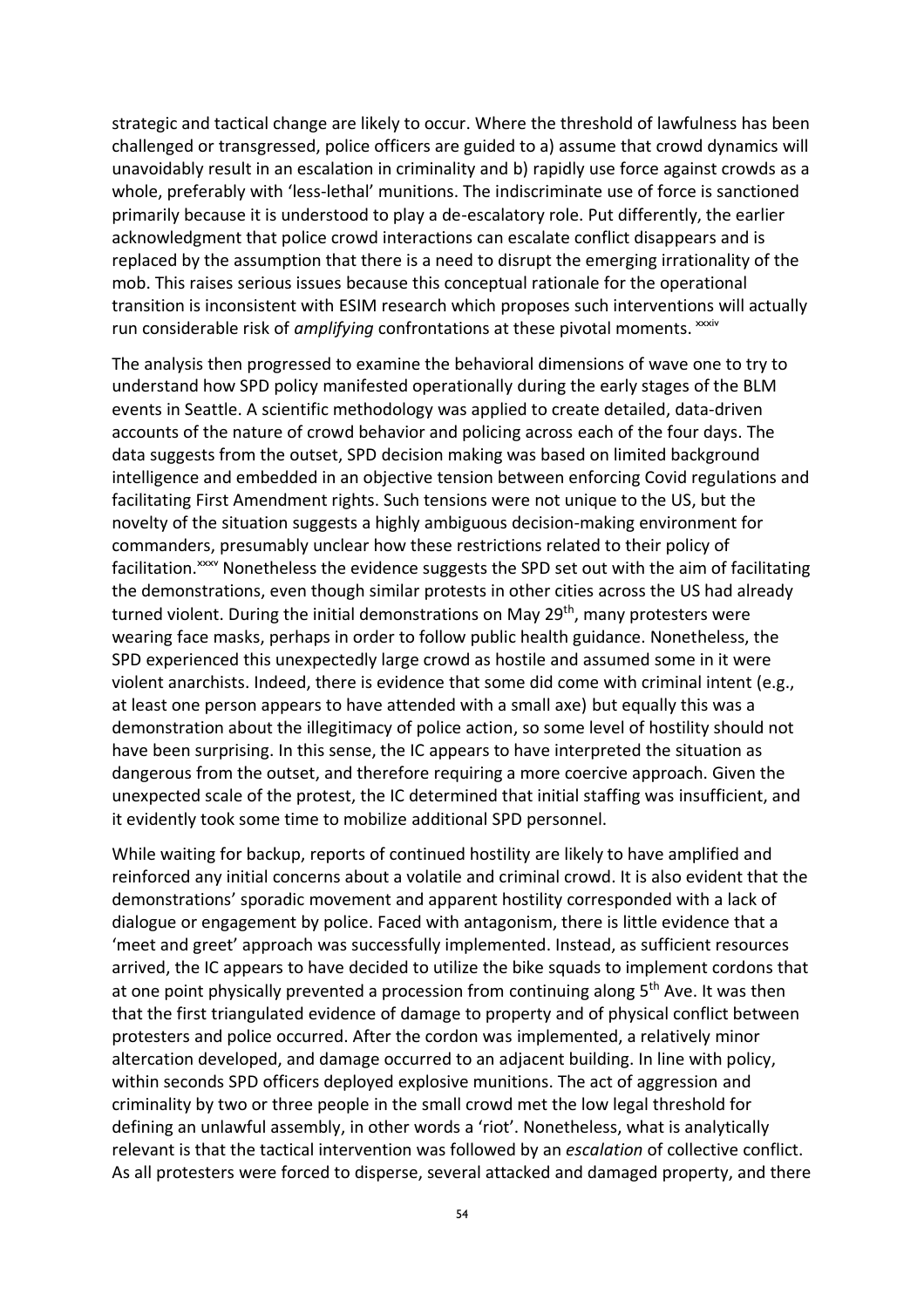were a series of further sporadic conflicts and police use of force across Downtown and the International District. Later in the evening, an officer was filmed using force against a protester. The video was posted on social media and generated multiple formal complaints indicating that police actions were seen by some as illegitimate. It is worth noting that there was also a pattern evident in the destruction on this first night, in that the targets of property damage, and those that sustained collective attacks, appear to have been limited largely – although not by any means exclusively - to sizable corporations (e.g., Amazon) and banks. In other words, the escalation in collective conflict developed in the absence of dialogue, in the wake of police use of force and involved behaviors that relate coherently to anti-capitalist and other forms of identity. In this respect it is difficult to sustain the argument that events were driven by irrational processes of mob psychology.

The initial night of protests, combined with the resulting news and social media coverage, created the backdrop for the two planned demonstrations the following day, potentially shaping both police and protester expectations. SPD once again initially adopted a facilitation approach. Nonetheless, throughout the day the data demonstrates a similar relationship between crowd police interactions and behavioral change. It is apparent that these dynamics began as a result of the SPD attempting to try to control the movement of a relatively spontaneous and largely, if not entirely, peaceful procession moving from HQ to Westlake Park. The sometimes-dynamic police cordons, delivered primarily by bike squads, appear to have generated several separate incidents of hostility and conflict which the SPD's tactics failed to de-escalate. It may well be that incidents had already hardened some protesters attitudes toward the SPD, given the forceful dispersals the night before. In other words, the role of the bike squads in using force may have seriously undermined, if not eliminated, their capacity to de-escalate through engagement and dialogue. In other words, the actions of bike squads the night before in using force served to undermine relationships the next day. Whatever the reason, the data suggests that policing throughout the day was characterized by limited levels of dialogue and community engagement. Once again, when relatively minor confrontations occurred, tactical intervention rapidly escalated to the use of 'less-lethal' munitions. It is evident from the data that these munitions had little to no deescalatory effect in a situation that was already objectively largely peaceful. Indeed, the use of force appears to have brought more people into the emerging conflict and created several escalatory incidents, including injury to a young child. It is evident these uses of force may well have further undermined police legitimacy among the protest community, judging by the thousands of official complaints and social media interactions they generated.

These relatively isolated conflicts appear to have fed into a judgement that the situation had developed into a riot. While that judgment was clearly within the legal definition, it did not correspond with the overwhelmingly peaceful nature of the wider crowd in Westlake Park at 3:10 p.m. on that day. The evidence clearly demonstrates that the vast majority of people present at the protest at that time were peacefully exercising their First Amendment rights and continued to do so throughout. As such, it is likely that many protesters would have interpreted a forceful dispersal of the crowd by the police as unwarranted and illegitimate.<sup>xxxvi</sup> By the time the IC's decision to disperse the entire protest had been ratified by the Chief of Police and communicated to his staff, the situation on 5<sup>th</sup> Ave had escalated to such a point that the SPD unit commander there had already made the decision to deploy CS gas. These gas munitions affected a large number of people - the vast majority of whom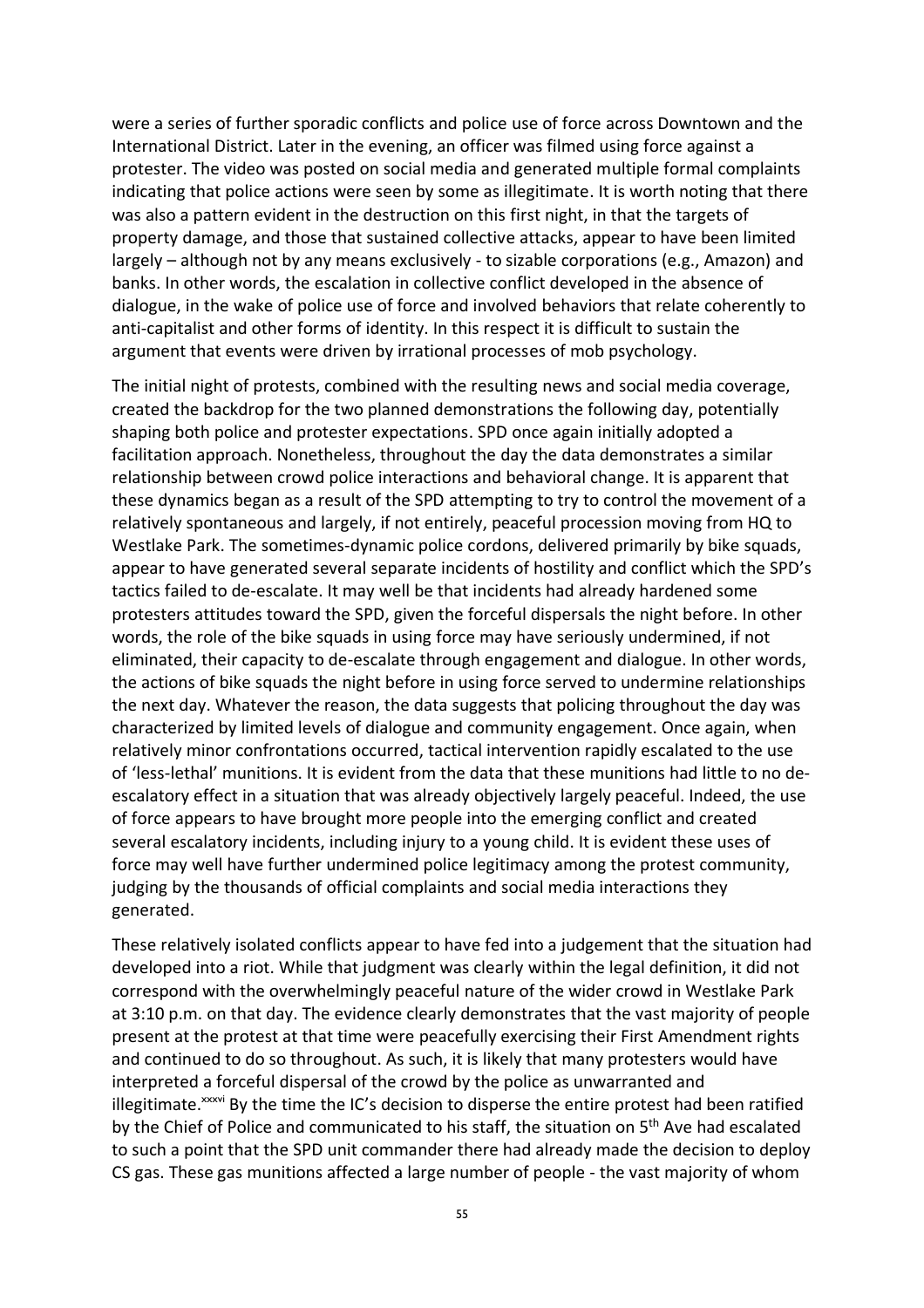had committed no crime - and the situation escalated further into some of the most serious rioting ever witnessed in the city. Such was the scale and intensity of the disturbances that the SPD where overwhelmed and as a result widespread looting and property damage took place and a curfew was imposed.

As ESIM would predict, the transition in crowd norms - from peaceful to conflictual collective action - emerged following a pattern of crowd police interactions where dialogue was largely absent, and police had used force indiscriminately against the crowd. Moreover, the following two days provide further evidence of the centrality of this form of interactions as a primary correlate, and potential causal factor, of the observable escalations in conflict and transitioning of crowd norms. <sup>xxxvii</sup> Indeed, it is apparent that the third day of protest witnessed a significant de-escalation, certainly from the rioting of the night before, given only isolated incidents of conflict occurred. On at least one of these occasions this conflict appears to have been almost entirely comprised of a police intervention against a very minor infraction, once again involving bike squads and rapid deployments of explosive munitions. Indeed, what is remarkable analytically is the comparative absence of collective conflict from people in the crowd given the nature of the police intervention. It is possible that a commitment to peaceful protest among demonstrators on the Sunday helps explain why there were few escalations, even in the face of what was seemingly indiscriminate police use of force. Nonetheless, there is some evidence to suggest that as a result of these tactical interventions by the SPD that the protests were beginning to be increasingly understood by participants as a reassertion of their First Amendment right to peacefully protest, rather than merely about the murder of George Floyd. Moreover, throughout the day there was once again little dialogue between police and protesters, nor any evident community-based engagement designed to further reduce the ongoing tensions.

By the fourth day it is evident the SPD had misinterpreted the largely peaceful protests on Sunday as merely a continuation of the violence experienced on the  $30<sup>th</sup>$  and that they were expecting disturbances to continue. A curfew was still in place rendering even peaceful demonstration later that day unlawful. The data therefore suggests that the SPD had effectively become locked into a reactive position with little option, both politically and operationally, other than to deploy significant public order resources, ready to react with force as and where the SPD judged it was required and lawfully justified. Given the low legal thresholds for criminality in this context, a forceful reaction may have been almost inevitable at some point. It is also evident that the nature of the protests had begun to change behaviorally, moving away from demonstrations specifically about issues related to the murder of George Floyd and toward disputes targeted directly at the SPD. In other words, the behavioral patterns suggest that crowd police interactions on the first two days reshaped the underlying motivation and identity uniting protesters and drove further protest.

With limited phenomenological data from protesters, it is impossible for this study to understand the existence or nature of any psychological change but what has been explored is the nature of observed behaviors. Monday saw by far the largest single protest and the pattern of collective action within it suggests that the policing of the demonstrations in the city may itself have become a powerful motivating issue. As the OIG put it in an earlier report, the "*crowd psychology literature and SPD training materials recognize that if protestors do not understand why police are using force, they are likely to view the force as illegitimate and the police as an unreasonable, violent entity stifling First Amendment*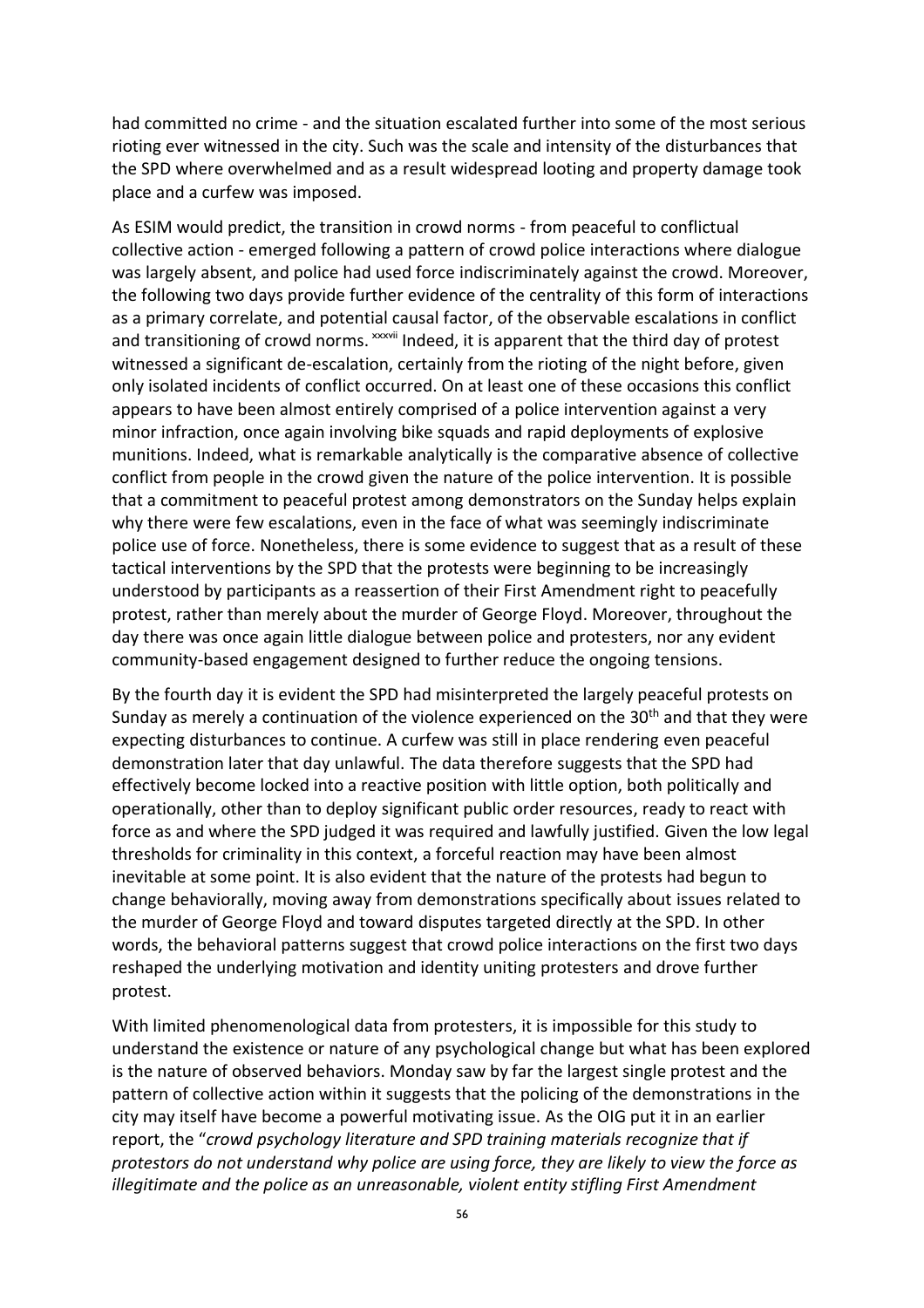*expression. Protestors may then respond by becoming increasingly confrontational. This, in turn, may lead to police perceiving increased violence and a corresponding need to use more force, creating a toxic cycle of escalation*." (OIG, 2020; p.13). Correspondingly, the escalations observed on day four, particularly those in the Capitol Hill district, followed the by now familiar patterns of interaction.

There is evidence that police attempted dialogue and mediation during the early stages of the protests on day four, but this appears to have been sporadic and disjointed. At one point a protester even appears to have been in direct contact with the Chief of Police who it appears overwrote, or at least superseded, an operational decision to try to corral the protest into Westlake Park. Having arrived at the East Precinct, senior commanders also 'took a knee' and can be observed speaking with protesters. The data suggests that both these interventions appear to have been well received and to have even opened an opportunity to de-escalate the situation. Nonetheless, these opportunities were not exploited. In the absence of evidence of any systematic approach to dialogue, the situation returned quickly to a method heavily reliant upon the use of fences, static cordons, dispersal orders and use of force. Due to the recent burning of a police precinct in Minneapolis and anticipated damage to the East Precinct, the SPD made preventing damage to the precinct a strategic priority and viewed the crowd as inherently hostile. Perhaps this assessment of the crowd is unsurprising given SPD's experience across the previous few days, but there is no data in our sample to suggest any such violence or property damage was imminent. In that intergroup context, a decision appears to have been taken by the IC to disperse the crowd, a process which began at around 8:31 p.m. with the issuing of a dispersal order. This was followed by the systematic reinforcing of the cordon on 11<sup>th</sup> Ave across the next thirty minutes. Following a minor altercation, which developed after SPD replaced the bicycle officers on the front line with officers wearing gas masks and holding batons and OC spray canisters, a full and comprehensive deployment of chemical, explosive and CS gas munitions was discharged for approximately five minutes. This led again to a change in crowd norms and the escalation of conflict. Enough CS gas was used during this crowd dispersal event that even local residents experienced the impacts of CS gas in their own homes.

### Final Conclusions

After analyzing the SPD response to these four days of protest, the SER made fifty-four recommendations, many of which were highly critical of the SPD. These included altering the strategy for policing protests in the city to focus more explicitly and comprehensively on the facilitation of peaceful assembly, to modify SPD tactics to prioritize communication and de-escalation and avoid the use of undifferentiated force (e.g., CS gas munitions), and to improve police training particularly in crowd psychology (ibid; p.29-33). The analysis presented here suggests the SPD strategy is already facilitation focused but there is substantial opportunity to develop its policy and training. This study suggests there is a particular need to update its approach to the scientific framework for crowd psychology upon which its crowd policing policy and operational approaches are already partially based. There is also extensive empirical support for the recommendation that the SPD needs to advance its operational approach to adequately realize its strategic ambitions, most notably by enhancing capacity to manage the interactional dynamics of crowd events through dialogue.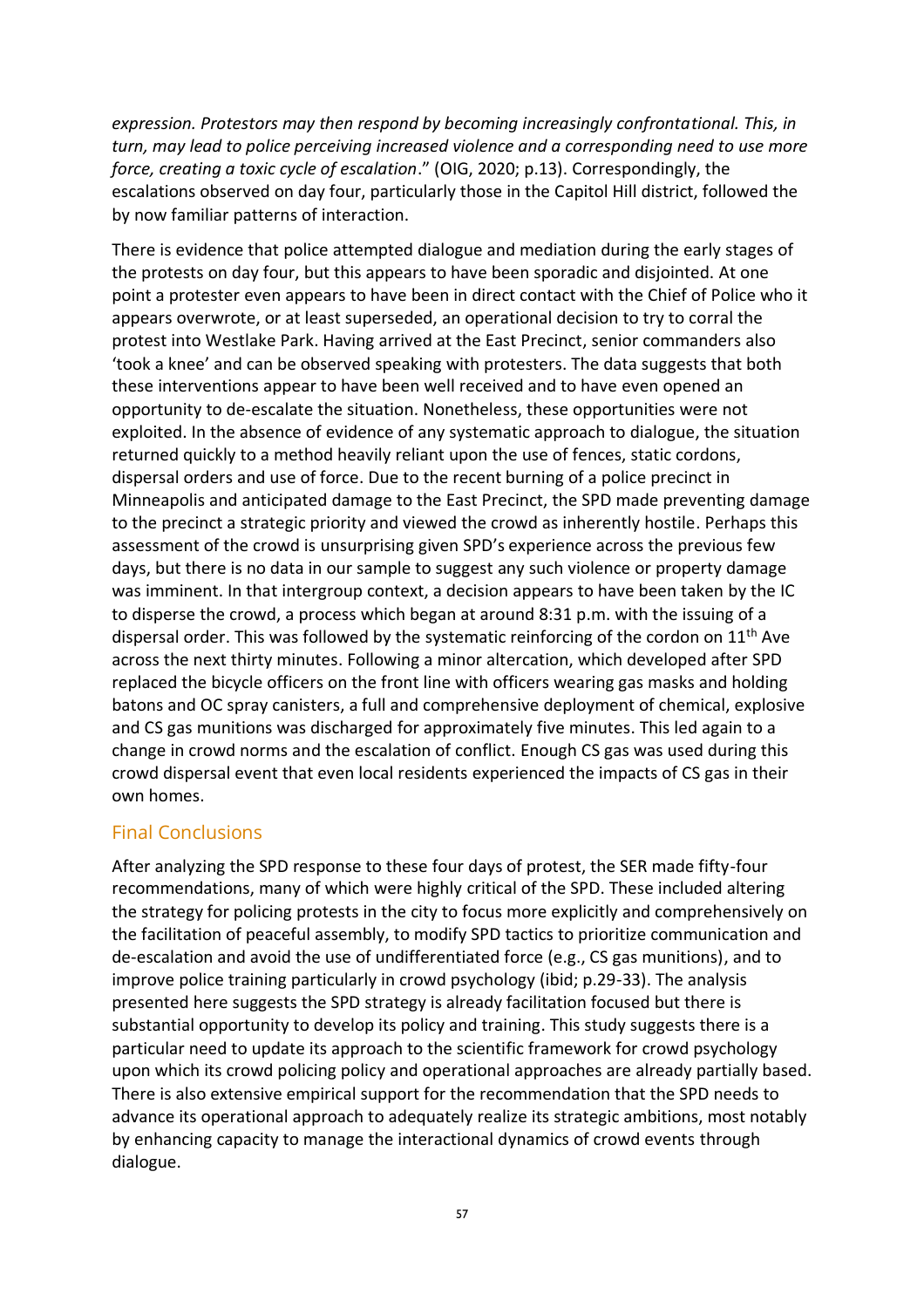The analysis presented here suggests that consistent with ESIM, police crowd interactions played a central role in the dynamics of escalation and behavioral change observed across wave one of the protests in Seattle. The study indicates that during the four days of protest, conflict emerged from the very early stages as a result of specific forms of policing, characterized by an inability to de-escalate through dialogue and an over reliance on the rapid use of indiscriminate and disproportionate force. These interactional dynamics played themselves out powerfully on day two culminating in a major riot. In this micro-sociological context, by day three the nature of the protests had begun to evolve behaviorally, potentially as a result of psychological and identity change brough about by the prior police interventions. As a result, crowd events moved away from demonstrations merely about the murder of George Floyd toward protest targeted directly at the SPD.<sup>xxxviii</sup> Correspondingly, the SPD appear to have become locked into a 'reactive' cycle of escalation, with little option but to deploy force in response to minor incidents of conflict. While the minor incidents of conflict in many cases satisfied the low legal threshold required to use force, the deployment of less lethal munitions appears to have escalated and prolonged the conflict, leading to additional uses of force. The outcome was a second major escalation in the vicinity of the East precinct building in Capitol Hill.

It is necessary to reflect on the limitations of the study. Perhaps most importantly it must be recognized that both analyses were entirely dependent upon the data the OIG were able to sample. There may have therefore been police perspectives at work or incidents that took place that have not been identified. Moreover, there is a key limitation in that the study could obtain only small amounts of data from participants. Nonetheless, the data corpus was strong, so while it is essential to remain cautious about the conclusions, this study does support conclusions about the nature of crowd-police interactions. It also highlights the significance of controlling legislation in Seattle that provides a relatively low threshold for collective criminality relative to international democratic standards (i.e., unlawful assembly, riot). By creating the offense of a '*failure to disperse',* the law constructs a context where the SPD has considerable discretionary powers to define entire public assemblies as unlawful even when the majority of people present are behaving peacefully and have no criminal intent. It seems reasonable to assume that the flawed scientific perspectives discussed above interacted with these legal constructs to increase the likelihood and actuality that police commanders would decide to use force against crowds. In other words, there is a need to address *both* SPD policy and the legislation within which it operates because these conceptual and legal frameworks appear to increase the risk of constitutional violations and the precipitation of unnecessary and unintended escalations of crowd conflict.

#### Key Recommendations

- The current study suggests the SPD has made important advances since the WTO in 1999 but is currently out of step with the latest scientific understandings of crowd psychology and trends of international police good practice. This raises issues and suggests a pressing requirement for the SPD to update and improve its policy, training, and tactical approaches to managing crowd situations.
- The analysis also suggests that while the SPD strategy is already facilitation focused, there is considerable opportunity to develop the Department's policy and training, particularly as this relates to crowd psychology. In particular, it is important to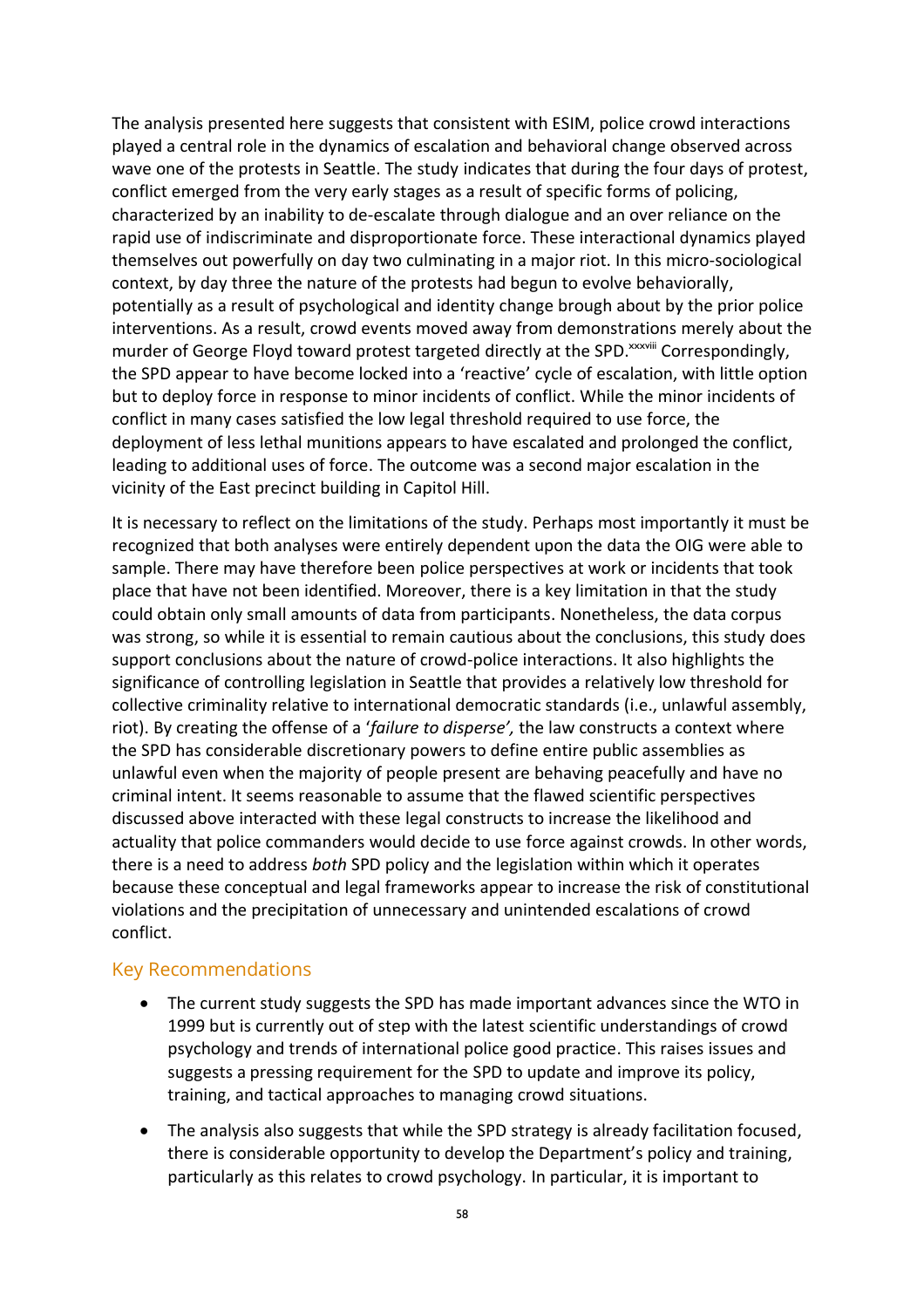increase and maintain the amount of training available to Incident Commanders who should be in turn empowered to perform that role.

• The current study also provides extensive empirical support for the recommendation that to adequately realize its strategic ambitions, the SPD needs to advance its operational approach, most notably through enhancing its capacity to manage the interactional dynamics of crowd events through dialogue-based tactics.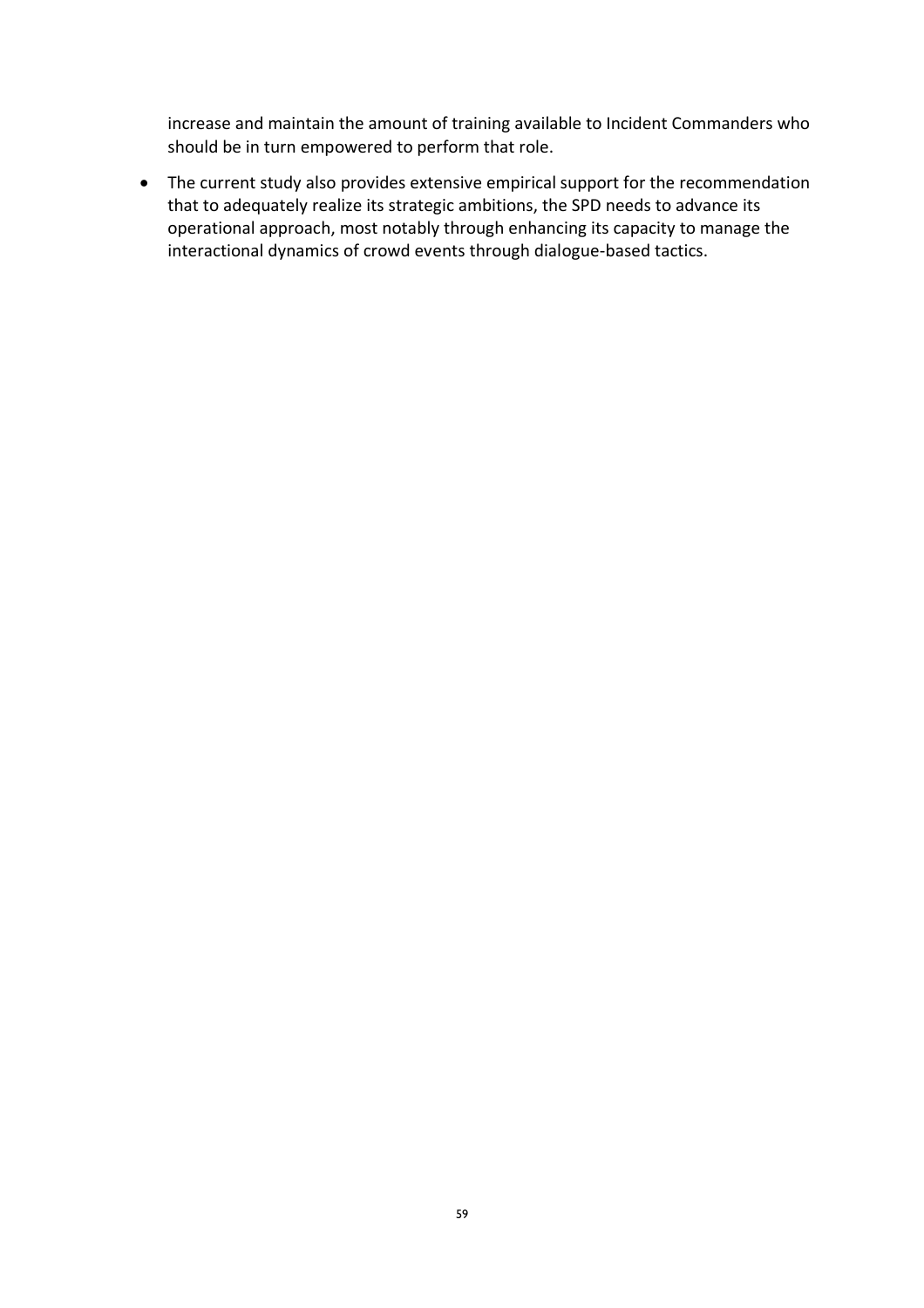#### **Endnotes**

i<https://www.nytimes.com/interactive/2020/07/03/us/george-floyd-protests-crowd-size.html>

- ii <https://time.com/5886348/report-peaceful-protests/>
- iii <https://www.nytimes.com/2021/03/20/us/protests-policing-george-floyd.html>
- iv <https://www.radcliffe.harvard.edu/news-and-ideas/black-lives-matter-protesters-were-overwhelmingly-peaceful-our-research-finds>
- <sup>v</sup> <https://acleddata.com/2020/09/03/demonstrations-political-violence-in-america-new-data-for-summer-2020/>
- vi [https://www.nber.org/system/files/working\\_papers/w27408/w27408.pdf](https://www.nber.org/system/files/working_papers/w27408/w27408.pdf)
- <https://www.berghahnjournals.com/view/journals/contention/8/2/cont080202.xml>
- vii <https://www.scientificamerican.com/article/from-civil-rights-to-black-lives-matter1/>

<https://theconversation.com/black-lives-matter-how-far-has-the-movement-come-165492>

viii Taine H (1876) The Ancient Regime – The Origins of Contemporary France, Volume 1 (trans. J Durand).

London: Daldy, Ibister & Co; Le Bon G (1926 [1895]) The Crowd: A study of the popular mind. London: Allen & Unwin.

ix Stott, C & Drury, J. (2016) Contemporary understanding of riots: Classical crowd psychology, ideology and the social identity approach. Public Understanding of Science. DOI: 10.1177/0963662516639872

<sup>x</sup> Festinger L, Pepitone A and Newcomb T (1952) Some consequences of de-individuation in a group. Journal

of Social Psychology 47: 382–389; Zimbardo PG (1970) The human choice: Individuation, reason, and order versus deindividuation,

impulse, and chaos. In: Arnold WJ and Levine D (eds) Nebraska Symposium on Motivation, 1969. Lincoln, NE: University of Nebraska Press, pp. 237–307. Prentice-Dunn S and Rogers RW (1989) Deindividuation and the self-regulation of behaviour. In: Paulus PB (ed.) Psychology of Group Influence, 2nd edn. Hillsdale, NJ: Lawrence Erlbaum Associates, pp. 503–513.

xi Barrows S (1981) Visions of the Crowd in Late Nineteenth Century France. Yale; London: Yale University; McClelland JS (1989) The Crowd and the Mob: From Plato to Canetti. London: Unwin Hyman. Press. Nye R (1975) The Origins of Crowd Psychology. Beverly Hills, CA: SAGE. xii Postmes T and Spears R (1998) Deindividuation and anti-normative behavior: A meta-analysis. Psychological Bulletin 123: 238–259.

xiii See McPhail (2017[\) https://www.researchgate.net/publication/247932817\\_The\\_Myth\\_of\\_the\\_Madding\\_Crowd](https://www.researchgate.net/publication/247932817_The_Myth_of_the_Madding_Crowd)

xiv See Maguire (2016) [http://www.edmaguire.net/Articles\\_detail/108](http://www.edmaguire.net/Articles_detail/108)

xv Reicher SD (1987) Crowd behaviour as social action. In: Turner JC (ed.) Rediscovering the Social Group: A Self Categorisation Theory. Oxford: Basil Blackwell, pp. 171–202.

xvi Stott CJ and Drury J (2000) Crowds, context and identity: Dynamic categorization processes in the 'poll tax

riot'. Human Relations 53: 247–273. Stott CJ and Reicher SD (1998) How conflict escalates: The inter-group dynamics of collective football crowd 'violence'. Sociology 32: 353–377.

xvii Stott, C.J. & Reicher, S.D. (1998). Crowd action as inter-group process: Introducing the police perspective. European Journal of Social Psychology, 28, 509-529

xviii Stott CJ and Drury J (2000) Crowds, context and identity: Dynamic categorization processes in the 'poll tax

riot'. Human Relations 53: 247–273. Stott CJ and Reicher SD (1998) How conflict escalates: The inter-group dynamics of collective football crowd 'violence'. Sociology 32: 353–377. Stott CJ, Hutchison P and Drury J (2001) 'Hooligans' abroad? Inter-group dynamics, social identity and participation in collective 'disorder' at the 1998 World Cup Finals. British Journal of Social Psychology 40: 359–384.

xix Stott, C., Havelund, J. & Williams, N. (2019) Policing football crowds in Sweden. Nordic Journal of Criminology. Volume 1, 35-53. xx Stott, C.J., Adang, O.M., Livingstone, A., & Schreiber, M. (2008) Tackling Football Hooliganism: A Quantitative Study of Public Order, Policing and Crowd Psychology. Psychology Public Policy and Law. Vol. 14, No. 2, 115–14

xxi See Stott, C., Radburn, M. & Savigar, L (2021) Crowd Theory, Communication and Policing. In Maguire, E. & Giles, H. (Eds) Handbook of Policing, Communication and Society. Rowman & Littlefield.

xxii https://bja.ojp.gov/program/sentinel-events-initiative/sentinel-events

xxiii See Gillham, P.F. (2011) Securitizing America: Strategic Incapacitation and the Policing of Protest Since the 11 September 2001 Terrorist Attacks. Sociology Compass[. https://doi.org/10.1111/j.1751-9020.2011.00394.x](https://doi.org/10.1111/j.1751-9020.2011.00394.x)

xxiv https://www.bbc.co.uk/news/magazine-15929017

xxv [https://cedar.wwu.edu/cgi/viewcontent.cgi?article=1011&context=sociology\\_facpubs](https://cedar.wwu.edu/cgi/viewcontent.cgi?article=1011&context=sociology_facpubs)

xxvi http://www.edmaguire.net/Articles\_detail/108

xxvii The City code regarding failure to disburse (12A.12.020) can be found here

```
https://library.municode.com/wa/seattle/codes/municipal_code?nodeId=TIT12ACRCO_SUBTITLE_ICRCO_CH12A.12OFAGPUOR_12A.12.0
20FADI. The state statue on public disturbances can be found here https://app.leg.wa.gov/rcw/default.aspx?cite=9A.84
```
xxviii Stott, C. & Radburn, M. (2020) Understanding crowd conflict: Social context, psychology and policing. Current Opinion in Psychology. 35, 76-80. DOI: 10.1016/j.copsyc.2020.03.001

xxix https://www.seattle.gov/Documents/Departments/OIG/Other/OIGReviewSPDCrowdPolicyLLWeapons081420.pdf

xxx Stott, C., Ball, R., Drury, J., Neville, F., Reicher, S., Boardman, A. & Choudhury, S. (2018) The evolving normative dimensions of "riot": toward an elaborated social identity explanation. European Journal of Social Psychology. DOI: 10.1002/ejsp.2376

xxxi Stott, C., Ho, L., Radburn, M., Chan, Y., Kyprianides, A., and Saavedra Morales, P. (2020) Patterns of 'disorder' during the 2019 protests in Hong Kong: policing, social identity, intergroup dynamics and radicalisation. Policing: An international journal of policy and practice. https://doi.org/10.1093/police/paaa073

xxxii <https://onlinelibrary.wiley.com/doi/10.1002/9781405165518.wbeost050.pub2>

xxxiii https://isearch.asu.edu/profile/2970131

xxxiv Stott, C & Gorringe, H. (2013) From Sir Robert Peel to PLTs: adapting to liaison based public order policing in England and Wales. In J. Brown (Ed.) The future of policing: papers prepared for the Steven Independent Commission into the Future of Policing in England and Wales. London: Routledge. P.239-251.

xxxv Stott, C, Radburn, M, Pearson, G, Kyprianides, A. Harrison, M, Rowlands, D. (2021) Police Powers and Public Assemblies: Learning from the Clapham Common 'Vigil' during the Covid-19 Pandemic. Policing: A Journal of Policy and Practice, https://doi.org/10.1093/police/paab060

xxxvi Stott, C.J. & Drury, J. (2000). Crowds, context and identity: dynamic categorization processes in the 'poll tax riot'. *Human Relations.* 53, 247-273.